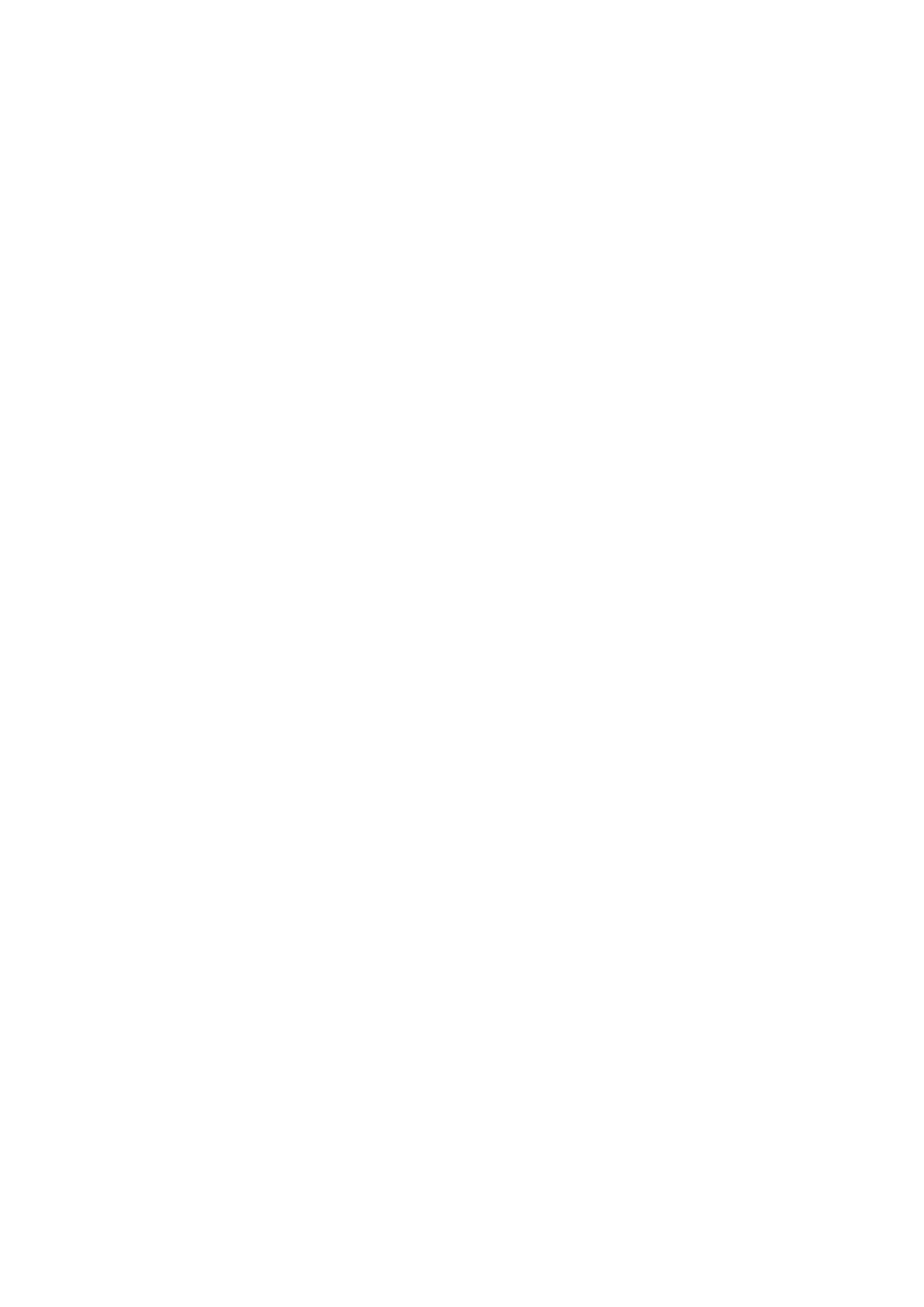# Vectran: Development of High-Functionality Fiber and its Applications at Kuraray Co., Ltd.1

Keisuke Hori, Fuji University, Department of Economics Yusuke Hoshino, Musashino University, Graduate School of Political Science and Economics

Hiroshi Shimizu, Hitotsubashi University, Institute of Innovation Research

### 1. Introduction

Kuraray Co., Ltd. (hereafter 'Kuraray') began production of the high-strength polyarylate fiber VectranTM in February 1990. Vectran is a polyester (polyarylate) fiber made from polymer with a high degree of crystallinity. It is spun and uniformly treated at high temperature based on Kuraray's proprietary technology, which gives the product greater strength and higher performance.2 As a type of 'super fiber' possessing high strength and high modulus performance, Vectran was developed over the course of about four years from research and development  $(R&D)$  to commercialization,<sup>3</sup> and has been used in a wide range of applications, $4$  from fishing nets to a material for airbags used during the landings of NASA's Mars landing vehicles and surface rovers. Together with Kuralon<sup>TM</sup> (PVA fibers), it is a symbol of Kuraray's proprietary technology in the fiber business.

Vectran is a second-generation super fiber that followed Kevlar® and Twaron®, which are referred to as the first generation of super fibers.<sup>5</sup> One notable point concerning Vectran is that while the market is small compared with those of other super fibers, as shown in Table 1 and Table 2, it nevertheless maintains steady sales. Kuraray is the only fiber supplier that commercialized high-strength polyarylate fiber. In this

<sup>1</sup> The descriptions in this case study were prepared with the purpose of providing material and a point of view for analysis and discussion, and are not intended to illustrate any particular skills in enterprise management. When preparing this case, we received extensive cooperation from Takeshi Fukushima of Kuraray Co., Ltd.'s Fibers and Industrial Materials Division and Junyo Nakagawa, former chief researcher at Kuraray Co., Ltd. We would like to express our sincere appreciation for their support. Any errors concerning the matters detailed in this case are the sole responsibility of the authors. This work was supported by Grant-in-Aid for Scientific Research (A)(No.23243054); Grant-in-Aid for Young Scientists (B)(No.24730308); Kitano Foundation of Lifelong Integrated Education; and Musashino University.

<sup>2</sup> Kuraray Co., Ltd. website (http://www.kuraray.co.jp/products/question/fiber/vectran.html), accessed July 20, 2013.

<sup>3</sup> Ide (2011a).

<sup>&</sup>lt;sup>4</sup> The Sen-i News, January 6, 2004.

<sup>5</sup> Japan Chemical Fibers Association website, "Kasen Topics"

http://www.jcfa.gr.jp/fiber/topics/vol09.html, accessed December 20, 2013.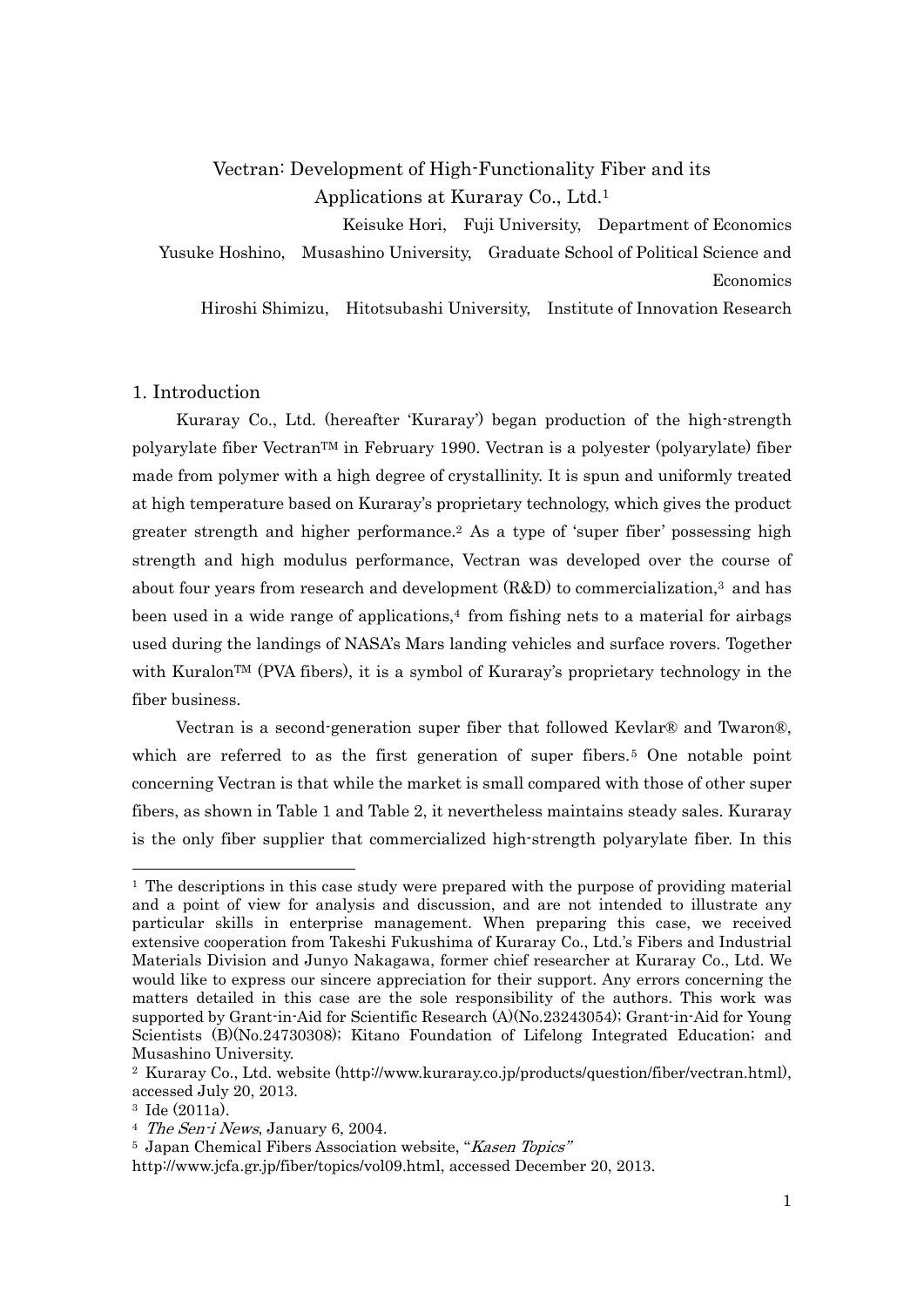case study we will examine the characteristics and applications of Vectran, which was developed using Kuraray's proprietary technology, recount the details of the path from the R&D phase to commercialization, and describe the management issues encountered when developing applications for the product.

| High-function Fiber                                        | Company or Group<br>Name    | Product Name    | Annual<br>Production<br>Capacity (t) | Annual Sales<br>Volume $(t)$ | <b>Selling Price</b><br>(Yen/kg) |  |
|------------------------------------------------------------|-----------------------------|-----------------|--------------------------------------|------------------------------|----------------------------------|--|
| Para-aramid                                                | DuPont-Toray Co.,<br>Ltd.   | Kevlar          | 2,500                                | 1,800                        | 3,000-6,000                      |  |
|                                                            |                             | Twaron          | 16,500<br>25,000                     |                              |                                  |  |
|                                                            | Teijin Group                | Technora        | 2,000                                | 1,300                        | 3,000-6,000                      |  |
| Meta-aramid                                                |                             | Teijinconex     | 2500                                 | 1450                         | 2,000                            |  |
| Ultra High Molecular<br>weight PolyEthylene PE<br>(UHMwPE) |                             | Dyneema         | 3,200                                | 2,500                        | 5,000-7,000                      |  |
| High Molecular weight<br>PolyethylenePE<br>(HMwPE)         | Toyobo Co., Ltd.            | Tsunooga        | 300                                  | 300                          | $3,000 - 4,000$                  |  |
| PBO                                                        |                             | Zylon           | 300                                  | 220                          | 15,000-25,000                    |  |
| <b>PPS</b>                                                 | Toyobo Co., Ltd. /<br>Toray | Procon / Torcon | 3,100/3,200                          | 2,900/3,200                  | 1200                             |  |
| Polyarylate                                                | Kuraray Co., Ltd.           | Vectran         | 1,000                                | 700                          | $4,000 - 5,000$                  |  |

Table 1. Production capacity and sales volume of main high-function fibers.

Source: Partial excerpt from Yano Research Institute, Ltd. (2012). Sales volume figures for 2011 are estimates.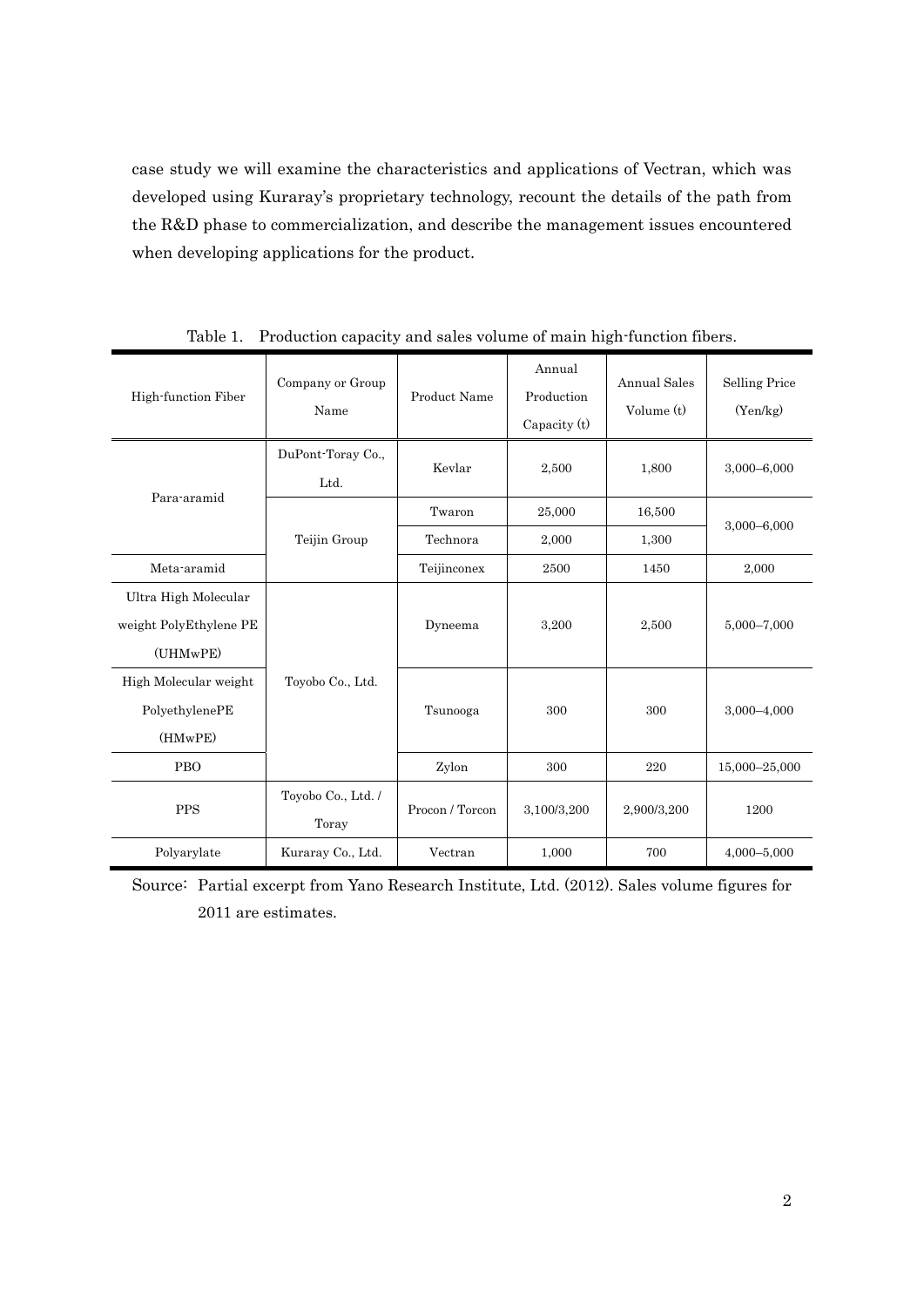|                       | Company or         |               | Financial | Financial | Financial |  |
|-----------------------|--------------------|---------------|-----------|-----------|-----------|--|
| High-function Fiber   | Group Name         | Product Name  | Year2009  | Year2010  | Year2011  |  |
|                       | DuPont-Toray       | Kevlar        |           | 90,050    | 89,500    |  |
| Para-aramid           | Co., Ltd.          |               | 89,825    |           |           |  |
|                       |                    | Twaron        |           |           |           |  |
|                       | Teijin Group       | Technora      |           |           |           |  |
| Meta-aramid           |                    | Teijinconex   | 3,300     | 3,300     | 2,900     |  |
| Ultra High Molecular  |                    |               |           |           |           |  |
| weight PolyEthylene   |                    | Dyneema       | 10,400    | 15,600    | 15,000    |  |
| (UHMwPE)              |                    |               |           |           |           |  |
| High Molecular weight | Toyobo Co., Ltd.   |               | 400       | 800       | 1,050     |  |
| PolyEthylene (HMwPE)  |                    | Tsunooga      |           |           |           |  |
| <b>PBO</b>            |                    | Zylon         | 3,600     | 4,000     | 4,400     |  |
|                       | Toyobo Co., Ltd. / | Procon/Torcon | 7,080     |           | 7,320     |  |
| <b>PPS</b>            | Toray              |               |           | 7,320     |           |  |
| Polyarylate           | Kuraray Co., Ltd.  | Vectran       | 2,925     | 3.375     | 3,150     |  |

Table 2. Size of market for main high-function fibers.

Source: Partial excerpt from Yano Research Institute, Ltd. (2012). Unit: Million yen.

## 2. Characteristics and Uses of Vectran

### (1) Vectran's performance

-

Although the term 'super fiber' lacks a precise definition, it is generally a fiber possessing high strength and high modulus performance: fibers must have a strength of at least 2GPa(16g/d) and a modulus of 50GPa(400g/d) or greater to be considered super fibers.<sup>6</sup> In contrast to these, fibers possessing high functionality such as heat resistance or flame resistance are called high-function fibers. The main super fibers produced by fiber manufacturers in Japan are shown in Table 3.

<sup>6</sup> Based on materials obtained from the Japan Chemical Fibers Association website, http://www.jcfa.gr.jp/fiber/super/what.html, accessed July 21, 2013; and materials obtained from Junyo Nakagawa.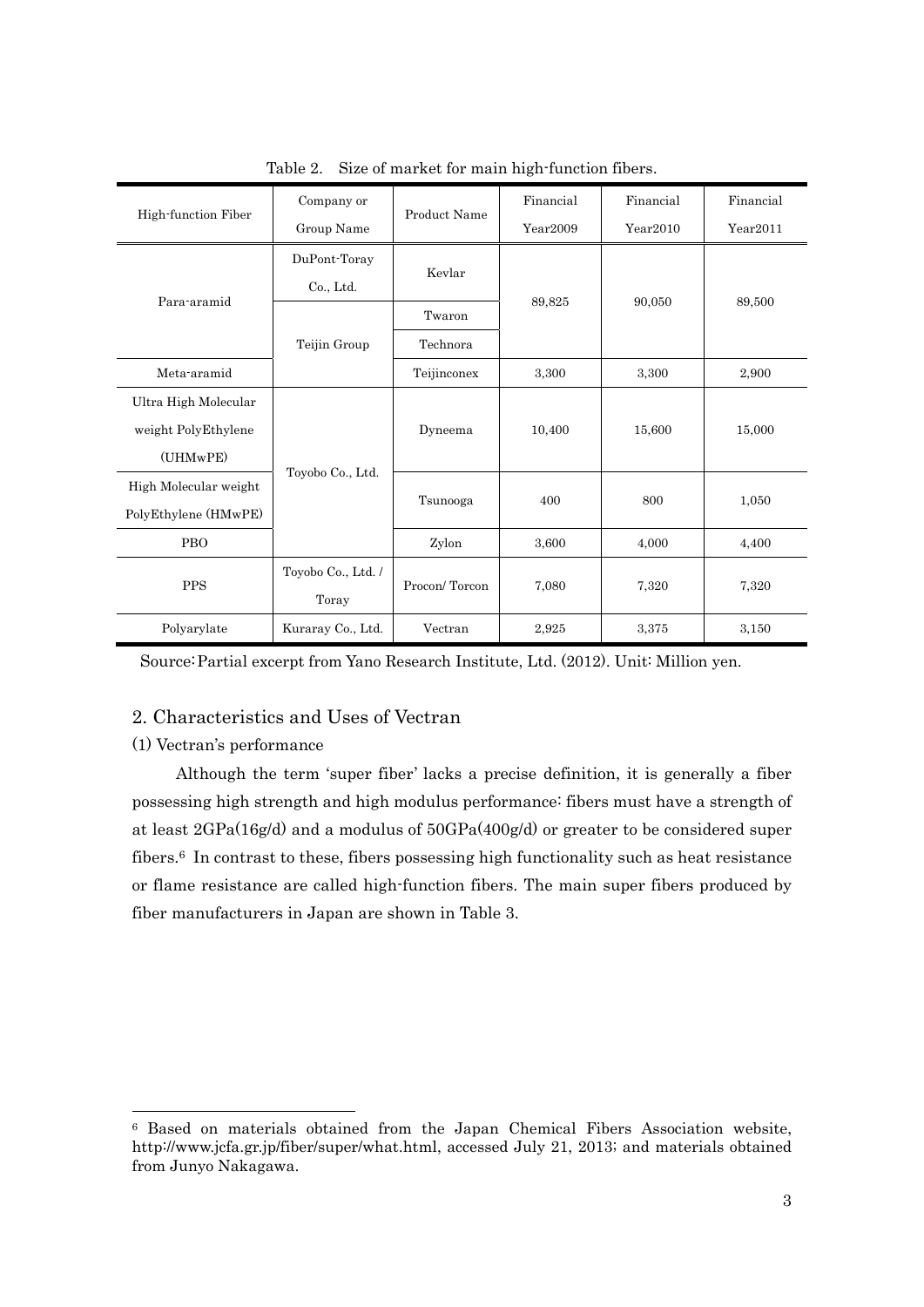| Name of Fiber             | Japanese Company,<br>Trademark, etc. | Characteristics                   | Uses                              |
|---------------------------|--------------------------------------|-----------------------------------|-----------------------------------|
| Para-aramid fiber         | Teijin Techno Products Ltd.          | High strength, high modulus,      | Tire cords, belts, body armor,    |
|                           | (Technora)                           | heat resistance, chemical         | protective clothing, aircraft     |
|                           | (Twaron)                             | resistance, abrasion resistance   | materials, concrete               |
|                           | DuPont-Toray Co., Ltd.               |                                   | reinforcement, asbestos           |
|                           | (Kevlar)                             |                                   | substitute                        |
| Ultra High Molecular      | Toyobo Co., Ltd.                     | High strength, high modulus,      | Ropes, protective clothing,       |
| weight PolyEthylene fiber | (Dyneema)                            | low specific gravity, abrasion    | sports and leisure goods, fishing |
|                           |                                      | resistance, chemical resistance,  | lines, fishing nets               |
|                           |                                      | abrasion resistance, impact       |                                   |
|                           |                                      | resistance, weather resistance    |                                   |
| Polyarylate fiber         | Kuraray Co., Ltd.                    | High strength, high modulus,      | Ropes, fishing nets, sports and   |
|                           | (Vectran)                            | heat resistance, abrasion         | leisure goods, electrical         |
|                           |                                      | resistance, acid resistance, low  | materials, protective clothing,   |
|                           |                                      | ductility, high creep resistance, | molded products                   |
|                           |                                      | low moisture absorption, high     |                                   |
|                           |                                      | vibration damping                 |                                   |
| PBO fiber                 | Toyobo Co., Ltd.                     | High strength, high modulus,      | Protective materials, belts,      |
|                           | (Zylon)                              | high heat resistance, high flame  | ropes, sailcloth, various         |
|                           |                                      | retardancy, abrasion resistance,  | reinforcement materials, heat     |
|                           |                                      | impact resistance, high creep     | resistant cushion material        |
|                           |                                      | resistance, low moisture          |                                   |
|                           |                                      | absorption                        |                                   |
| Carbon fiber              | Toray Industries, Inc.               | High strength, high modulus,      | Sports and leisure goods,         |
|                           | (Torayca)                            | heat resistance, flame            | aeronautic and space materials,   |
|                           | Toho Tenax Co., Ltd.                 | retardancy, impact resistance     | automobile materials, wind        |
|                           | (Tenax)                              |                                   | generator blades                  |
|                           | Mitsubishi Rayon Co., Ltd.           |                                   |                                   |
|                           | (Pyrofil)                            |                                   |                                   |

Table 3. List of main super fibers produced in Japan.

Source: Prepared based on material from the Japan Chemical Fibers Association website, http://www.jcfa.gr.jp/fiber/super/summary.html, accessed July 20, 2013. The table shows only the super fibers manufactured by member companies of the Japan Chemical Fibers Association: Technora® is a registered trademark of Teijin Techno Products Ltd; Twaron® is a registered trademark of Teijin Twaron BV; Tenax® is a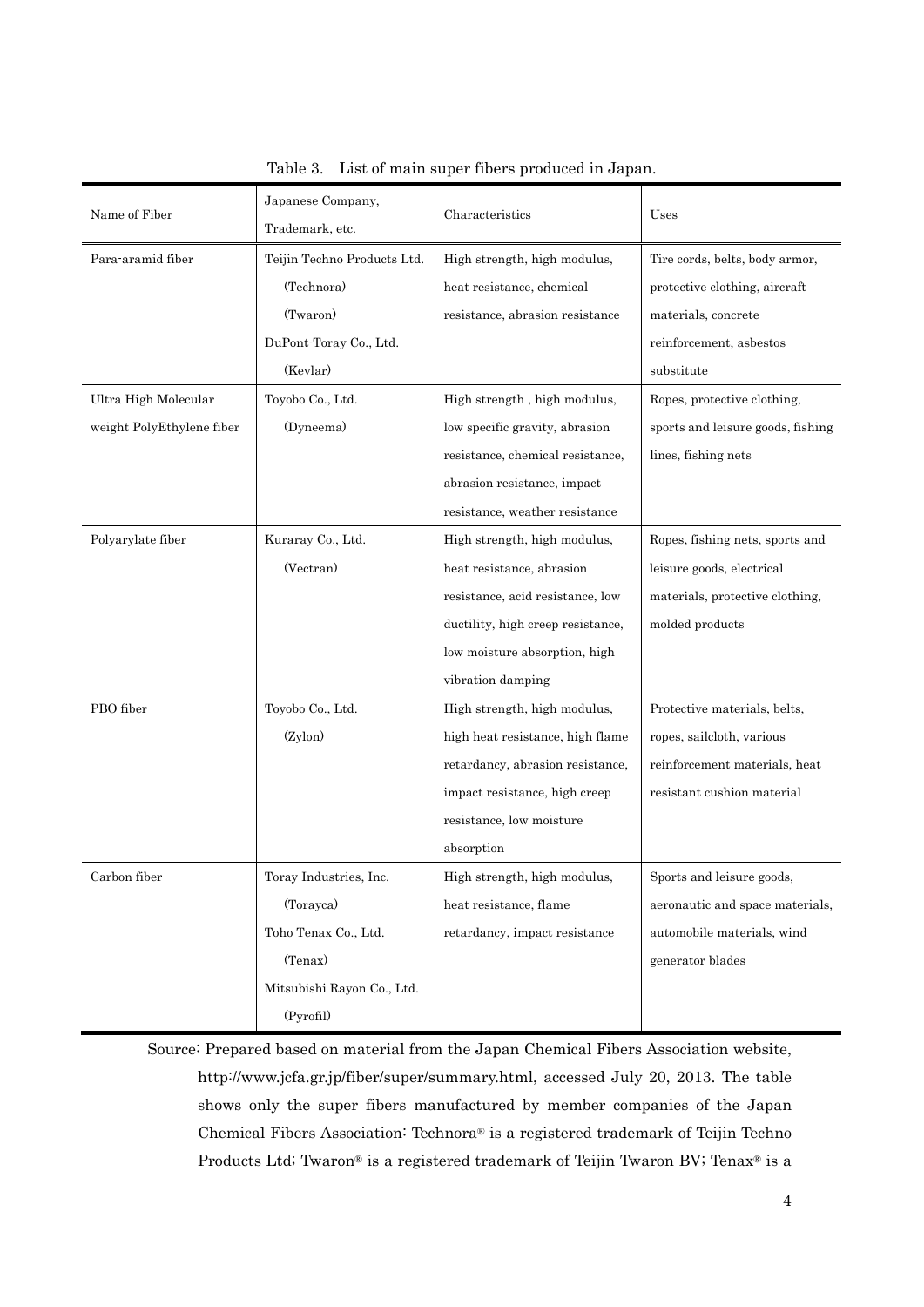registered trademark of Toho Tenax Co., Ltd.; Torayca® is a registered trademark of Toray Industries, Inc.; Kevlar® is a registered trademark of E. I. du Pont de Nemours and Company in the United States; Vectran™ is a registered trademark of Kuraray Co., Ltd.; Dyneema® and Zylon® are registered trademarks of Toyobo Co., Ltd.

Vectran has a broad range of characteristics, including: high strength and high modulus (tensile properties); low moisture absorbency; high dimensional stability (creep properties); excellent thermal properties; fiber-to-fiber abrasion resistance; excellent flex fatigue and bending resistance; impact resistance; high vibration damping; cut resistance; chemical resistance; and ultraviolet light resistance.7

|                        |                                                                               | Polyarylate fiber |                 | Para-aramid fiber |                 |                 |
|------------------------|-------------------------------------------------------------------------------|-------------------|-----------------|-------------------|-----------------|-----------------|
|                        |                                                                               | Vectran           |                 | <b>PPTA</b>       |                 |                 |
|                        |                                                                               |                   | High strength   | High modulus      | High strength   | High modulus    |
| Characteristic         |                                                                               | Unit              | <b>HT</b>       | <b>UM</b>         | (regular)       |                 |
| Density                |                                                                               | (g/cc)            | 1.41            | 1.40              | 1.44            | 1.44            |
|                        |                                                                               |                   | >400            | >400              | >400            | >400            |
|                        | Decomposition temperature                                                     | $(^{\circ}C)$     | (Decomposition) | (Decomposition)   | (Decomposition) | (Decomposition) |
| Moisture regain        |                                                                               | (9/6)             | < 0.1           | < 0.1             | 7.0             | 3.5             |
| Flame retardancy (LOI) |                                                                               | (9/0)             | 28              | 30                | 30              | 30              |
|                        |                                                                               |                   |                 |                   |                 |                 |
|                        | Fiber structure                                                               | $(dtext{tex/f})$  | 1670/300        | 1580/200          | 1670/1000       | 1670/1000       |
|                        | Tenacity (standard state)                                                     | (cN/dtex)         | 24.2            | 21.5              | 20.3            | 20.8            |
|                        | Elongation at break                                                           | (9/6)             | 4.0             | 2.8               | 3.6             | 2.4             |
|                        | Young's modulus                                                               | (cN/dtex)         | 530             | 740               | 490             | 781             |
| Yarn                   | Shrinkage                                                                     |                   |                 |                   |                 |                 |
|                        | WSr (boiling water $100^{\circ}$ C × 30 minutes)                              | (9/6)             | 0.15            | 0.04              | 0.1             | 0.04            |
|                        | $\mathrm{DSr}\left(180\text{\textdegree{}C}\times30\;\mathrm{minutes}\right)$ | (9/6)             | 0.15            | 0.01              | 0.15            | 0.04            |
|                        | Tenacity in wet                                                               | (cN/dtex)         | 24.0            | 21.4              | 18.3            | 18.7            |

Table 4. Vectran's general properties.

Source: Ide (2011a).

-

As shown in Table 4, the strength and elastic modulus of Vectran equal or exceed

<sup>7</sup> The following descriptions are taken from Nakagawa (2003) and Ide (2011a).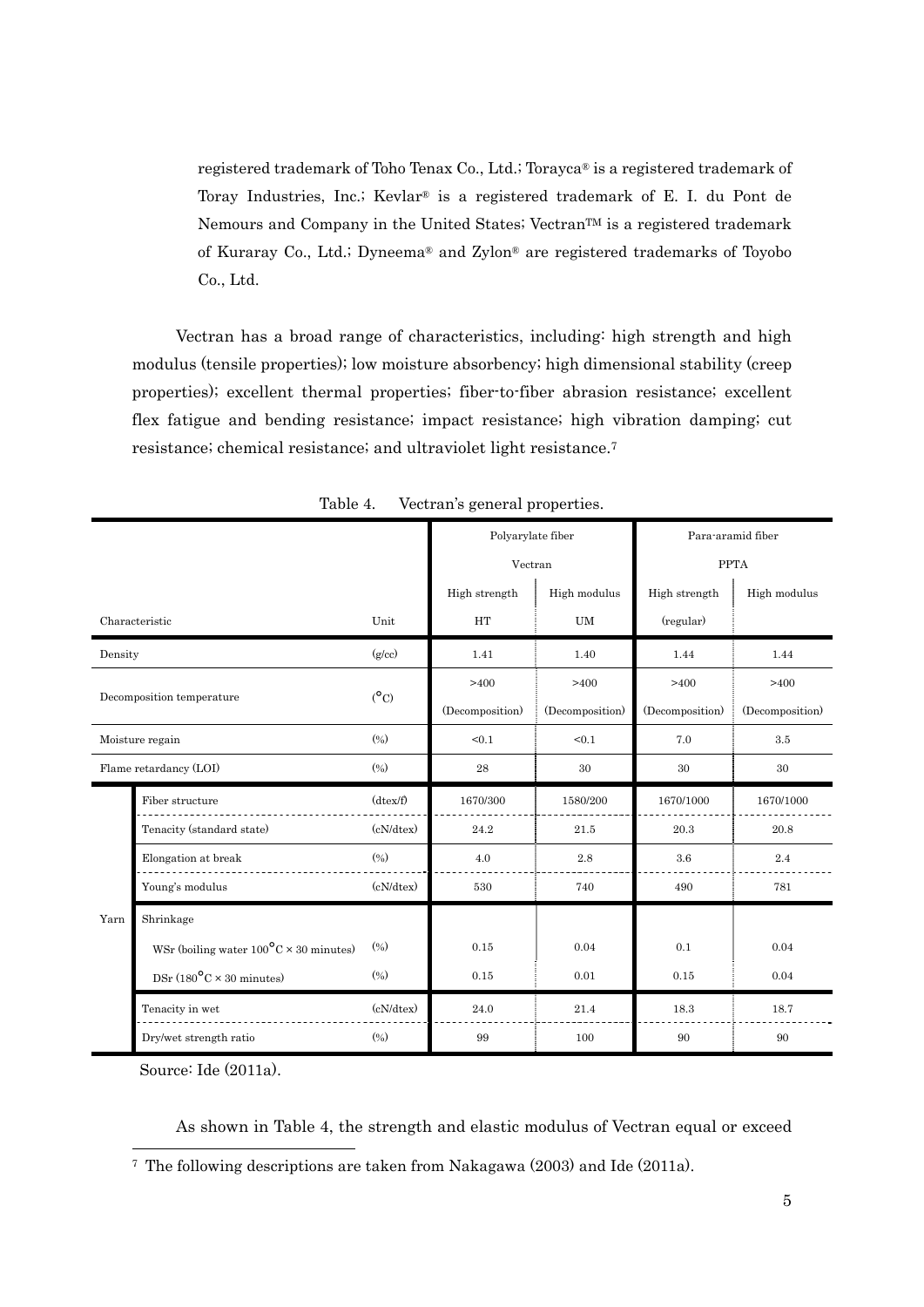those of para-aramid fibers. One important characteristic in particular is that Vectran suffers no decline in physical properties under low-temperature atmospheres because of its molecular structure. While its strength under a 20°C atmosphere is about 24cN/dtex, Vectran significantly demonstrates its performance as the temperature is lowered, having strength of about 29cN/dtex in a  $-70^{\circ}$ C atmosphere. In addition, because its decomposition temperature is above 400°C, Vectran possesses high heat resistance and does not easily burn. Although para-aramid fibers have equally high flame retardancy, the toxic gases are generated when these fibers are burned. On the contrary, Vectran does not produce toxic gas when it burns. One further characteristic of Vectran is low moisture absorption: Vectran's mechanical properties under wet conditions are nearly identical to those under dry conditions. As a result, because Vectran does not retain moisture under a high moisture atmosphere, it maintains stable physical properties when used as a reinforcement material, and this low moisture absorption can be said to be Vectran's strongest point when compared with aramid fibers.

#### (2) Vectran grades and development of uses

There are two types of Vectran fibers: regular (high-strength) HT type and high-modulus UM type. Like polyester and nylon, Vectran is spun by the melt spinning method. One advantage of this spinning method is the comparative ease of producing yarns with various thicknesses, from very fine to coarse. Consequently, among high-strength fibers Vectran has the biggest grade variety of 27, making it possible to meet the requirements of various products, especially to enhance grades of 560dtex or less. An additional advantage is that small production runs can be handled easily.<sup>8</sup> Sales volume and market size are shown in Table 5.

|        | 2006  | 2007  | 2008  | 2009  | 2010  | 2011  |
|--------|-------|-------|-------|-------|-------|-------|
| Volume | 600   | 800   | 650   | 600   | 750   | 700   |
| Sales  | 3,550 | 4,800 | 3,700 | 3,300 | 3,375 | 3,150 |

Table 5. Vectran sales volume and market size.

Source: Prepared based on data from Fuji-Keizai Group (2008, 2010), for 2006‐2009; and Yano Research Institute, Ltd. (2012) for 2010‐2011. Unit: Tons; Amount: Million yen.

The following can be enumerated as the main uses of Vectran9: (1) marine uses

<sup>8</sup> Yano Research Institute, Ltd. (2012).

<sup>9</sup> Nakagawa (2003).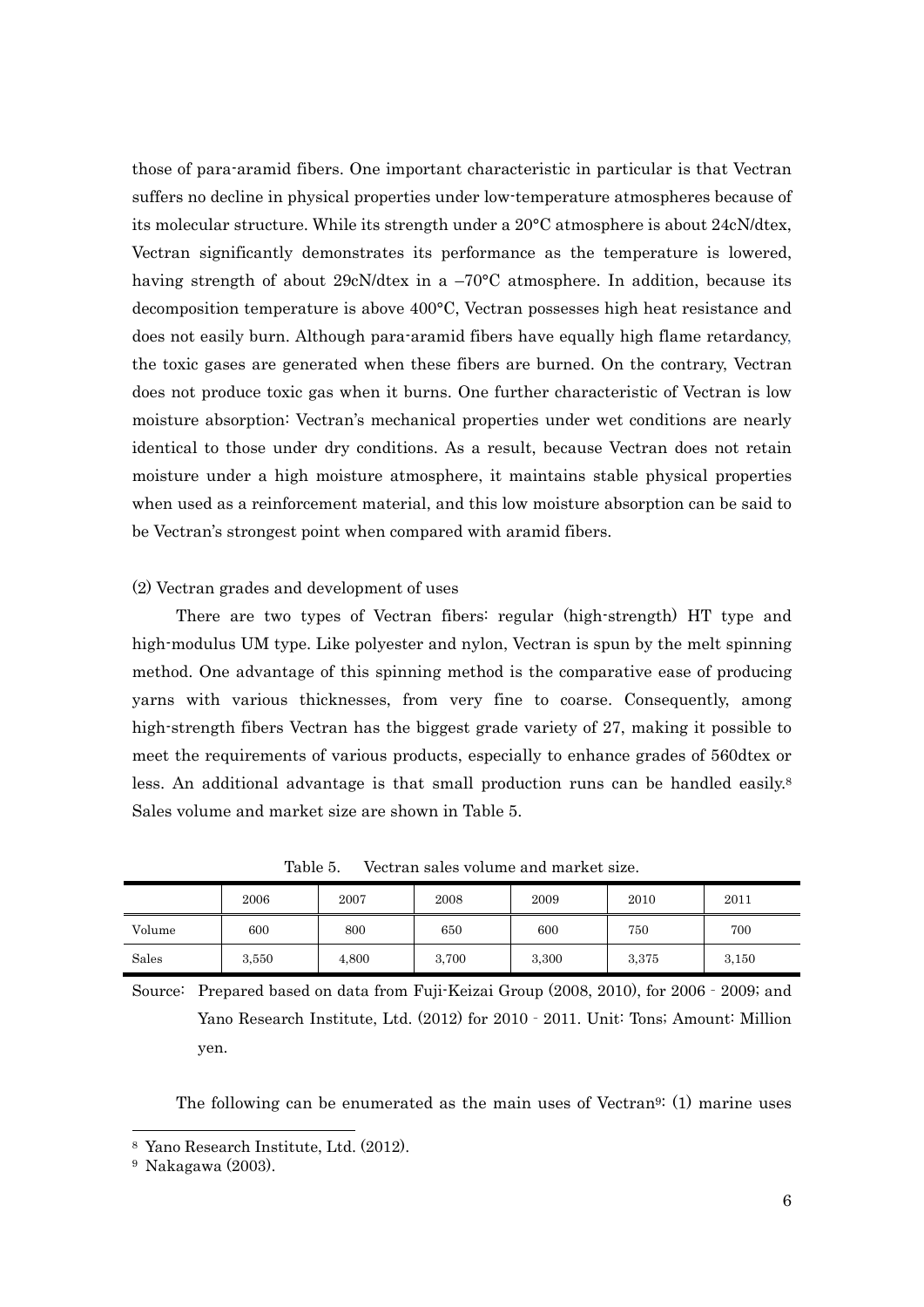(fishing lines, long line ropes, fishing nets, marine ropes); (2) non-marine ropes and slings (lead rope for restringing power lines and railway wiring); (3) cords and tension members (window blind cords, wire replacement cords, optical fiber cables, earphone cords, gut cords, screen door cords, etc.); (4) civil engineering and construction materials (used together with other materials such as Kuralon); (5) safety and protective materials (protective clothing such as work gloves and boots, protective materials, fire-resistant cable cloth, etc.); (6) sheet and membrane materials (floating roofs for building sites, sails for competitive yacht racing, airbags for the Mars explorer vehicles, etc.); (7) molded products and fiber reinforced plastics, or  $\text{FRPs}$  <sup>10</sup>(speaker cones, skis, golf clubs, table tennis paddles, etc.); (8) papers and nonwoven clothes (motor insulation papers, base cloth for printed circuit boards).

Sales volume and total sales by use for Vectran products are shown in Table 6.

|                          | 2006   |       |        | 2007  | 2008   |       |
|--------------------------|--------|-------|--------|-------|--------|-------|
|                          | Volume | Sales | Volume | Sales | Volume | Sales |
| Marinen ropes and cables | 220    | 1,310 | 250    | 1,500 | 200    | 1,100 |
| Fishing nets             | 150    | 850   | 200    | 1,150 | 150    | 800   |
| Nets and cords           | 50     | 280   | 50     | 290   | 50     | 300   |
| Others                   | 180    | 1,110 | 300    | 1,860 | 200    | 1,100 |
| Total                    | 600    | 3,550 | 800    | 4,800 | 600    | 3,300 |

Table 6. Vectran demand by use (global market).

Source: Prepared based on data from Fuji-Keizai Group (2008, 2010). Unit: Tons; Amount: Million yen.

When Vectran was initially developed, its main uses (demand) were marine applications, but recently changes in the product's applications have been notable. Viewed on a monetary basis, a breakdown of the global market in 2006 by use showed marine applications were the core business, with marine ropes and cables and fishing nets accounting for 36.9% and 23.9% of sales respectively, followed by net cords for sporting goods at 7.9% and other uses at 31.3%. By 2011, a change in demand could be seen, with electrical and electronic applications newly accounting for 35% of total demand, followed by ropes and cable at 25%, fishing and other nets at 15% and other

<sup>10</sup> Abbreviation for Fiber Reinforced Plastics.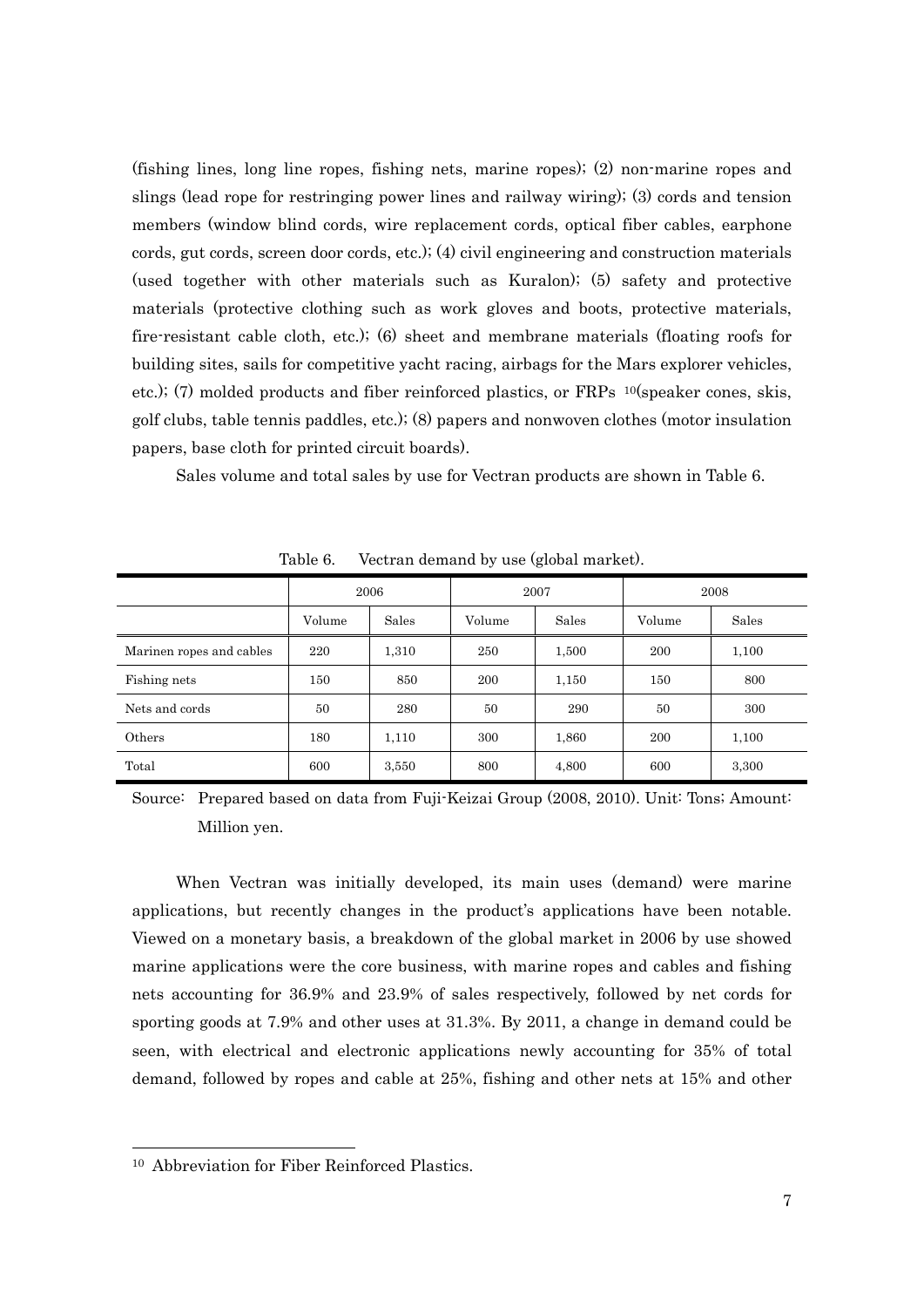uses at 25%.11 Due to Vectran's unique characteristics, such as electrical insulation properties, low moisture absorbency and dimensional stability, the fiber is being used as a reinforcement material for products such as earphone cords and tension members (optical fiber cables), and sales for electrical and electronic uses have become the main application supporting total Vectran sales. According to Yano Research Institute, Ltd. (2012), in the electrical and electronics sector where demand has been increasing recently, finer fibers are constantly required, making it necessary to maintain earnings with such fibers.

From a price and functionality aspect, Vectran competes with para-aramid fibers and Ultra High Molecular weight PolyEthylene fibers (UHMwPE).12 While most of Vectran's applications are not overlapped with UHMwPE fibers because of the property differences, para-aramid fibers are Vectran's largest competitors since they have already penetrated numerous industrial sectors. Moreover, precisely because para-aramid fibers have already established a position in so many industrial sectors, capturing or regaining these established markets would be difficult. Kuraray therefore is seeking to differentiate from its competitors by fibers of 560dtex or less thickness. It is because Vectran is manufactured using the melt spinning method. Achieving cost-effectiveness will be relatively easy, because compared with para-aramid fibers, the melt spinning method can easily produce fine yarns. Takeshi Fukushima of Kuraray's Fibers and Industrial Materials Division commented on this point as follows:

 At least compared with the process for making aramids such as Kevlar, it's easy for us to produce fine yarns. If you look at where Vectran's cost competitiveness lies, it's in fine yarns. With just 1,000 tons of capacity at most, no matter how you measure it, we wouldn't be cost competitive at all, compared to Kevlar or Twaron. Under such circumstances, fine yarns are what enables us to be comparatively cost competitive.13

As of 2013, ropes are Vectran's so-called 'plain vanilla' application, but Fibers and Industrial Materials Division has adopted the policy of increasing added value with 'specialty items', such as fine yarns or spun yarns, while continuing to maintain a certain volume of this 'plain vanilla' application.14 As mentioned above, the size of the market for Vectran is limited, and annual production capacity is about 1,000 tons. Accordingly, it is difficult to use a business model of generating earnings at a low price

<sup>11</sup> Yano Research Institute, Ltd. (2012).

<sup>12</sup> Ibid.

<sup>13</sup> From the authors' interviews with Takeshi Fukushima.

<sup>&</sup>lt;sup>14</sup> The Sen-i News, August 8, 2013.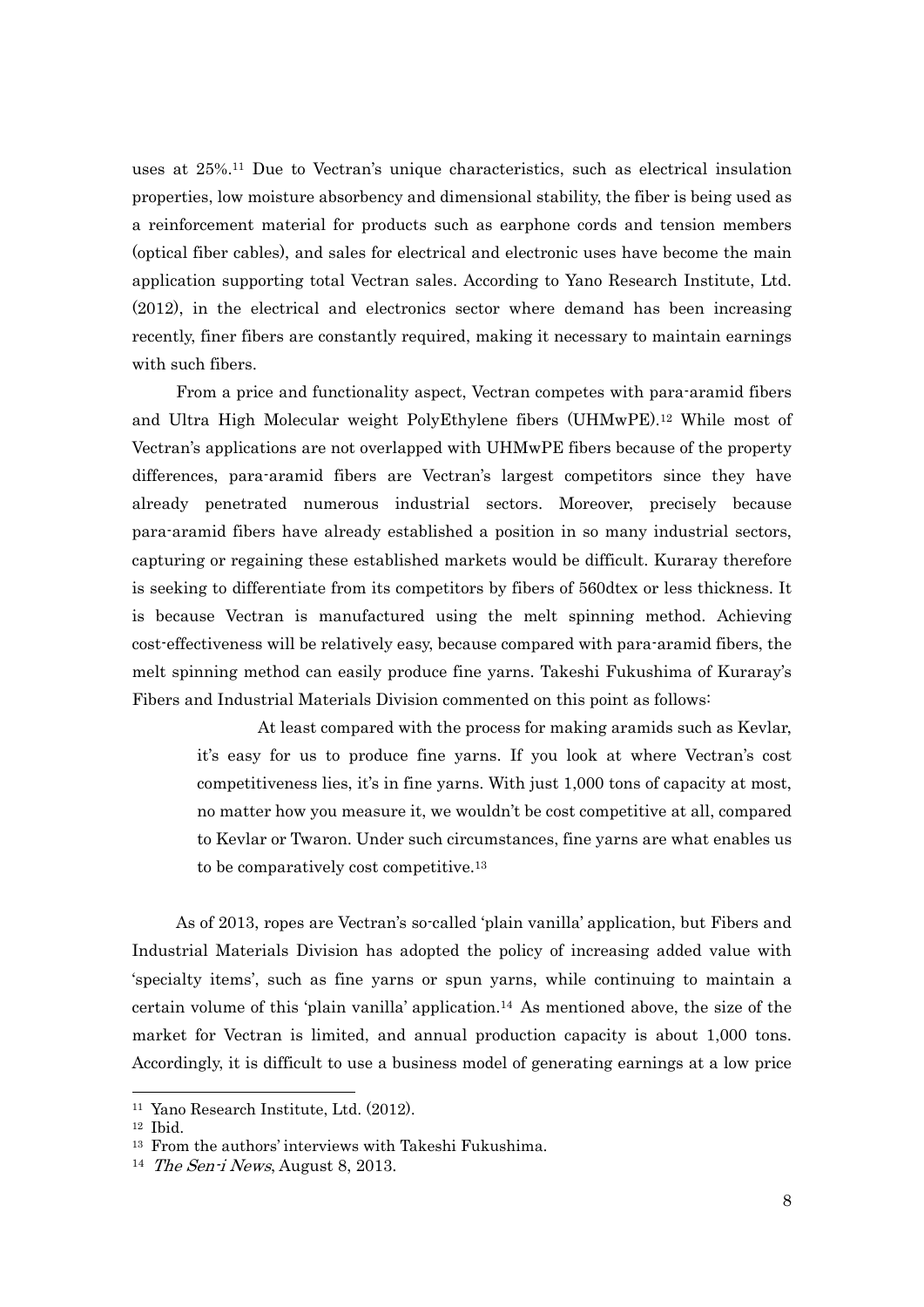through mass production and a high volume of sales. In the case of Vectran, Kuraray employs a business model in which it generates earnings from fine yarn applications such as earphone cords and membranes for airship, while covering fixed costs by coarse yarns for applications such as fishing nets and ropes.15

| Product mode                                      | Type (Desitex, type, etc.)         |         | Main Uses                                           |  |
|---------------------------------------------------|------------------------------------|---------|-----------------------------------------------------|--|
| Multifilament yarn                                | 8300dtex(7500Dr)                   |         |                                                     |  |
|                                                   | $5000$ dtex $(4500Dr)$             |         |                                                     |  |
| HT: High tenacity                                 | $3300$ dtex $(3000Dr)$             | $T-101$ | Woven fabrics, FRP, tension members, general        |  |
|                                                   | $1670d$ tex $(1500Dr)$             | $T-506$ | industrial materials                                |  |
| UM: Ultra-high modulus                            | $1110$ dtex $(1000Dr)$             |         |                                                     |  |
|                                                   | $560$ dtex $(500Dr)$               |         |                                                     |  |
| NT: Medium strength, Easy fibrillated             | 280dtext(x/250Dr)                  |         |                                                     |  |
|                                                   | $220$ dtex $(200Dr)$               | $T-117$ |                                                     |  |
|                                                   | $110$ dtex $(100Dr)$               | $T-147$ | Fishing nets, ropes, other                          |  |
| Dope-dyed yarner (black, red, blue, green, other) | 56dtext(x(50Dr)                    |         |                                                     |  |
|                                                   | $28dtext{tex}(25Dr)$               |         |                                                     |  |
|                                                   | 20 count (cotton count), 30 count, |         |                                                     |  |
| Spun yarn                                         | other                              |         | Foundation cloth, protective clothing, other        |  |
| Chopped fiber                                     | $1,3,6$ mm, other                  |         | FRP, other                                          |  |
| Pulp                                              |                                    |         | High-performance paper, asbestos substitutes, other |  |
| Woven fabrics and knitting                        | Various                            |         | General industrial materials                        |  |
| Prepreg                                           | UDPP, cloth PP                     |         | FRP, other                                          |  |

| Table 7. Varieties of Vectran and typical applications. |  |
|---------------------------------------------------------|--|
|---------------------------------------------------------|--|

Source: Vectran pamphlet. Denier amounts are shown in parentheses.

## 3.Technology for Making Fiber from Thermotropic Liquid Crystal Polymer16

The following section explains the characteristics of the Vectran polymer and the

manufacturing process.

-

(1) Thermotropic liquid crystal polymers

<sup>&</sup>lt;sup>15</sup> In this respect, it is similar to the business model for Dyneema at DSM and Toyobo Co., Ltd. For more on Dyneema, see Hoshino (2012).

<sup>16</sup> The following descriptions concerning polyarylate fibers rely extensively on Nakagawa (1992, 1994, 2000, 2003); Nakagawa and Sanefuji (1993); and materials from the Japan Chemical Fibers Association website,

http://www.jcfa.gr.jp/fiber/word/category.html#origin04, accessed July 21, 2013.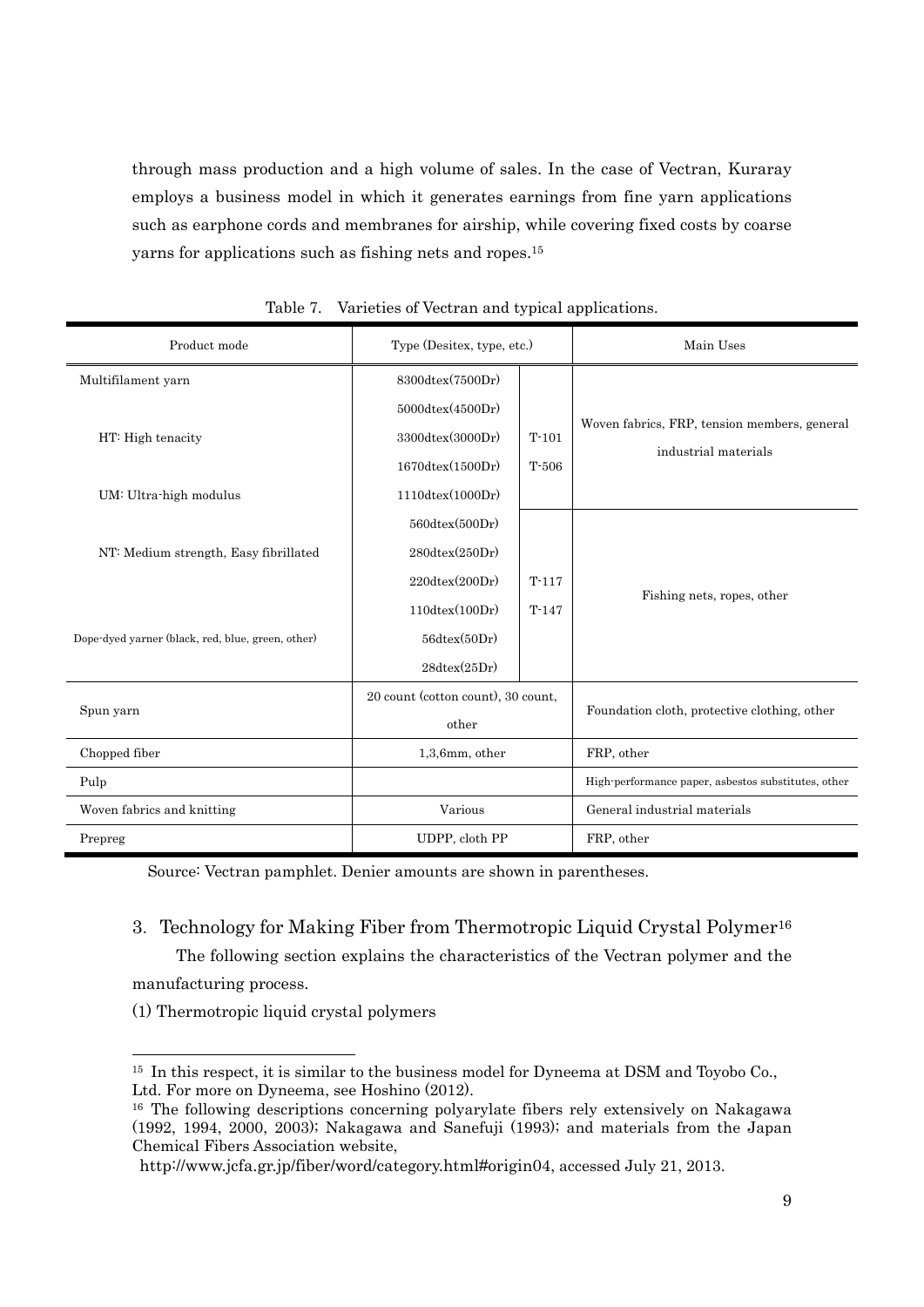While the development and commercialization of super fibers was pursued vigorously from the 1970s through to the 1990s, their production was enabled by two technological innovations. The first innovation was the gel spinning method for materials such as Ultra-High Molecular weight PolyEthylene (UHMwPE). The gel spinning method is a process that enables a high degree of orientation by minimizing entanglement of the molecules, using a dilute solution, and drawing the material in a gel state; that is, gel spinning is a method for manufacturing filament by stretching flexible polymers at extremely high drawing ratio. The second innovation is a technology for making fibers from liquid crystal polymers. Liquid crystal spinning, which uses straight, rod-like polymers that have no entanglement, is a method for spinning while using shear stress to give the molecules a high degree of orientation.

Liquid crystal polymers can be divided into two categories: lyotropic liquid crystals that show liquid crystal state within a certain concentration range in solution; and thermotropic liquid crystals that show liquid crystal state within a certain temperature range in solution. Lyotropic liquid crystal polymers include aromatic polyamides and aromatic poly(azomethines), and most of thermotropic liquid crystal polymers are aromatic polyesters. An example of a fiber produced from a lyotropic liquid crystal polymer is aramid fiber, perhaps best represented by Kevlar®, which is manufactured by DuPont-Toray Co., Ltd. This is made of p-phenylene terephthalamide (PPTA), an aromatic polyamide, in liquid crystal state under a sulfuric acid solution, which is then formed to fibers by dry and wet spinning. In contrast to this, Vectran is an example of a fiber produced from a thermotropic liquid crystal polymer, a wholly aromatic polyester (polyarylate) fiber examined in this case study. While a number of thermotropic liquid crystal polymers have been developed and marketed in the past as resins, Vectran is the only product to have been commercialized as a fiber using the technology of Hoechst Celanese. The following section looks briefly at the characteristics of thermotropic liquid crystal polymers while following the Vectran manufacturing sequence.

For the development of super fibers, the fibers themselves must be given greater strength. The basic point in enhancing strength is how to parallel the long molecules (as long as possible) in the direction of the fiber axis. The requisites for giving polymers high strength and high modulus are: (1) strong bonds to form the polymer chain; (2) a small area occupied by the polymer chain; and (3) formation of a molecular structure having little elongation. This is achieved by "designing an aromatic polymer comprised of a highly symmetric, rigid rod-like structure". The basic structure of this aromatic polyester is formed of self-condensation polyester from p-HydroxyBenzoic Acid (HBA,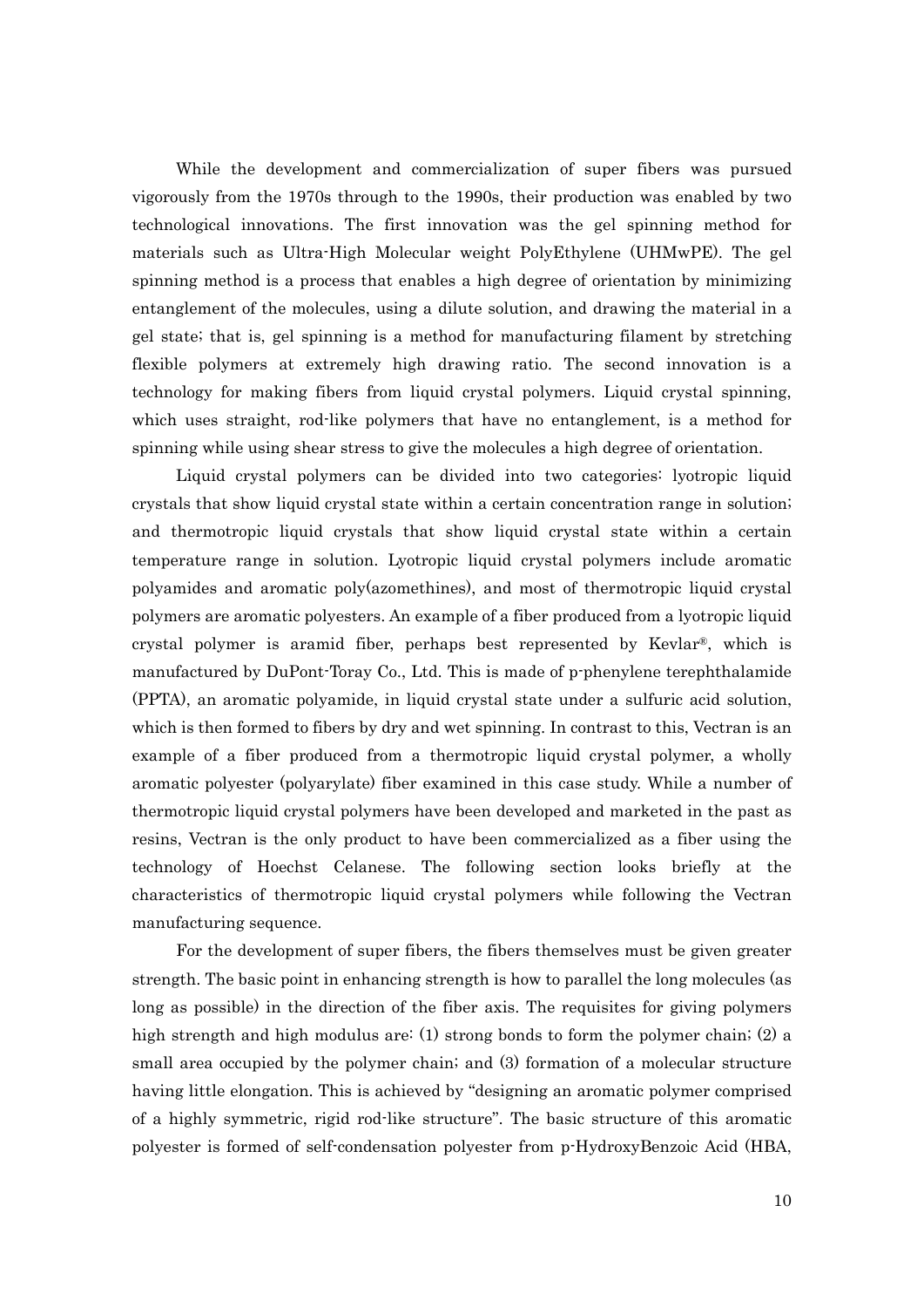see Figure 1) and polyester comprising of Terephthalic Acid (TA) and HydroQuinone (HQ); see Figure 2.



Figure 1. Molecular configuration of self-condensation polyester from HBA. Source: Reprinted from Nakagawa (1994).



Figure 2. Molecular configuration of polyester formed from TA and HQ. Source: Reprinted from Nakagawa (1994).

Because the molecules of these polymers are too rigid, their melting points<sup>17</sup> are higher than their decomposition points,<sup>18</sup> making them difficult to process in a liquid crystal state. Consequently, one of following three methods is used to sacrifice either the rigidity or crystallinity of the polymer and bring the melting point below the decomposition point: (1) introduce a flexible alkyl group into the main chain; (2) copolymerize19 different types of rigid molecules; or (3) introduce a substituent group into the aromatic ring of the main chain. These methods have made it possible to develop thermotropic liquid crystal polymers that can be injection molded or melt spun into fibers as engineering plastics.

Vectran was developed by applying the second methodology. The liquid crystal polymer formed from the molecular structure shown in Figure 3—that is, the thermotropic liquid crystal polymer obtained through the melt polymerization of p-HydroxyBenzoic Acid (HBA) and 2-Hydroxy-6-Naphthoic Acid (HNA)—was turned into fiber by melt spinning. The molecular chain of this liquid crystalline polymer has a high degree of orientation in the direction of the fiber length, which gives it excellent

<sup>&</sup>lt;sup>17</sup> The temperature at which solids melt and become liquids. For the first polymer, HBA, it is 610°C; for the latter, TA and HQ, it is 600°C.

<sup>&</sup>lt;sup>18</sup> The temperature at which melting and a decomposition reaction occur. Here, it is 400– 450°C.

<sup>19</sup> Polymerization carried out using two or more kinds of monomers.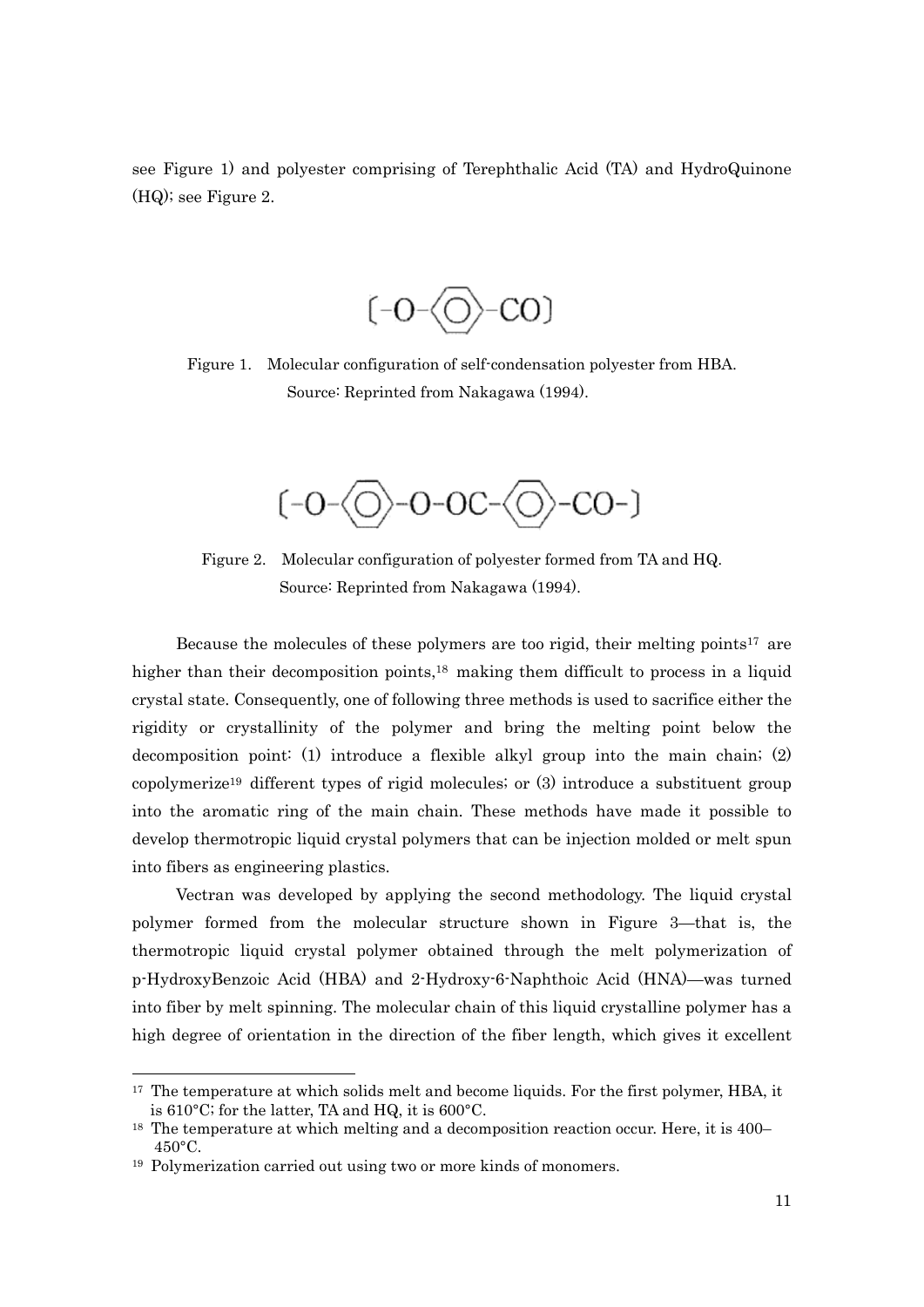physical properties.



Figure 3. Molecular structure of Vectran's main polymer. Source: Reprint from Kuraray's Fibers and Industrial Materials Division pamphlet.



Figure 4. Image diagrams of fiber structures. Source: Reprint from Kuraray's Fibers and Industrial Materials Division pamphlet.

Description in this figure was translated into English by the authors.

(2) Creating fibers from thermotropic liquid crystal polymers

-

To turn thermotropic liquid crystal polymers into fibers, pelletized polymer is first dried, then, after being melted in an extruder, it is turned into fibers using the melt spinning method.<sup>20</sup> When thermotropic liquid crystal polymer is spun under high shear stress, a high degree of molecular orientation takes place when the material passes

<sup>20</sup> A method to melt raw materials by heat and form fibers by extruding them from a device called spinneret, then quench for hardening.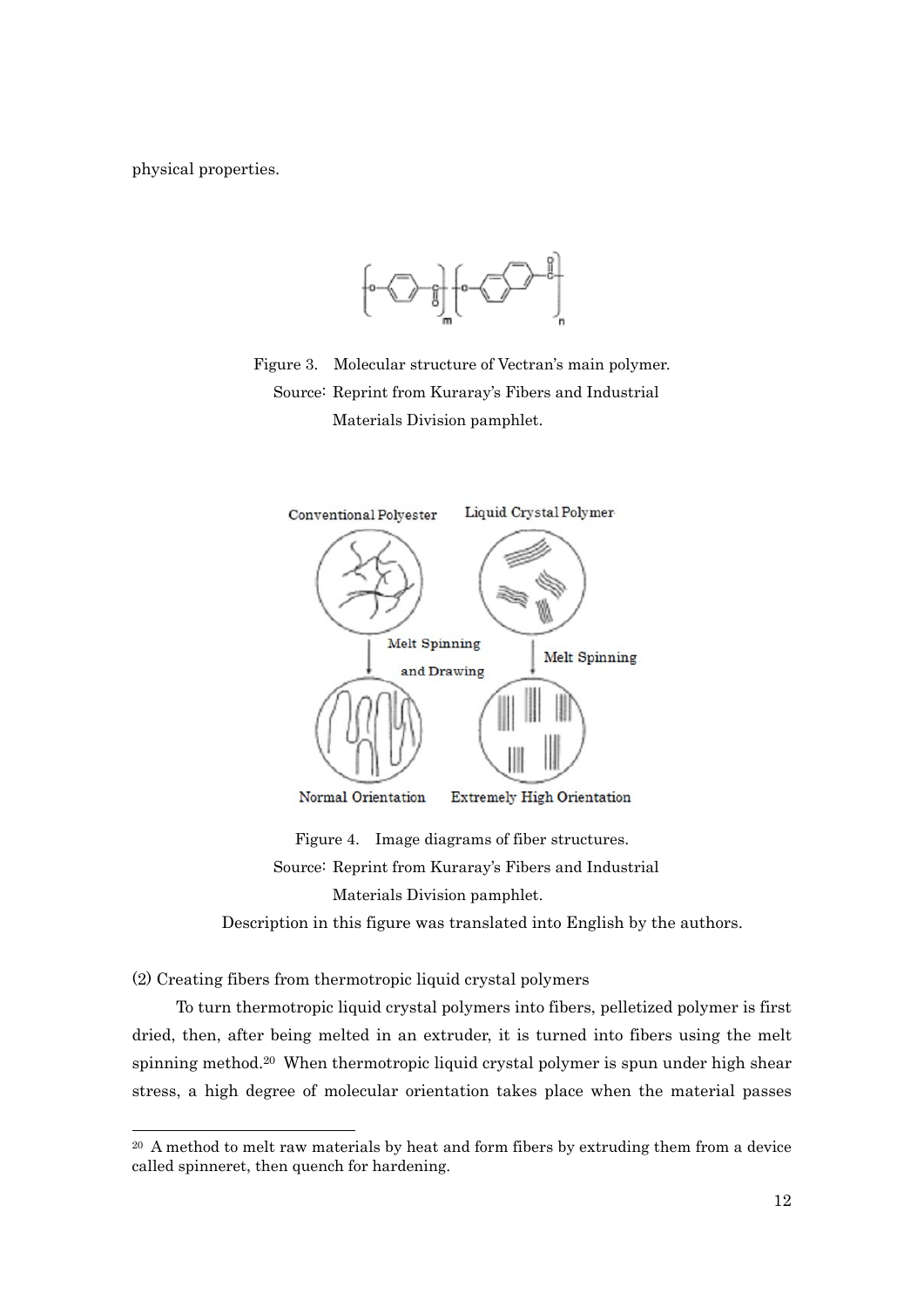through nozzles; this structure (orientation) is maintained until the fibers are cooled and solidify because of the lengthy relaxation time. If the fiber is ordinary polyester, it must be stretched to improve its strength. On the other hand, because Vectran's molecules are already in a rod-like and aligned state at the spinning phase, there is no need to stretch the spun fibers again at a high draw ratio. The concept for this production of fiber is shown in Figure5, compared with the one used for the manufacture of flexible polymers such as polyester and nylon.



Crystalline arrays for one array

(Polymer) - (Spinning raw fiber) - (Heat treated thread)

Conversion of molten liquid crystal polymer into fiber



Random coils+

- (Heat treated thread) - (Spinning raw fiber) -(Polymer) -

Conversion of flexible polymer into fiber

Figure 5. Fiber production concepts.

Source: Reprinted from Nakagawa and Sanefuji (1993).

Description in this figure was translated into English by the authors.

(3) Heat-treatment

Although spun fiber already possesses considerable strength and elastic modulus, which means stretching is unnecessary for fiber formation because the molecular orientation has already been achieved (the polymer chain is arranged in a certain direction) in the spun state, heat treatment is performed to enhance further performance. The goal of heat treatment is to increase the strength and elastic modulus, and improve heat resistance.<sup>21</sup> This is achieved by continuously removing by-product materials in one of the following conditions: (1) reduced-pressure; (2) inert gas

<sup>21</sup> Nakagawa (2001).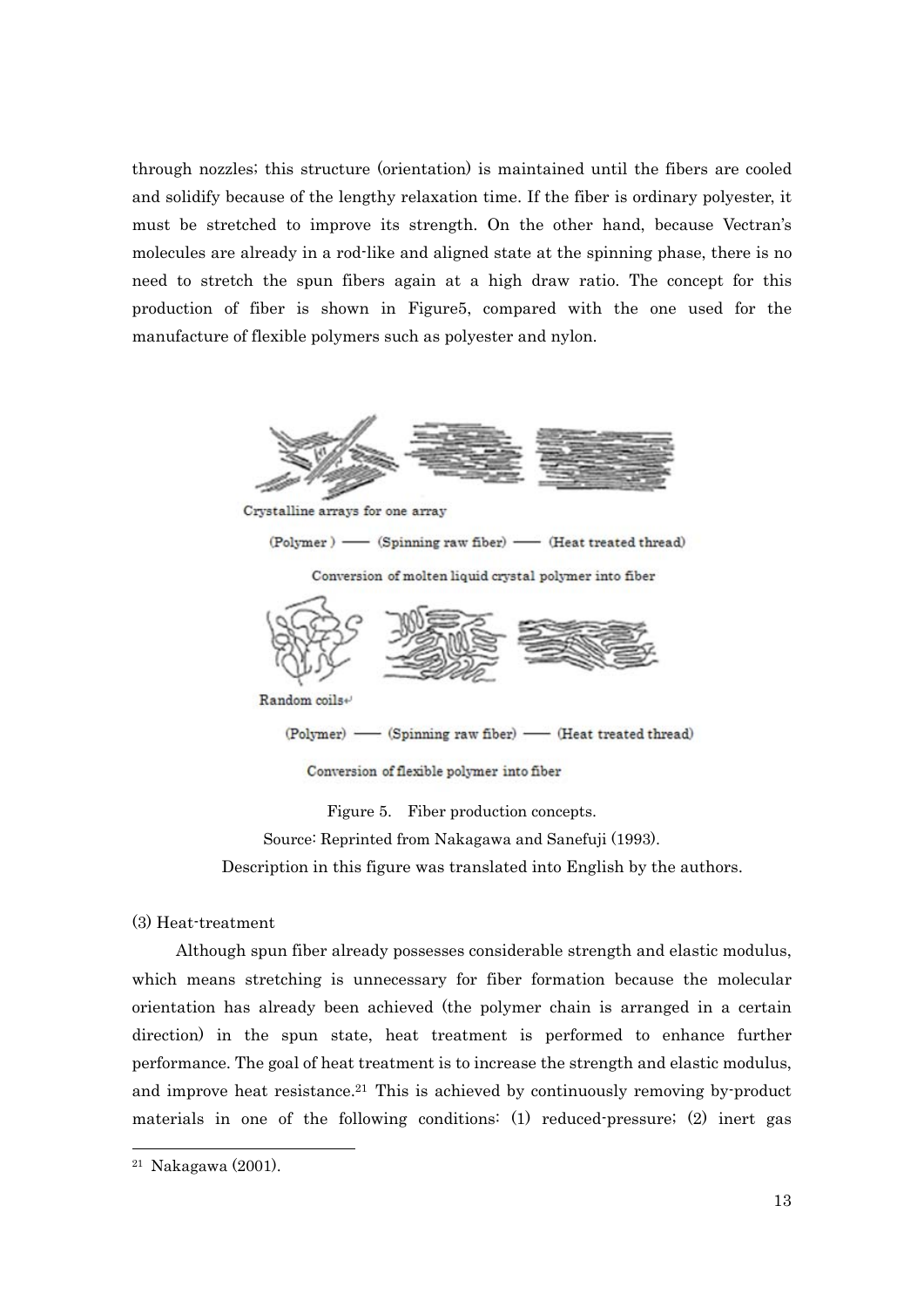atmosphere; and (3) active gas, including air atmosphere. Fibers are afterwards turned into products by the further application of oiling agents or surface treatments depending on the use.

Super fibers developed before Vectran were made by melting resin in a solvent (lyotropic liquid crystals); because solvents such as sulfuric acid were used, the manufacturing process was complex and costly.22 As Vectran is manufactured by the melt spinning method, this difficulty is eliminated. Moreover, the spun yarns can be produced with thickness ranging from fine to coarse comparatively easily,23 giving the process the added advantage of being suited to a variety of small-lot orders such as fine multi-filaments and dope-dyed yarns.24

### 4. Vectran's Development – Background and Issues

### (1) Background to development

Liquid crystal polymers, the polymer material for high-performance fibers, first came to the attention of the fiber industry in 1971 when E. I. du Pont de Nemours and Company (hereafter DuPont) discovered that P-Phenylene TerephthalAmide (PPTA), an aromatic polyamide (aramid), forms liquid crystals in solvent, and subsequently used this discovery to begin producing  $Kevlar^{\otimes}$ , a high-strength, high-modulus fiber spun from this solution using the dry and wet method.25 Because of Kevlar's superior performance, including high strength and elastic modulus, the demand expanded significantly, and production is believed to have reached 10,000 tons in 1985. In addition, in 1986 Akzo Nobel N.V. in the Netherlands began producing Twaron®, the same kind of para-aramid fiber, followed in 1987 by the start of the commercial manufacture of Technora® by Teijin Limited.26 As stated previously, Kevlar and Twaron are referred to as the first generation of super fibers, and in that sense, Vectran, which entered production in 1990, can be said to belong to the late entrants' group in the super fiber sector.<sup>27</sup>.

At that time, engineers like Junyo Nakagawa, who had played a central role in the

<sup>22</sup> Ide (2011b).

<sup>23</sup> Nakagawa (2000).

<sup>24</sup> Yorimitsu (2010).

<sup>25</sup> Ueda (1988).

<sup>26</sup> Teijin Ltd. website, "Para-aramid Fiber Twaron®," http://catalog.teijin.co.jp/template.phtml?id=186&pid=5; "Para-aramid Fiber Technora®," http://catalog.teijin.co.jp/template.phtml?id=184, both accessed January 13, 2014.

<sup>27</sup> Japan Chemical Fibers Association website, "Kasen Topics," http://www.jcfa.gr.jp/fiber/topics/vol09.html, accessed December 20, 2013.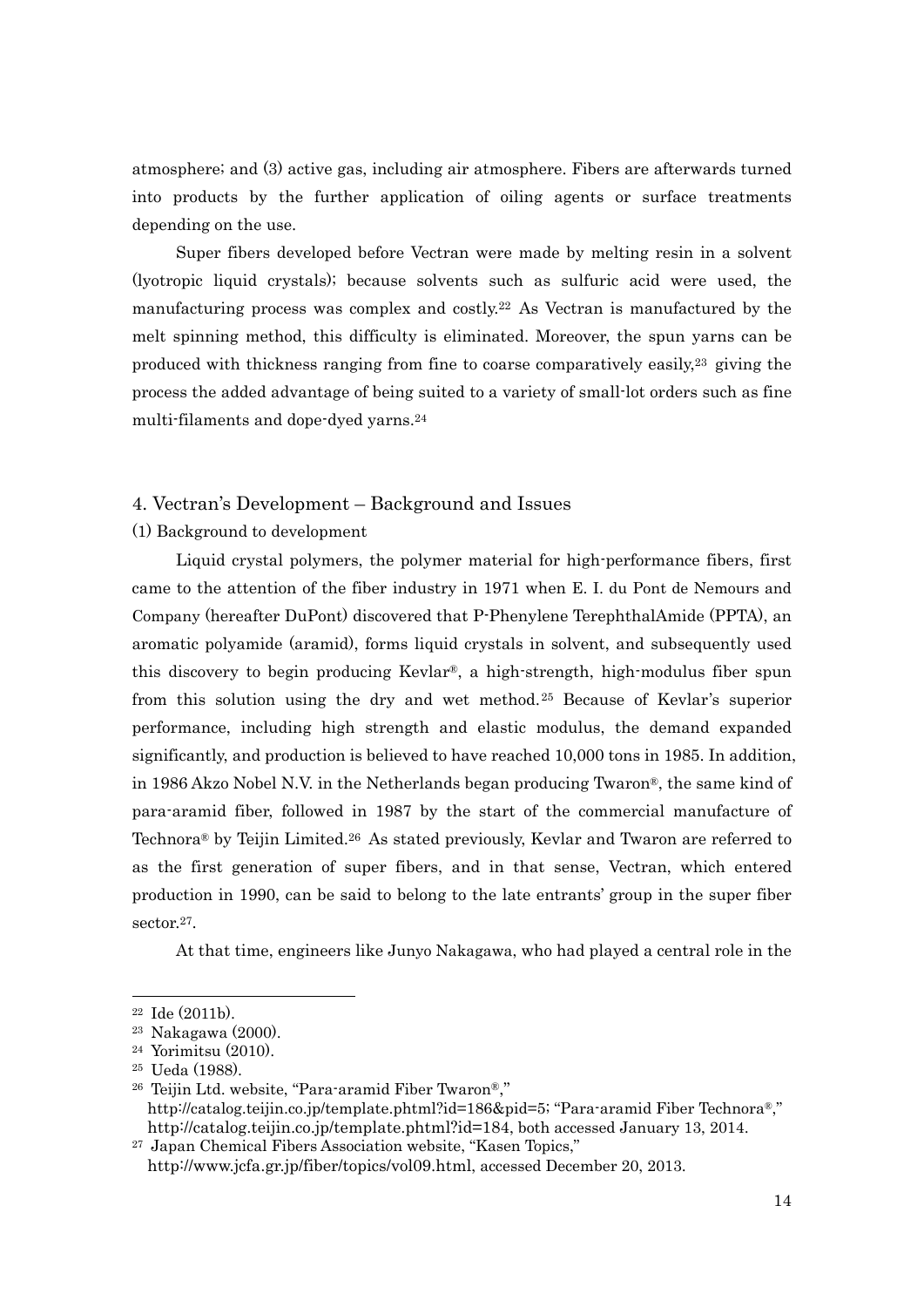development of Vectran, clearly recognized that under such circumstances Kuraray needed to proceed with the development of super fibers in order not to fall behind their competitors. 28 The direct opportunity for Nakagawa to be involved in fibers for industrial uses instead of those for textiles was a polymer liquid crystal symposium<sup>29</sup> held at Kyoto University in 1983. Numerous researchers from around the world working with liquid crystals attended this symposium, including Stephanie Kwolek, the developer of Kevlar at DuPont, as a prominent participant. Through participation in this symposium, Nakagawa came to feel strongly the need to switch from fibers for apparels to fibers for industrial uses. This was also the period when sales of Kuralon as a replacement for asbestos was expanding in Europe, and Kuraray aimed to advance such industrial applications not only of Kuralon, but also the combination of Kuralon and other fibers. Because its rivals had pushed ahead with sales of super fibers at that point, Kuraray had misgivings that it would end up at a distinct disadvantage in the future if it did not have some super fibers of its own. Nakagawa described the atmosphere within the company at the time in the following words:

The mood at that time, really, was one of, 'Jeez, isn't there anything we can do?' Because all we had was Kuralon.

Moreover, from 1983 to 1985, Kuraray conducted a screening survey of anisotropic thermotropic polyesters (wholly aromatic polyester fibers) at its Central Research Laboratory in Kurashiki. The result gained from this effort was an anisotropic thermotropic polyester fiber formed from HBA and HNA which demonstrated the highest performance. On that occasion, Kuraray received information on a polyarylate resin developed by Hoechst Celanese, and based on the resin's physical properties, Kuraray believed it must be able to create a highly heat resistant, high-strength fiber comparable with rival Kevlar.30 The reason, it is surmised, why Celanese focused on the development of thermotropic liquid crystal fiber rather than lyotropic liquid crystal fiber like Kevlar is because the company judged the latter to be superior in terms of the fiber's productivity.<sup>31</sup> Beginning in the 1970s, Celanese had conducted research into new thermotropic liquid crystal polymers which incorporated monomers, such as the naphthalene monomer into which a 2,6-functionalized substituent had been introduced,

<sup>28</sup> The following description is taken from the authors' interview with Junyo Nakagawa.

<sup>&</sup>lt;sup>29</sup> This symposium was not open to the public. Thus, the number of the participants was limited.

<sup>30</sup> Soma (2009).

<sup>31</sup> Ueda and Kanamaru (1986).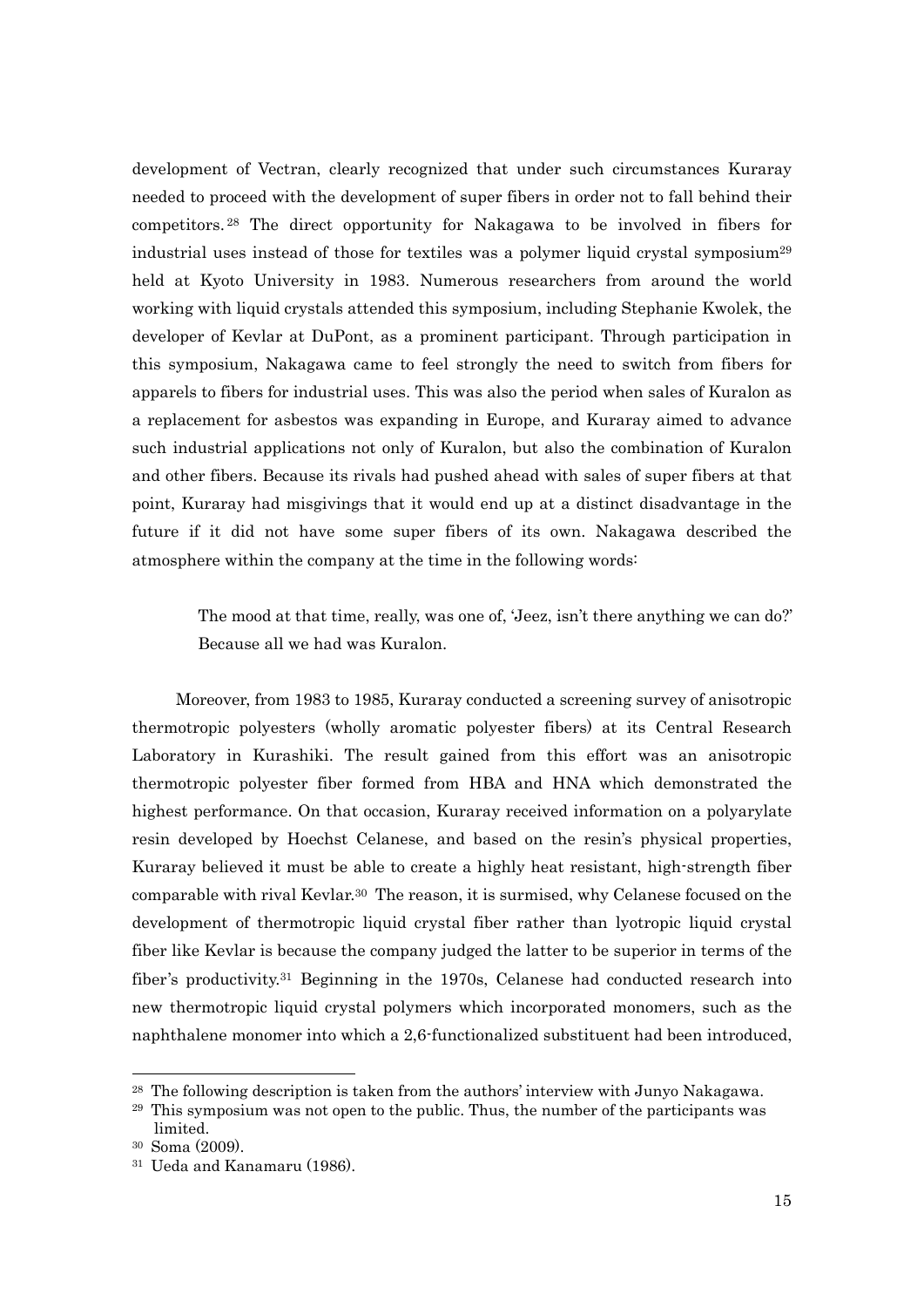as one of their components. As a result, they found that wholly aromatic polyesters formed from HBA and HNA possess various outstanding characteristics as engineering plastics resins, and in 1984 had proceeded with market deployment under the name Vectra<sup>®</sup> in collaboration with Polyplastics Co., Ltd.<sup>32</sup> Also, Celanese had successfully developed Vectran, a high-function fiber that, like Vectra, is formed from thermotropic liquid crystal polymers of the HNA/HBA group.33

Given that Celanese had the best among the technologies surveyed by Kuraray, and Kuraray lagged behind other companies at that time in patents for super fibers, Kuraray broached the idea of a joint development with Celanese to turn the product into a fiber.34 Despite its reluctance to enter the fiber business because a giant market for Kevlar already existed,<sup>35</sup> Celanese judged that Kuraray's spinning technology would be necessary for it to undertake the application development in the future, $36$  and thus in 1985 the two firms began joint development based on collaboration.

Meanwhile, because DuPont and other companies in the same industry had already staked out markets to a certain extent, Kuraray felt the need to develop fibers with unique characteristics in order to achieve differentiation. Therefore from the start, Junyo Nakagawa's approach was to develop with the intention of creating a fiber with small thickness which also could be dope-dyed.

Kuraray, which had agreed to proceed with trial sales and the application development of Vectran in cooperation with Celanese, undertook a feasibility study. Kuraray initially adopted a stance of setting up a test plant (annual production 40–50 tons) at its Kurashiki Plant and proceeded with the application development by using polymer supplied by Celanese. Then, as the development progressed steadily with this plan so that steady demand could be anticipated in many sectors in the future, and further spurred by the fact that Celanese started operation of the polymer plant with the capacity of 2,000 tons per year, in 1989 Kuraray decided to construct a full-scale Vectran plant.37

Despite the two firms' joint development work for two years, Celanese ultimately decided to abandon the manufacture of Vectran. Although Celanese had intended from the start of the development to supply Vectran for use in tires, the fact that Vectran

<sup>32</sup> Ueda (1988).

<sup>33</sup> Ibid. The developer was a Celanese researcher named G. W. Calundann. According to Junyo Nakagawa, however, Vectran Celanese had developed at this phase corresponded to a pilot version.

<sup>34</sup> From the authors' interviews with Junyo Nakagawa.

<sup>35</sup> From the authors' interviews with Junyo Nakagawa.

<sup>36</sup> Nikkei Sangyo Shimbun, May 15, 1986.

<sup>&</sup>lt;sup>37</sup> The Chemical Daily, February 3, 1989 and The Chemical Daily, February 14, 1990.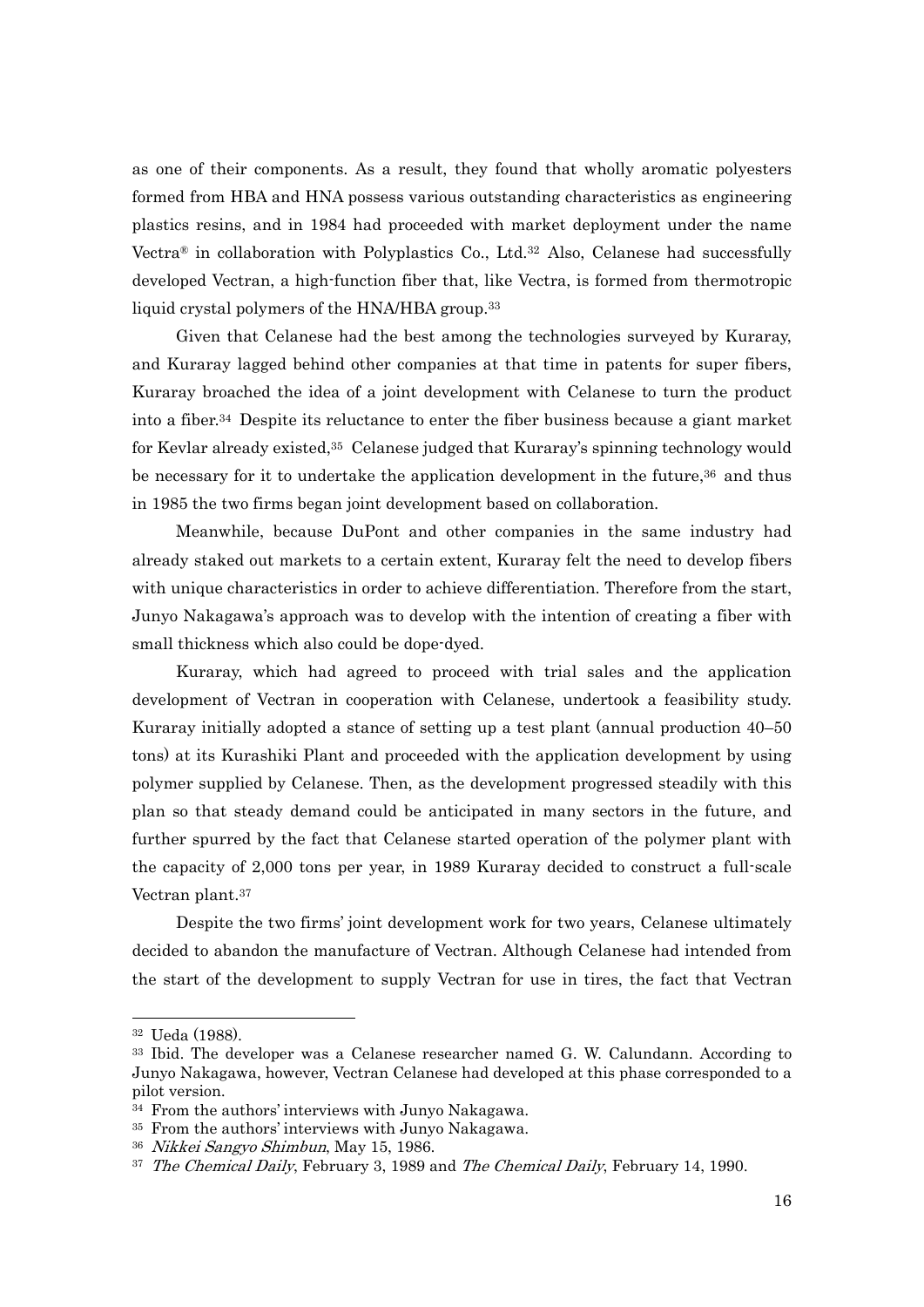proved unsuitable for uses with rubber materials—its bonding to rubber and fatigue resistance were relatively low compared with Kevlar—is assumed to have been a major reason why Celanese abandoned commercialization of the fiber for a second time.<sup>38</sup> As a result, Kuraray was left to seek commercialization on its own. In the end Kuraray produced fibers alone, while the sales rights for the Americas and Europe were granted to Celanese and Kuraray retained the rights to sell the product in Japan and throughout Asia.39

### (2) Issues during the development and production stages

According to Junyo Nakagawa, the greatest difficulties during development were felt with regard to the heat treatment technology. Normally, heat treatment of thermotropic liquid crystal fiber is performed by continuously removing by-product materials developed in the condition of either reduced-pressure or inert gas atmosphere. Kuraray was confronted with the problem of how to solve removal and recovery on a commercial scale.

Because the basic patent concerning heat-treatment technology in an inert gas (fiber strength is increased by more than 50% in an inert atmosphere) was held by DuPont,40 Kuraray approached that company and expressed its willingness to acquire the patent.41 As DuPont answered that it would respond to Kuraray's request only in the form of a cross-licensing agreement, Kuraray presented several USP patents it held. However, as Kuraray's technology did not meet DuPont's demands, in 1987 Kuraray abandoned the idea to exchange licensing agreement and instead performed the heat processing using its own technology to avoid the violation of the competing patent, which specifically means manufacturing fibers in an activated gas atmosphere including oxygen. However, while the values for abrasion and heat-resistance properties when processing in active gases are superior to those obtained when processing under inert gases atmosphere, the process had the disadvantage of causing an oxidizing reaction that turned the yarns to a yellowish tea color, and also the strength was weaker than in the case of processing in an inert gas environment (19cN/dtex).

As the DuPont patent for heat treatment was effective until May 1995, Kuraray

<sup>38</sup> From the authors' interviews with Junyo Nakagawa.

<sup>39</sup> As described below, in 2005 Kuraray would acquire the Vectran fiber business of U.S.-based Celanese Advanced Materials, Inc.

<sup>40</sup> E. I. du Pont de Nemours and Company. A method to improve the strength of molded products (Japanese Examined Patent Publication No.55-20008). In 1980 the "scope of patented claims" for this technology was revised, and words relating to the processing method were added to what was claimed.

<sup>41</sup> From the authors' interviews with Junyo Nakagawa.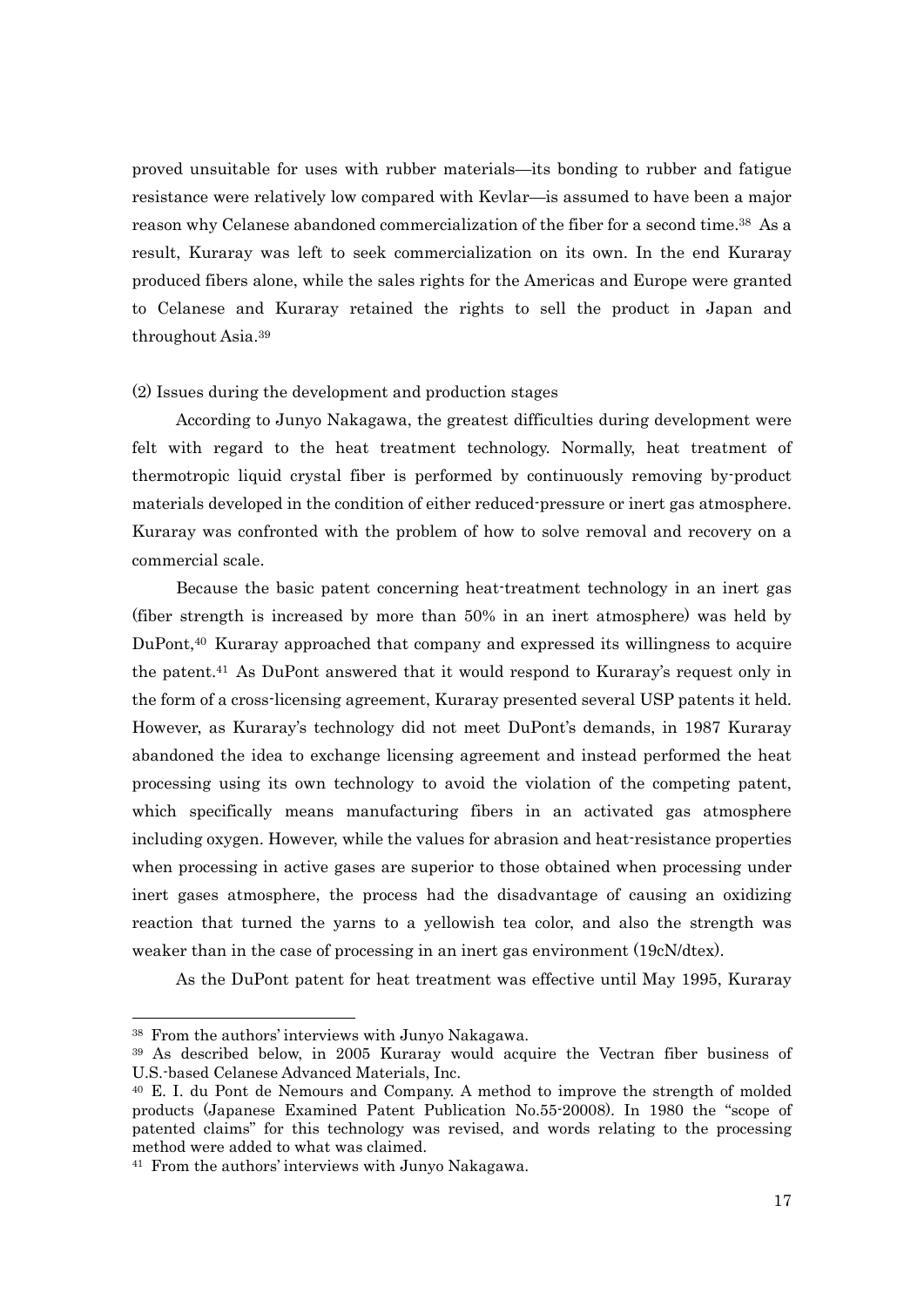was able to switch to a processing method using inert gas after that. While the greater strength of 24-26cN/dtex was to be obtained as a result, this change led to the need to remove by-product materials (as mentioned earlier)—namely, the acetic acid, phenols, and various oligomers generated during heat treatment. It was necessary to remove these first and foremost for pollution-abatement measures.<sup>42</sup> Moreover, while fiber strength is enhanced by the solid phase polymerization<sup>43</sup> reaction that occurs as a result of performing the heat treatment, to obtain this high strength the heat treatment had to be performed for a lengthy period of time under inert gas or certain gas density conditions. Consequently, the pronounced jump in the cost, as a result of the gas raw material expense, electricity, and other utility charges, became a major obstacle to industrial production.44 Finally, because of the large amount of gas required for the heat treatment, Junyo Nakagawa and the development team adopted a method to reduce costs by reusing the gas by circulation. However, the phenols and other by-product materials hindered the polymerization reaction, and adhered to the circulation pipes and blocked the filters during heat recovery, which made it necessary to circulate and re-use the inert gas while continuously removing by-products.

When grappling with these issues, the developers were able to overcome the unwanted by-product elimination problem by installing filters made of nonwoven cloth and by using washing and absorbents to remove the contaminants.45 Furthermore, according to Nakagawa, the most difficult challenge was appropriately establishing the various conditions, including the air speed and air volume, when blowing heated gas around the fibers. If these settings are not correct, it results in phenomena such as irregular fiber strength or insufficient strength because of increased density of the by-product materials in the outer layer portion of the fibers wound around the bobbins (cylinders for winding the fibers).46 The setting of these optimal values became possible only through repeated trial and error, accounting for the majority of the time expended during the Vectran development period.

A major issue during the production stage was establishment of the spinning technology for mass production.<sup>47</sup> While the temperature must be raised to about  $300^{\circ}$ C to melt the raw material, the issue in this case was which molecular arrangement to be

<sup>42</sup> Ibid.

<sup>43</sup> The polymerization progresses to a solid phase state.

<sup>44</sup> Kuraray Co., Ltd. "Heat-treatment Method for Thermotropic Anisotropic Fibers."

Japanese Unexamined Patent Application Publication No. 03-119110.

<sup>45</sup> Ibid.

<sup>46</sup> Ibid.

 $47$  The following descriptions concerning the establishment of mass production technology are based on Ide (2011b), Sugishima (1991), and Yamane (2004).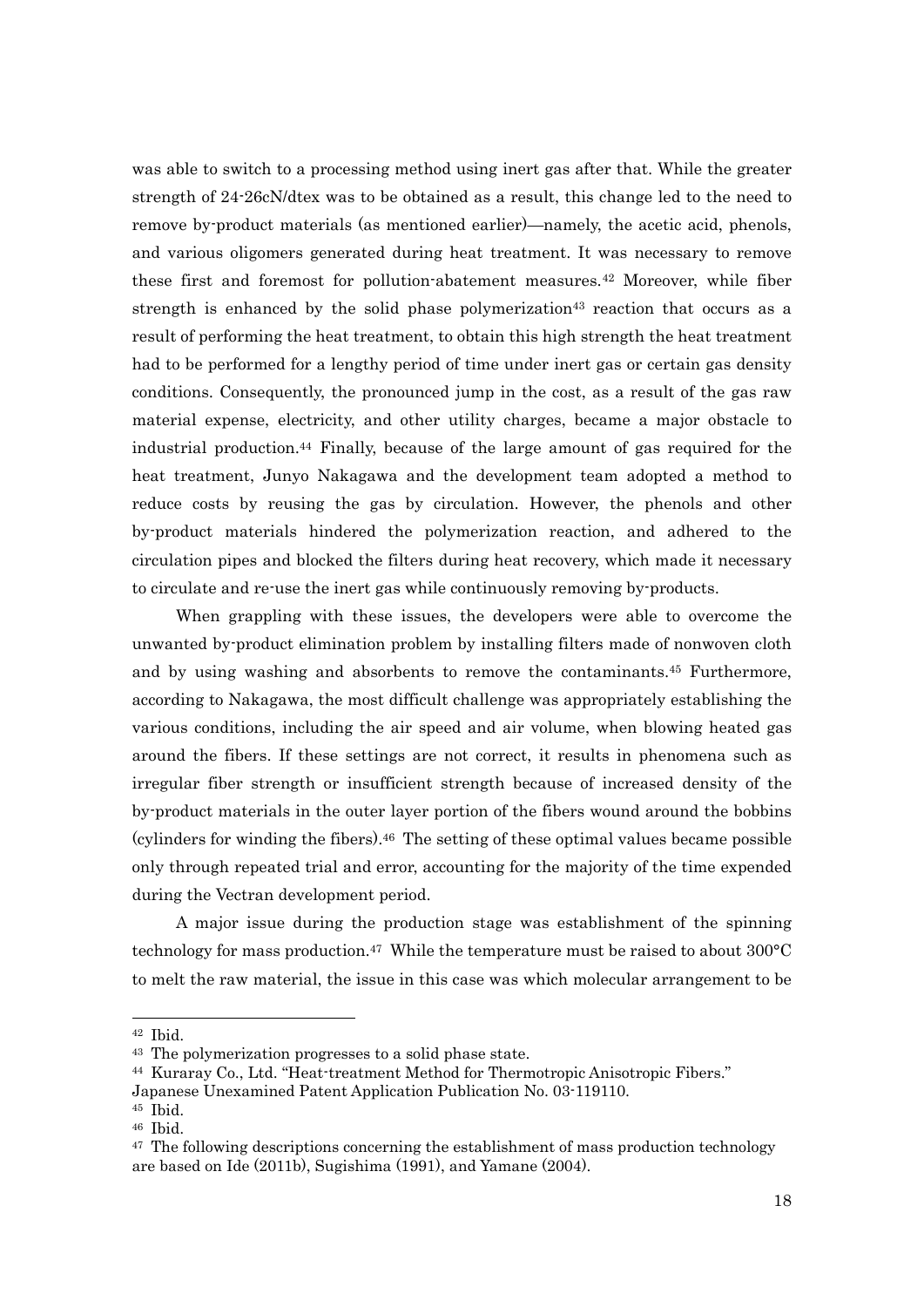applied to the polymer, and its molecular length. As we have explained, the polymer used for Vectran is obtained through the copolymerization of HBA (p-HydroxyBenzoic Acid) and HNA (6-Hydroxy 2-Naphthoic Acid), but the composition ratio is determined comprehensively by considering the melting point, melt viscosity, spinnability (ability to be spun into fiber), and fiber performance. When the molecule is too long, the viscosity becomes so high that the nozzles will be blocked during spinning, yet fibers cannot be formed if it is too short. Moreover, when the temperature is raised the liquid crystals sometimes break before forming fibers. The optimal molecular structure and temperature combination must therefore be judged from the viscosity when the filaments are extruded from the nozzles as they are spun. The form in which the polymer melts, and the viscosity when melted, can only be understood when the polymer is extruded from the spinneret nozzles; the individuals responsible for the processing technology have established the spinning conditions by taking steps to improve the raw materials and optimize the nozzles, as well as adjusting the spinning conditions of temperature, pressure, and resin extrusion speed. It is assumed that as they did so they put to use the know-how they had cultivated for manufacturing polyester fibers.

#### 5. Application development

### (1) Application development during the 1990s

To develop uses for Vectran, Kuraray began shipping samples in 1986. Because of Vectran's high strength, high elastic modulus, and other unique characteristics such as low water permeability and abrasion resistance, the product was adopted as ropes substitute for wire, fishing nets, and tension members. Also, Vectran's high vibration damping and impact resistance characteristics led to its use in goods such as sports equipment.<sup>48</sup> Although Vectran was still in the R&D phase in  $1987,49$  as progress was made during 1988–1989, the product moved partially into the industrial research phase.50 By 1988, samples Kuraray had shipped were being used in products such as ropes to replace crane wires, fishing nets, optical fiber tension members, core wire for electric carpets, reinforcement materials for FRP, speaker cones, FRC (Fiber Reinforced Cement), and ACM (Advanced Composite Materials). For the purpose of ensuring sales volume, Kuraray considered the rope sector to be an especially promising market among

<sup>&</sup>lt;sup>48</sup> The Chemical Daily, February 3, 1989.

<sup>49</sup> Kuraray Co., Ltd. Securities Report.

<sup>50</sup> Kuraray Co., Ltd. Securities Report.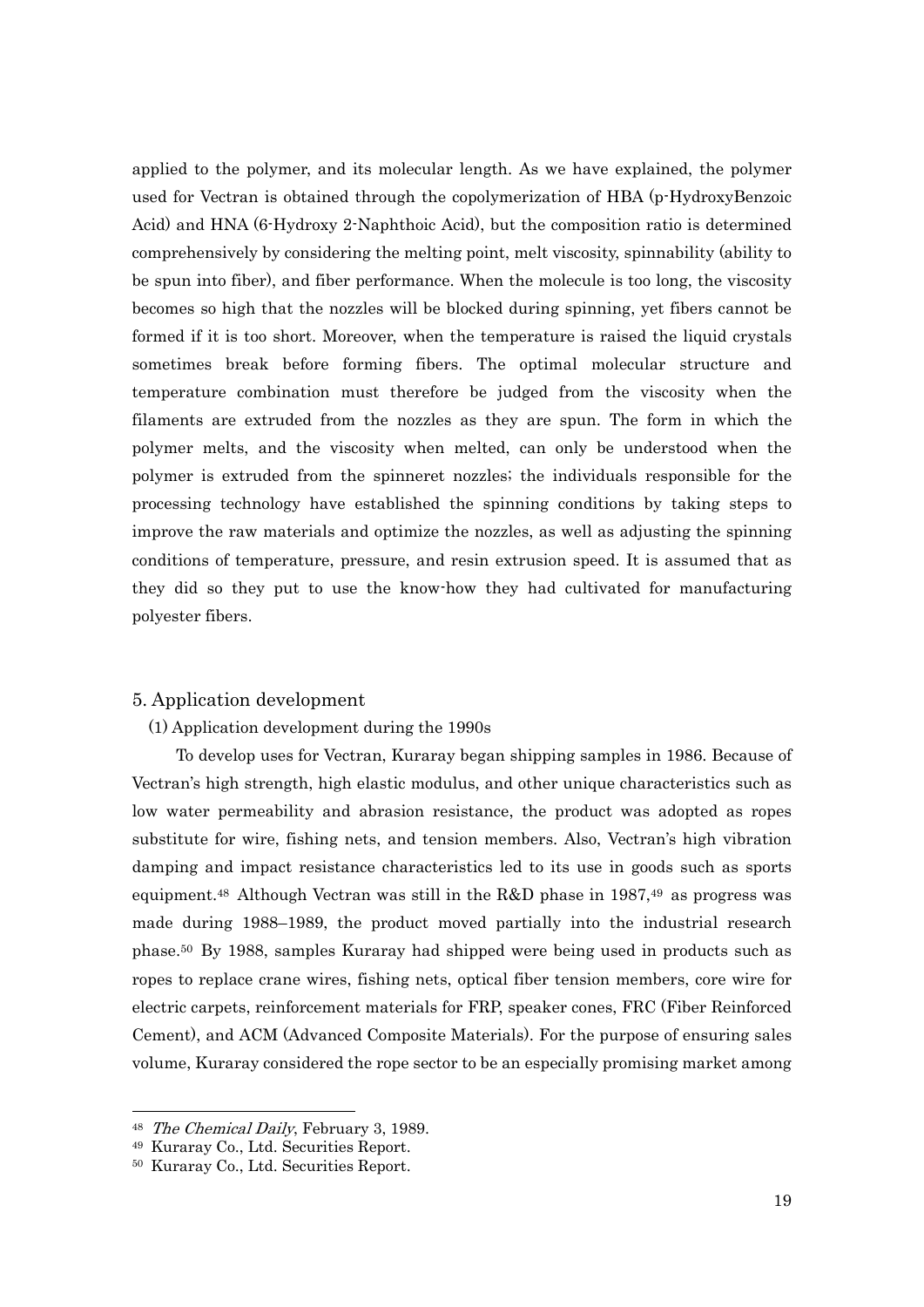them. 51 In 1990, Kuraray completed its Vectran manufacturing facility (Ehime Prefecture Saijo Plant; annual production: 400 tons), and from February 1990 entered full-scale mass production mode.52

To ensure immediate sales volume, from 1991 the company developed its business by focusing primarily on marine uses and sports composites.53 Before Vectran was introduced, synthetic fibers such as polyester and nylon accounted for the major share of marine uses such as ropes and fishing nets. Vectran's strength and cutting resistance earned the material high marks and thus the sales volume expanded. In addition, when used for various composites Vectran demonstrates energy absorption and high vibration damping properties, and because of its resistance to failure under compression and bending stress, various applications that take advantage of these characteristics were developed, ranging from skis, golf clubs, and tennis rackets to audio speaker materials. At that point, Kuraray had not made a full-fledged foray into the tension member market, where manufacturers of para-aramid fibers including Kevlar had carved out a substantial market share, as para-aramid fibers at the time possessed a superior elastic modulus, the most required characteristic in that field.

In 1992, Kuraray set its sights on further volume expansion and pursued the development of Vectran FRP for use in general industrial applications.54 The first industrial use was the frame of brush cutters/trimmers, which made use of Vectran's excellent vibration damping. For this application Vectran was turned into a composite with carbon fiber or glass fiber. Although Kuraray found their earliest FRP uses in sporting goods, as carbon fiber was the leading product in this sector and as it was difficult to link to an expansion of volume because the containing ratio of Vectran was not so high, Kuraray sought to expand industrial applications.

In 1994, Kuraray began working on the development of new uses such as for clothing.55 Prior to this, applications had been limited to products such as marine uses because dyeing Vectran was difficult; once the technology for dyeing woven fabrics had been established, Kuraray began making proposals to sporting goods manufacturers to use Vectran for outdoor sports items such as mountaineering wear. In addition, in 1995 a trunk rope for long lines using Vectran was developed, and Kuraray began supplying the yarn in earnest to several rope manufacturers.56 This product took advantage of

<sup>&</sup>lt;sup>51</sup> The Chemical Daily, July 14, 1988.

<sup>52</sup> The Chemical Daily, May 7, 1990.

<sup>53</sup> The Chemical Daily, April 3, 1991.

<sup>&</sup>lt;sup>54</sup> The Chemical Daily, April 10, 1992.

<sup>&</sup>lt;sup>55</sup> Nikkei Sangyo Shimbun, September 19, 1994.

<sup>56</sup> Nikkan Kogyo Shimbun, October 20, 1995.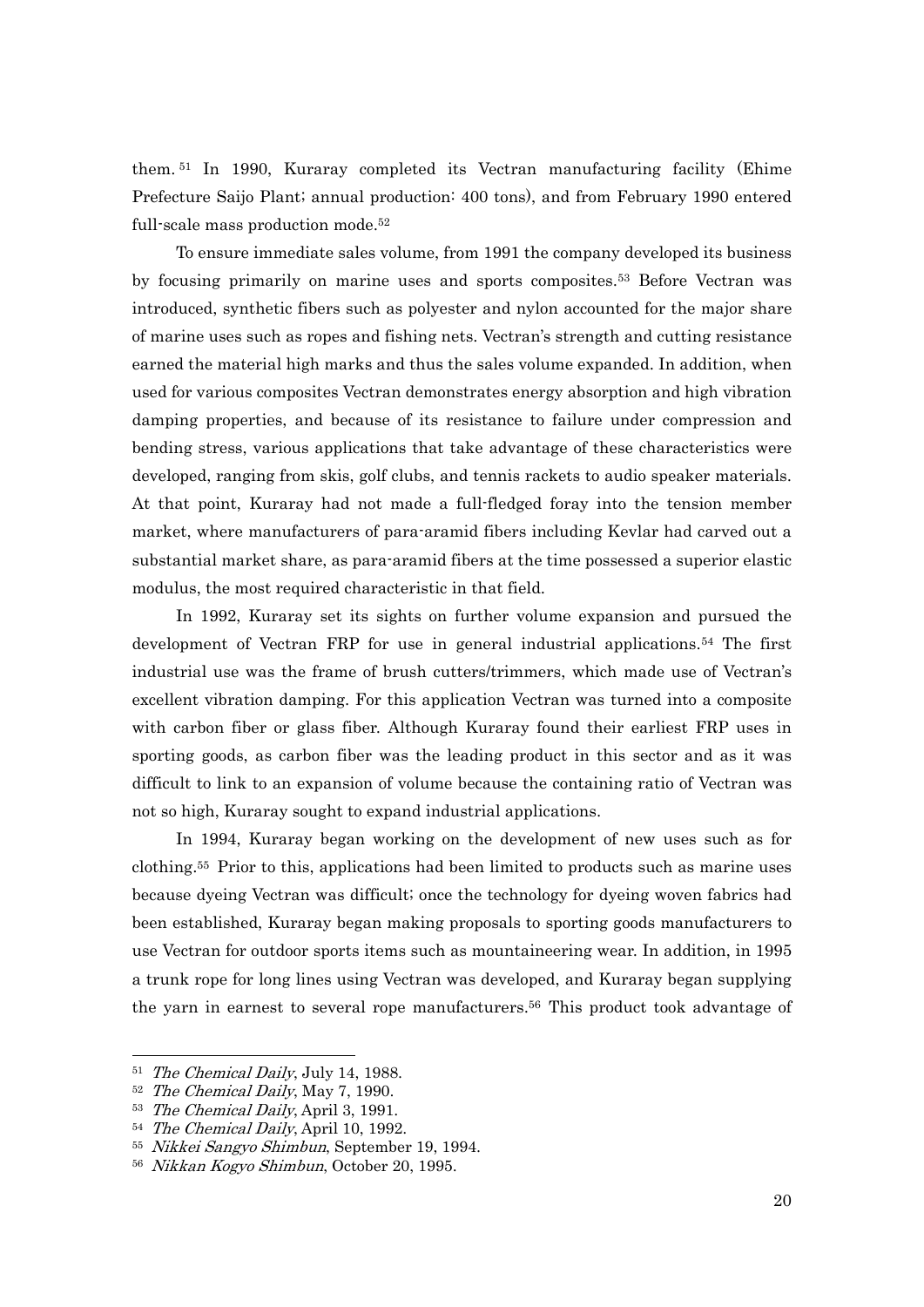two of Vectran's characteristics: low moisture absorbency, which means that the rope does not become heavier when it is rolled up, and high tensile strength which makes the rope diameter smaller.

In 1997, Kuraray developed a new grade based on Vectran called VECRYTM for precise print screens.57 VECRY, a monofilament with a double layer structure that uses Vectran's liquid crystalline polymer raw material as a core,<sup>58</sup> is characterized by high strength and high elastic modulus despite being an ultrafine fiber at the micron level. Despite being more than three times stronger than the high-strength fibers obtained from general-purpose polymers, and having an elastic modulus more than five times greater, traditional super fibers were difficult to manufacture into high-density woven fabrics or knitted fabrics with detailed stitching because the molecules are highly oriented, making the yarns highly susceptible to fibrillation (fluffiness) when subject to abrasion.59 VECRY controlled fibrillation by using the same thermotropic liquid crystal polymer as Vectran in the core constituent of the fiber and a flexible polymer for the sheath constituent, blending the liquid crystal polymer also in the sheath to eliminate the problem of flaking at the core/sheath boundary surface. By forming a robust structure, the rigors of printing can be endured, and in addition to Vectran's characteristics such as high strength, heat resistance, and low water permeability, Kuraray made possible the manufacture of screens whose performance in terms of print dimension accuracy and durability, for example, are superior to those of new stainless steel screens for high-precision printing. These screens were developed jointly by Kuraray and NBC Meshtec Inc., and sold under the name of 'V-Screen'; use of this product gave firms the advantage of not only being able to achieve a cost reduction of roughly 15% during plate-making and printing processes, but also labor savings and lower running costs during printing processes. The development of VECRY had not been undertaken based on requests or proposals from customers, but pursued as a result of Junyo Nakagawa's projection, from the phase when Vectran was developed, that Vectran's uses would expand further if Kuraray were able to compensate for its shortcomings.<sup>60</sup>

Because the Vectran business had achieved profitability in the 1998 financial year, and because repeated demand had emerged in the main market in the marine uses in

<sup>&</sup>lt;sup>57</sup> The Chemical Daily, November 5, 1997.

<sup>58</sup> Kuraray Co., Ltd. website, "VECRY,"

http://www.kuraray.co.jp/products/question/medical/polymer\_film2.html, accessed July 23, 2013.

<sup>59</sup> Nakagawa et al. (2004); Nakagawa (2005).

<sup>60</sup> From the authors' interviews with Junyo Nakagawa.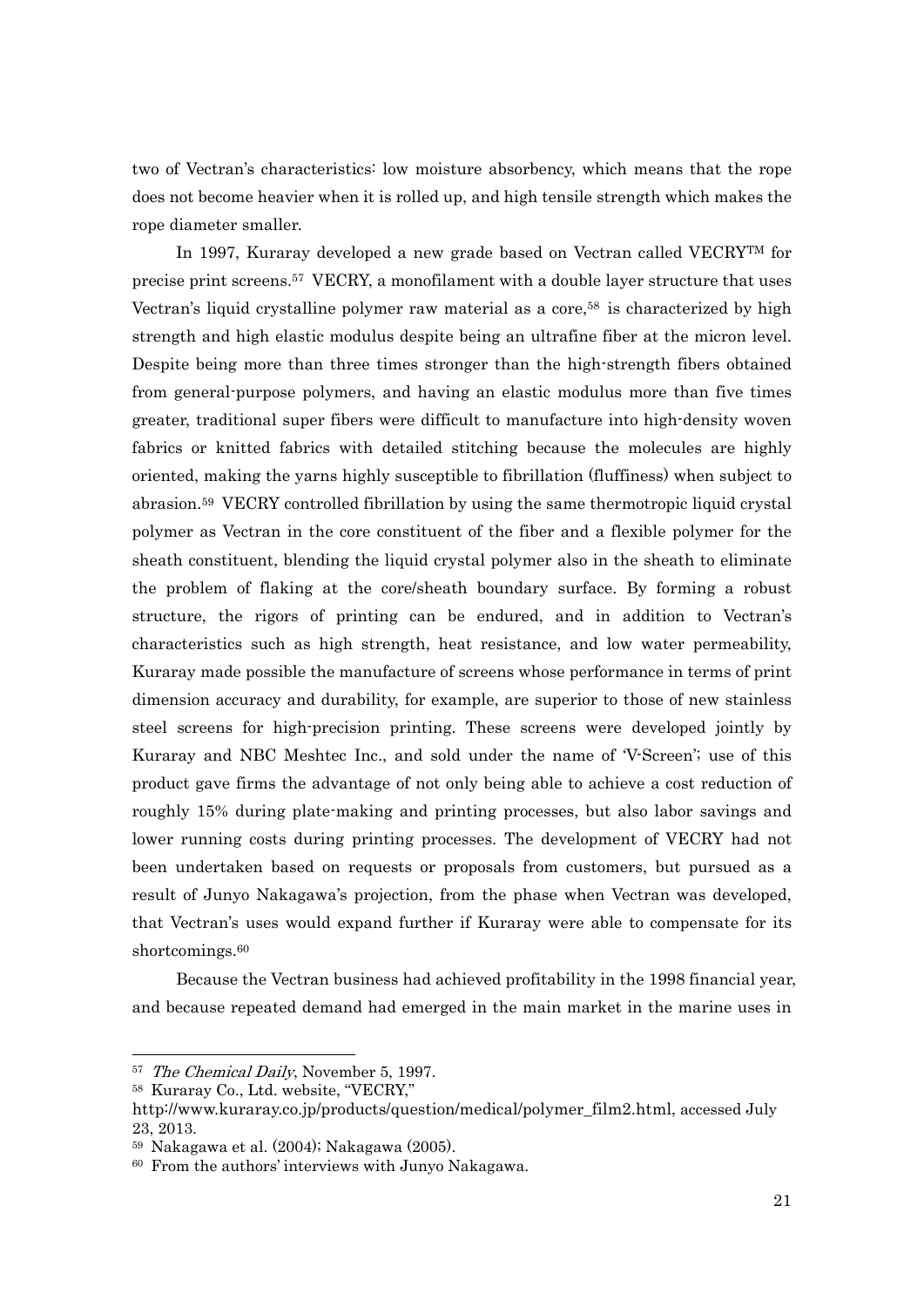1999, Kuraray decided to adopt a more proactive strategy for expanding sales that included replacement of other fibers.61 In addition, in the electronics area the company decided to pursue developments of fabrics for printed circuit boards, where it could take advantage of Vectran's high strength, heat resistance, and low water permeability, and began the development of fine-denier yarns that could meet the need for light woven fabrics arising from the slimming and miniaturization of printed circuit boards.

### (2) The 2000s

As noted in the Introduction, in 2004 Vectran was used for the airbags for NASA's unmanned Mars explorer vehicles and received greater coverage from various media. In 2013, the German chemical giant BASF and Samsung Heavy Industries Co., Ltd. of Korea developed blankets that used Basotect®, a melamine resin foam product.<sup>62</sup> Cubes made of Basotect, covered by Vectran textile cover, and secured to each other with Vectran belts, create a blanket that makes it possible to prevent sloshing inside the containers of liquefied natural gas tankers. As a result, more economical transport of liquefied natural gas is feasible because transport safety is improved and loads can be set freely. As this illustrates, new applications have been developed in addition to conventional uses since the start of the twenty first century as well. The following will look at two examples of the latest trends in the cultivation of markets and developments of applications that deserve special mention.

### ① High-performance rope for mooring oil drilling vessels

In July 2013, together with Tokyo Rope Mfg. Co., Ltd., a leading rope manufacturer, Kuraray made a new proposal via the Japan Industrial Standards Committee (JISC) to the International Organization for Standardization (ISO) concerning the testing methods and performance evaluations of high-performance ropes that use Vectran, which was approved as a new formal proposal.<sup>63</sup> If approved as an international standard, the proposal is expected to facilitate and encourage the

<sup>&</sup>lt;sup>61</sup> The Chemical Daily, May 18, 1999.

 $62$  The Chemical Daily, August 5, 2013; BASF website, "LNG tanka– ni okeru meramin jushi happou hin Basotect® no shin youto" ("New Uses for Basotect® Open-Cell Foam Made from Melamine Resin in LNG Tankers," in Japanese),

http://www.japan.basf.com/apex/Japan/ja/upload/new/Press2013/2013 08 01 basotect LNG, accessed December 23, 2013.

<sup>63</sup> Ministry of Economy, Trade and Industry website, "toppu sutanda–do seido ni yoru arata na kokusai hyoujun teian ga shounin saremashita," ("Approval of New International Standard Proposed by Japan through the Top Standard Scheme,"in Japanese),

http://www.meti.go.jp/press/2013/10/20131009001/20131009001.pdf, accessed January 25, 2014.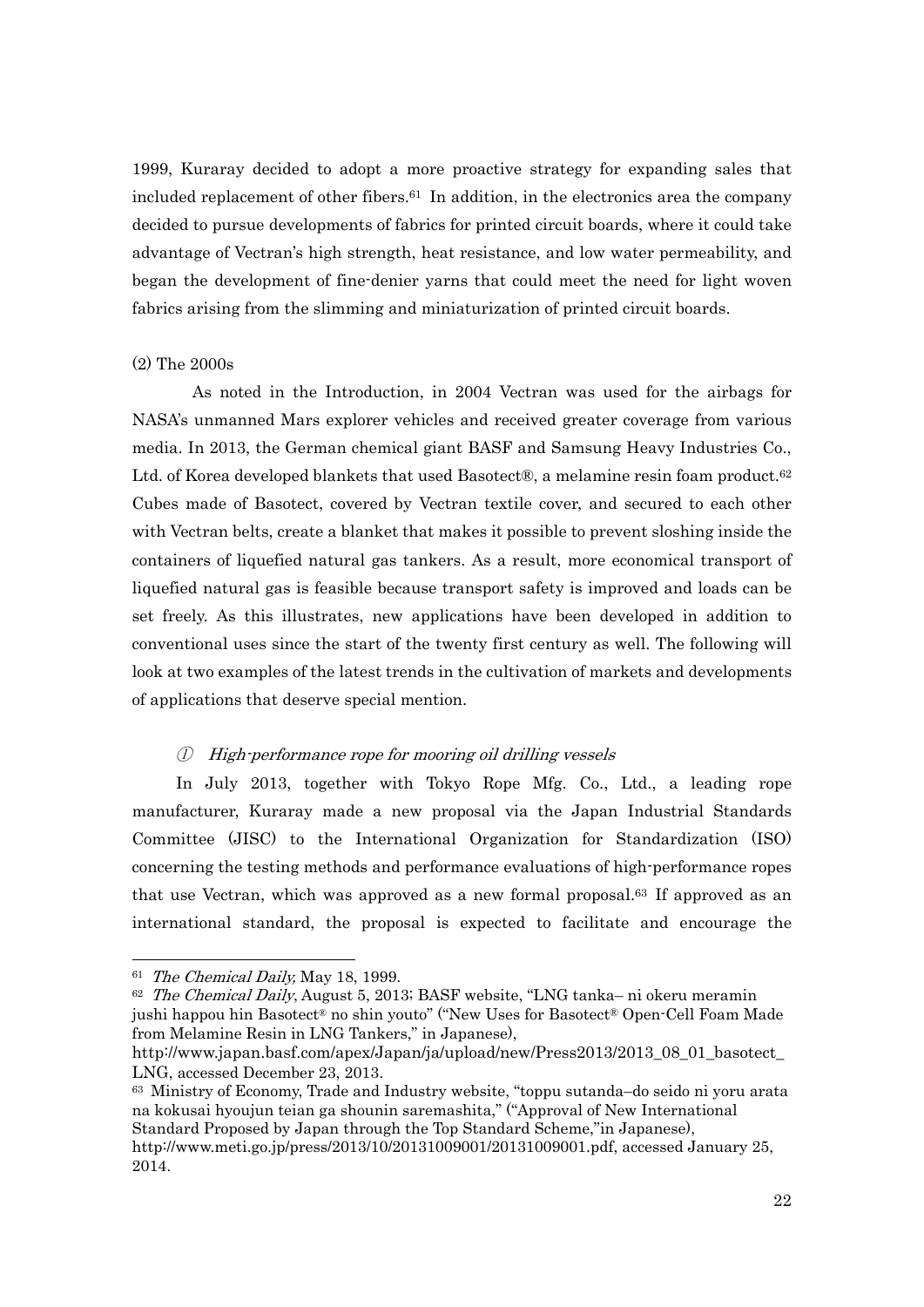development of overseas markets.

This high-performance rope is used as a mooring cable to secure Floating Production, Storage, and Offloading systems (FPSO) when drilling for offshore oil.<sup>64</sup> In ocean regions where depth exceeds 2,000 meters, the steel cables used in shallower waters have problems from a strength perspective. On the other hand, polyester ropes have substantial elongation, causing vessels to pitch considerably and leading to concerns that pipelines used to draw up oil will be damaged.65 Consequently, there is a strong need for mooring rope that possesses the characteristics of light weight resistance to low temperature, low water permeability, and dimensional stability. Several fibers and raw material suppliers are competing for this market.

When promoting products in other countries, Japan Industrial Standards (JIS) alone are often inadequate to persuade buyers.<sup>66</sup> In addition, it is difficult to show objective numerical values to persuade customers in foreign countries in case there are no international evaluation criteria.67 Despite having received an inquiry from Brazil's state-owned oil company for this high-performance rope, it is almost impossible to get the business without international standards, since the delivery terms usually require international standard conformity.68

The Top Standard system is a system established in 2012 in Japan to allow the submission of a prompt international standardization proposal to the ISO or the International Electrotechnical Commission (IEC). In the past, proposals for international standards submitted by a single firm or multiple firms would be always reconciled by an industry group that JISC specified. The problem was that given the required time and effort, it was difficult to incorporate state-of-the-art technology into international proposals, and also difficult for small and medium-scale enterprises and venture firms to make proposals. 69 Enterprise groups are now able to make standardization proposals to an international organization promptly without going through industry reconciliation, by utilizing this Top Standard system. Kuraray and Tokyo Rope submitted a request to use the Top Standard system to the Japan Industrial Standards Committee, which acts as the corresponding organization to the ISO, in May

 $64$  This description of FPSO is taken from the Mitsui Ocean Development & Engineering Co. Ltd. website, "FPSO/FSO to wa," (in Japanese),

http://www.modec.com/jp/business/fpso/index.html, accessed January 25, 2014.

<sup>65</sup> Ministry of Economy, Trade, and Industry website.

<sup>66</sup> Senken Shimbun July 19, 2013.

<sup>67</sup> Senken Shimbun May 30, 2013.

<sup>&</sup>lt;sup>68</sup> Nikkan Kogyo Shimbun October 9, 2013. Takeshi Fukushima also remarked that: "Without this (international standard), we probably won't be selected."

<sup>69</sup> The Chemical Daily. October 23, 2012.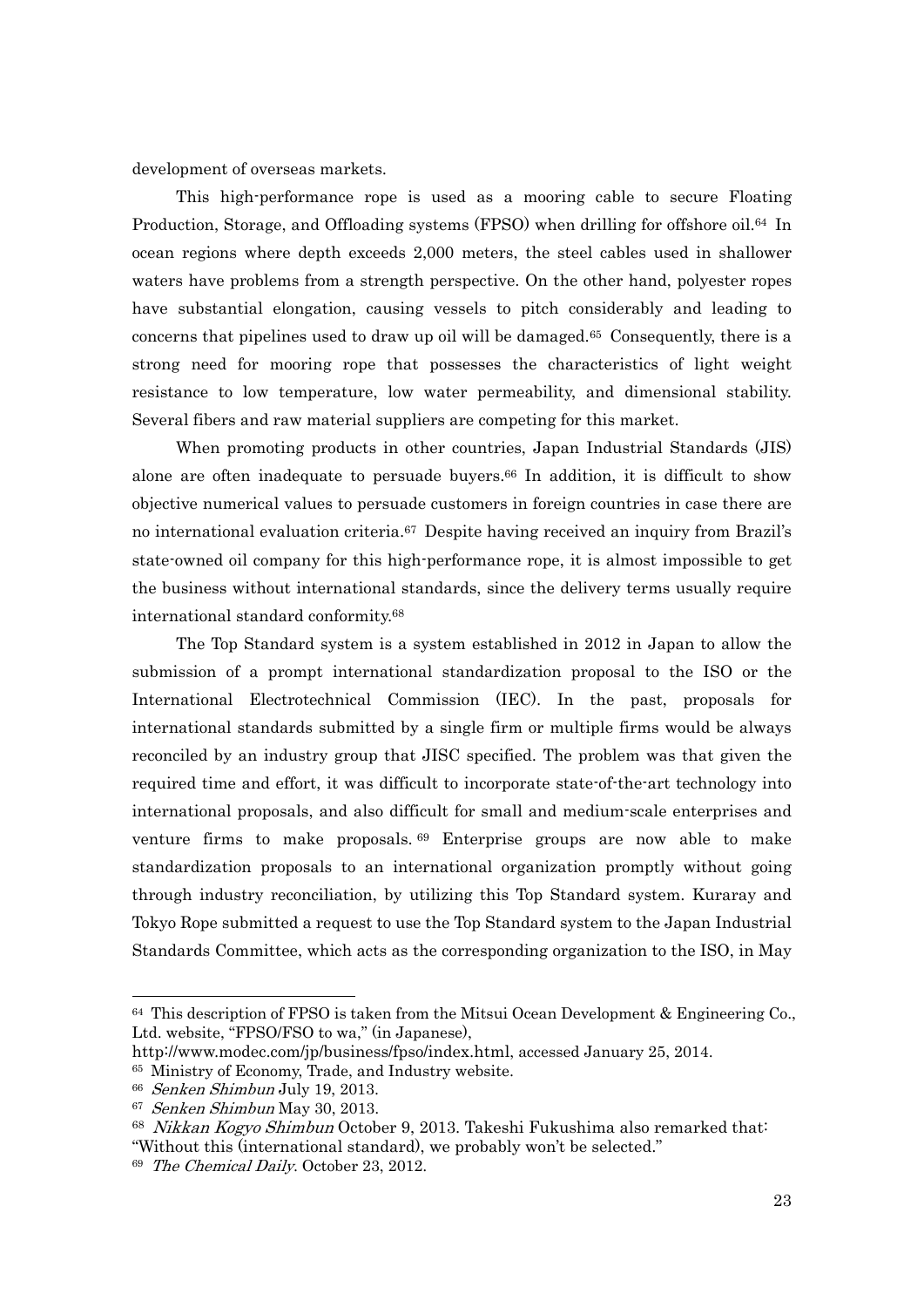2013; and in July of the same year the JISC submitted an international standard proposal concerning the testing methods and performance evaluations for high-performance rope for mooring oil exploration vessels to the ISO, which was approved as a new proposal.70 If a consensus among countries is obtained by the ISO's Technical Committee in the future, the high-performance rope technology using Vectran will be issued as an international standard.<sup>71</sup> Kuraray and Tokyo Rope are the first firms to have used this system for a fiber-related standard; we can view this case as one example of how Kuraray is developing overseas markets through a cooperative effort with the manufacturers that are its customers.



- (A): Proposal from existing domestic discussion committee
- (B): Proposal group possessing the technology and desire to make a proposal to establish a new technical committee, sub-committee and project committee if the appropriate study venue does not exist

Figure 6. Overview of the Top Standard system.

 Source: Prepared based on information from the Ministry of Economy, Trade, and Industry website.

<sup>70</sup> Ministry of Economy, Trade, and Industry website.

<sup>71</sup> Senken Shimbun May 30, 2013.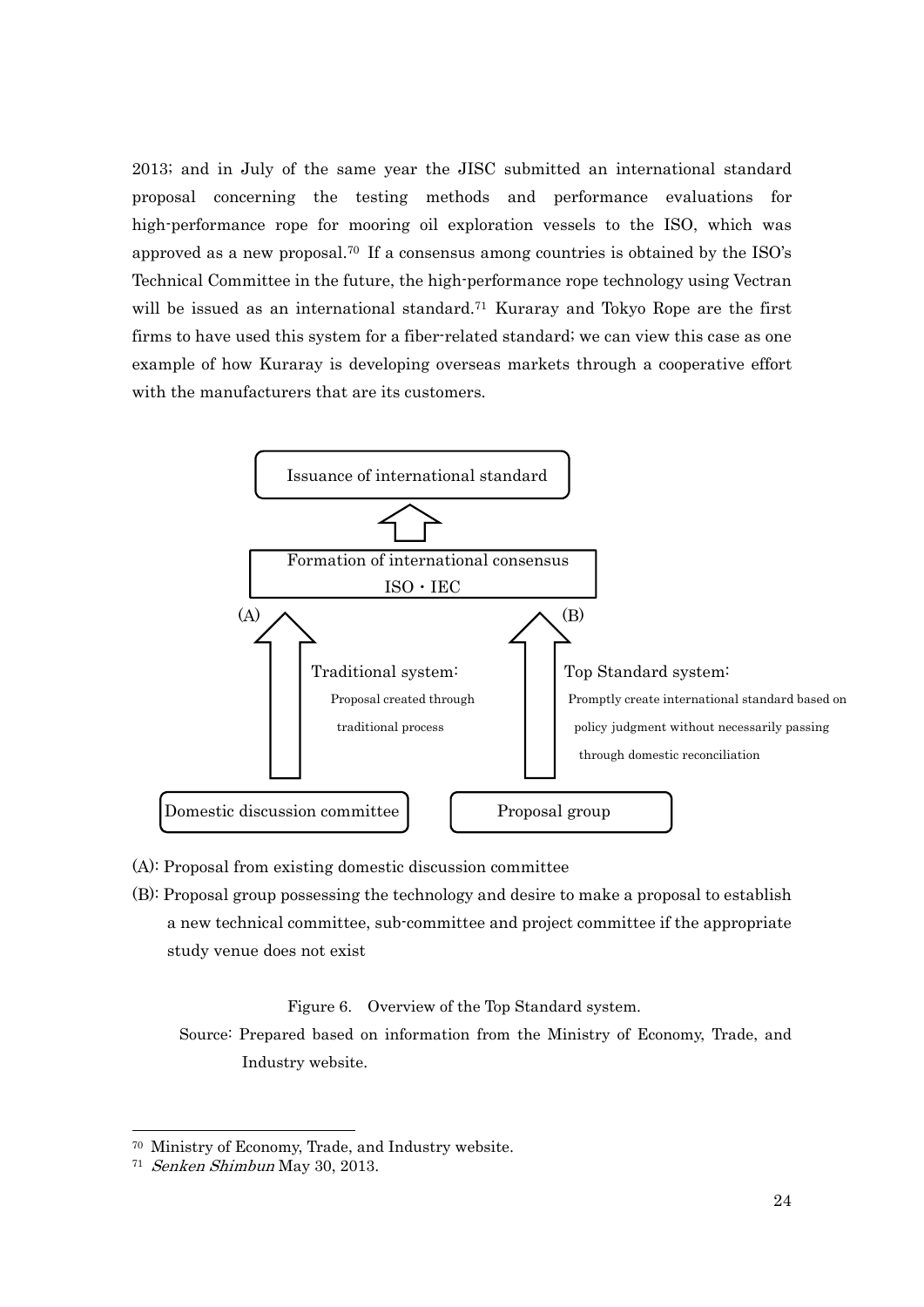#### ② FRP (Fiber Reinforced Plastics)

The increase in inquiries from customers regarding FRP can be cited as another of Kuraray's new Vectran application developments seen in recent years. Kuraray has analyzed market expansion of composite products made of carbon fiber which are the background of such increase.<sup>72</sup> The expanding applications include energy-absorbing materials for sports equipment such as golf club shafts and rackets, and Vectran's properties, such as high vibration damping, shock resistance, and energy absorption, have attracted attention to such products.73 Takeshi Fukushima made the following comment on this point:

Vectran can be one of the fibers that might compensate for the shortcomings of carbon as a composite by combining the strength of carbon with Vectran's energy absorption or vibration damping property. In spite of various hurdles, FRP is a sector that looks attractive for us. So the more carbon is used, the more we get inquiries from quite a few fields. People say Vectran looks interesting as a material that could possibly make up for carbon's weaknesses in certain aspects.74

Whether or not such application development will advance, particularly when used as a composite, does not depend on the properties of Vectran alone. Although it partly abandoned the development of uses of FRP around 2006, Kuraray has been pursuing such development again since 2012. The reason for this is that obstacles encountered previously can be overcome through technical innovations from use of the product. For example, while holes can be easily and clearly opened in glass and carbon fiber reinforced plastics, holes are difficult to open in plastics reinforced by organic fibers such as Kevlar and Vectran because of fiber toughness. There are indeed cases where application development progresses again after a number of years; as a result of the obstacles encountered when organic fibers are used for FRP being overcome through technical innovations and changes in the cutting tools used to open holes. Yet, this is a parameter that cannot be easily controlled by one firm alone. It can be said to be one factor that makes the development of uses extremely difficult.

<sup>72</sup> The Sen-i News August 20, 2012.

<sup>73</sup> From the authors' interviews with Takeshi Fukushima.

<sup>74</sup> Ibid.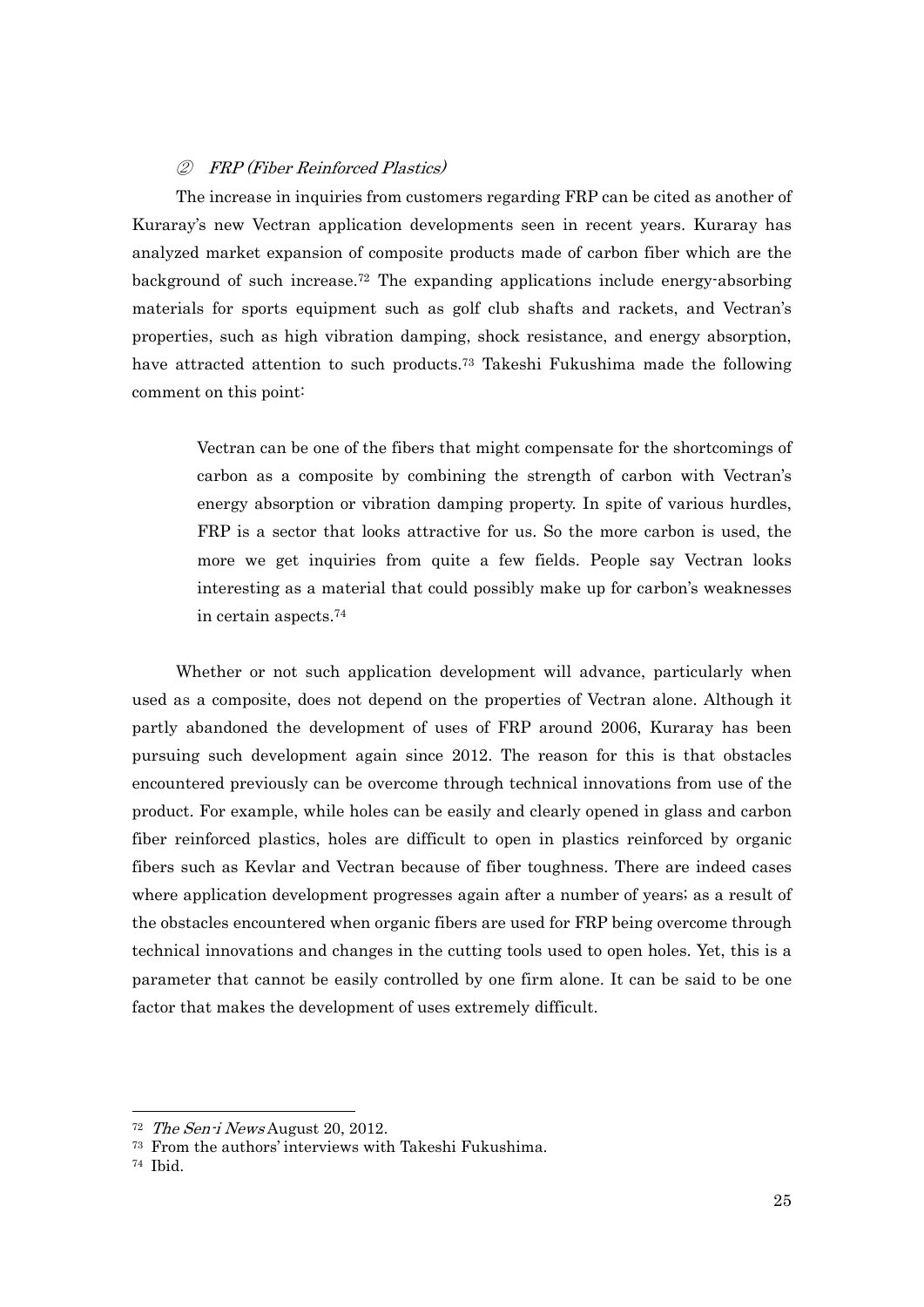### 6. Management of Application Development

In this section we will look at the characteristics of the management of application development for Vectran while focusing on three points: (1) Kuraray's sales organization; (2) process from development to commercialization; and (3) factors influencing success or failure of application development.

### (1) Kuraray's sales organization

### ① Domestic sales

As of 2013, Kuraray introduced an in-house company structure. Fibers and Textiles Company deals fiber businesses. Vectran is handled by Fibers and Industrial Materials Division, one of the divisions in Fibers and Textiles Company. In Industrial Materials Division, Functional Materials Department is responsible for Vectran business, while other sales departments, namely Fibers and Materials Department II, and Functional Textile Department, are also dealing with Vectran as well.

From the time Vectran production was begun in 1990 until now, Vectran sales have not been carried out by a specific department alone, but the departments thought to be the most appropriate based on criteria (axes) such as application, material, and sales region.75 While Functional Materials Department (Location; Osaka) is in charge of comprehensive Vectran sales, applications such as ropes, marine uses, and nets are handled by Fibers and Materials Department II Section II (Osaka), and sales to customers in eastern Japan are the responsibility of Fibers and Materials Department II Section II Section I (Tokyo). Functional Textiles Department (Tokyo) deals mainly with government and municipal office-related customers.

Furthermore, application development is currently handled by Industrial Material Research and Development, a department under Fibers and Industrial Materials Division in Okayama, while the development of yarns themselves is mainly undertaken by Fiber Materials Planning and Development Department under the Fibers and Textiles Company's Production and Technology Management Division in Kurashiki. Although Osaka and Tokyo are geographically separated from Okayama and Kurashiki, each sales department is in daily contact with the Industrial Material Development Department and Fiber Materials Planning and Development Department so that it can respond to requests from customers. While the need for such integration between sales and development was specified by (then) Kuraray Chairman Hiroto Matsuo,76 this is not limited to the Fibers and Industrial Materials Division, but can be

1

<sup>75</sup> From the authors' interviews with Takeshi Fukushima.

<sup>76</sup> Nikkei Business, February 16, 2004.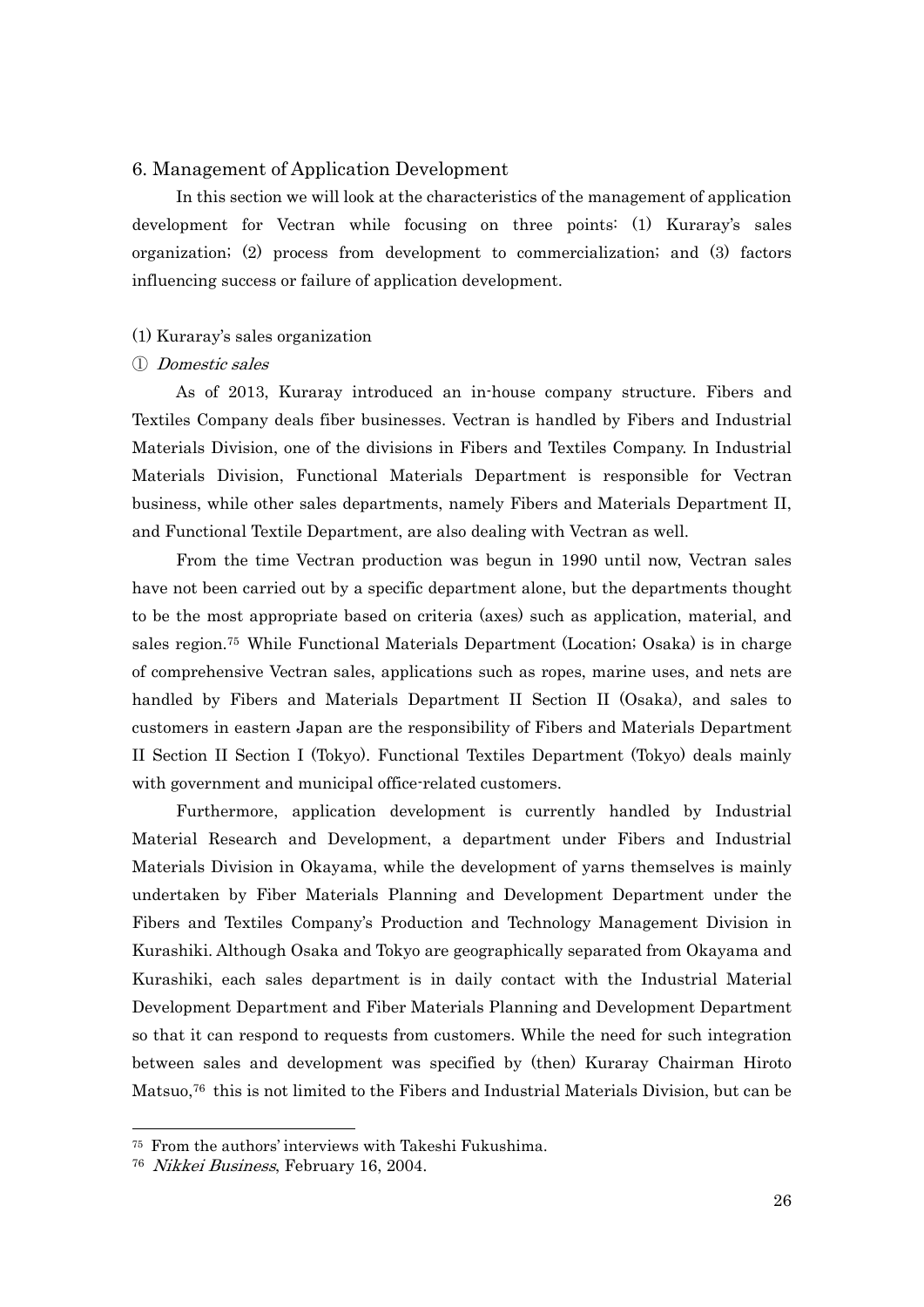viewed as a common characteristic within Kuraray as a firm.

Moreover, when we examine past transitions of the Vectran sales organization, Vectran Promoting Department was established within Industrial Materials and Living Goods Division in 1990, directly after the start of Vectran production.77 With the goal of increasing sales volume, Vectran Promotion Department was upgraded to the Vectran Sales Department in 1992 and the number of staff including dedicated, full-time sales staff was doubled.78 This department was abolished in 1994, however, and its functions were transferred to Fibers and Industrial Materials Department I within the division.79 Afterward, in 2007, a cross-operating division Vectran project team was established and the R&D team tasked with application development and quality enhancement (described earlier) was set up at the Okayama Plant, Kurashiki Plant, and Saijo Plant, respectively, in order to strengthen the sales organization in tandem with the increase in Vectran production capacity.80 As is evident from these changes, the form of the organizational structure for Vectran sales can be said to have been altered very flexibly in response to the conditions and development phase at each point in time.

#### ② Overseas sales

While the departments outlined above are involved in Vectran sales in Japan, four individuals handle sales in the United States as Vectran Division in Kuraray America, Inc. As touched upon in Section 4, the Vectran sales rights in the Americas and Europe had been granted to Celanese, but in 2005 Kuraray acquired all of the Vectran business-related assets owned by Celanese Advanced Materials Inc. (CAMI), for nearly 500 million yen.81 CAMI's Vectran sales for the fiscal year 2004 amounted to roughly six million dollars, and as a result of the acquisition Kuraray America, Inc., a wholly-owned subsidiary of Kuraray, took over the sales rights for this business in North America, Latin America, and Europe, as well as the warehouses and employees (at that time total seven individuals).

There are two reasons why Kuraray decided to acquire CAMI's Vectran business. First, the objectives of the two firms did not always correspond when production function and sales function were separated.82 Kuraray and CAMI were independent firms, so while Kuraray had the production function and tended to focus on sales

<sup>77</sup> Kuraray Co., Ltd. Securities Report.

<sup>78</sup> The Chemical Daily, July 21, 1992.

 $79$  The Chemical Daily, June 3, 1994. Currently, the Functional Materials Department has succeeded to this function.

<sup>80</sup> Nikkan Kogyo Shimbun, November 27, 2007.

<sup>&</sup>lt;sup>81</sup> The Chemical Daily, April 8, 2005.

<sup>82</sup> The following information is taken from interviews with Takeshi Fukushima.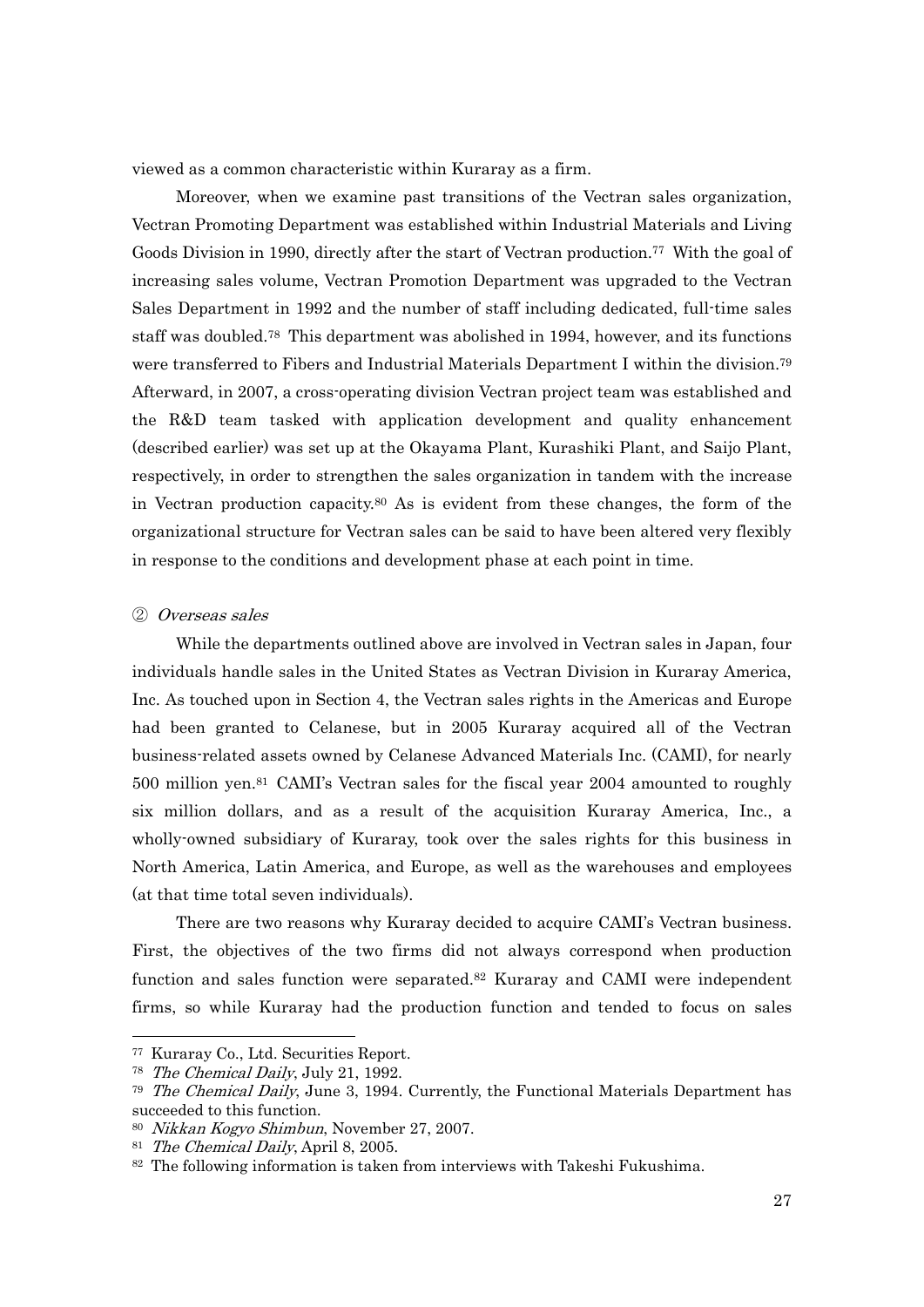volume, CAMI only had the sales function, was profit-oriented, and tended to avoid anything that would lower its profit ratio. In such cases, there was a real possibility that the actions that were best for Kuraray and the actions that were best for CAMI would not coincide. So behind the decision to acquire Vectran business-related assets was the view that, by eliminating this mismatch through the acquisition, and taking optimal actions as a single organization, earnings could be increased further.

The second reason was to eliminate information asymmetry. Because Kuraray and CAMI were, as stated, separate organizations, and their objectives did not always agree, so-called 'asymmetric' information concerning sales arose between the two companies. Being able to exchange customer information and information regarding applications between persons in change makes it easier to move successfully toward product development and strengthens marketing capabilities as well. 83 Junyo Nakagawa had the following to say on this point:

 Of course there's any number of reasons development doesn't go well; maybe the yarn needs to be improved, for example—there are lots of situations like that. In such cases, provided you understand exactly what's taking place, it's possible to respond, but when the situation is not disclosed, you might not respond the way you could; that kind of thing can happen, too.<sup>84</sup>

The organization Kuraray adopted also includes Kuraray Europe GmbH (established 1991), which handles Vectran sales in Europe, as well as the affiliate Kuraray Trading Co., Ltd., which supports sales in Asia, including Japan.

- $(2)$  Process from development to commercialization<sup>85</sup>
- ① Process until commercialization

-

Working closely with customers and developing materials for their specific needs is said to be an 'ideal' process in the application development. However, it is not often the case for the development of Kuraray's Industrial Fiber business. More common process is to develop a unique material based on its own core technology at first and then try to find its suitable applications. This process is generally called 'product out.' If a firm takes this strategy, it is important to develop more advanced materials than those of competing firms, which holds true with regard to Vectran. This originated from

<sup>83</sup> Nikkei Sangyo Shimbun, April 8, 2005; Nikkei NEEDS Kigyo Senryaku Jouhou (Japan Corporate Watcher), May 31, 2005.

<sup>84</sup> From the authors' interviews with Junyo Nakagawa.

<sup>85</sup> The following description is based mainly on interviews with Takeshi Fukushima.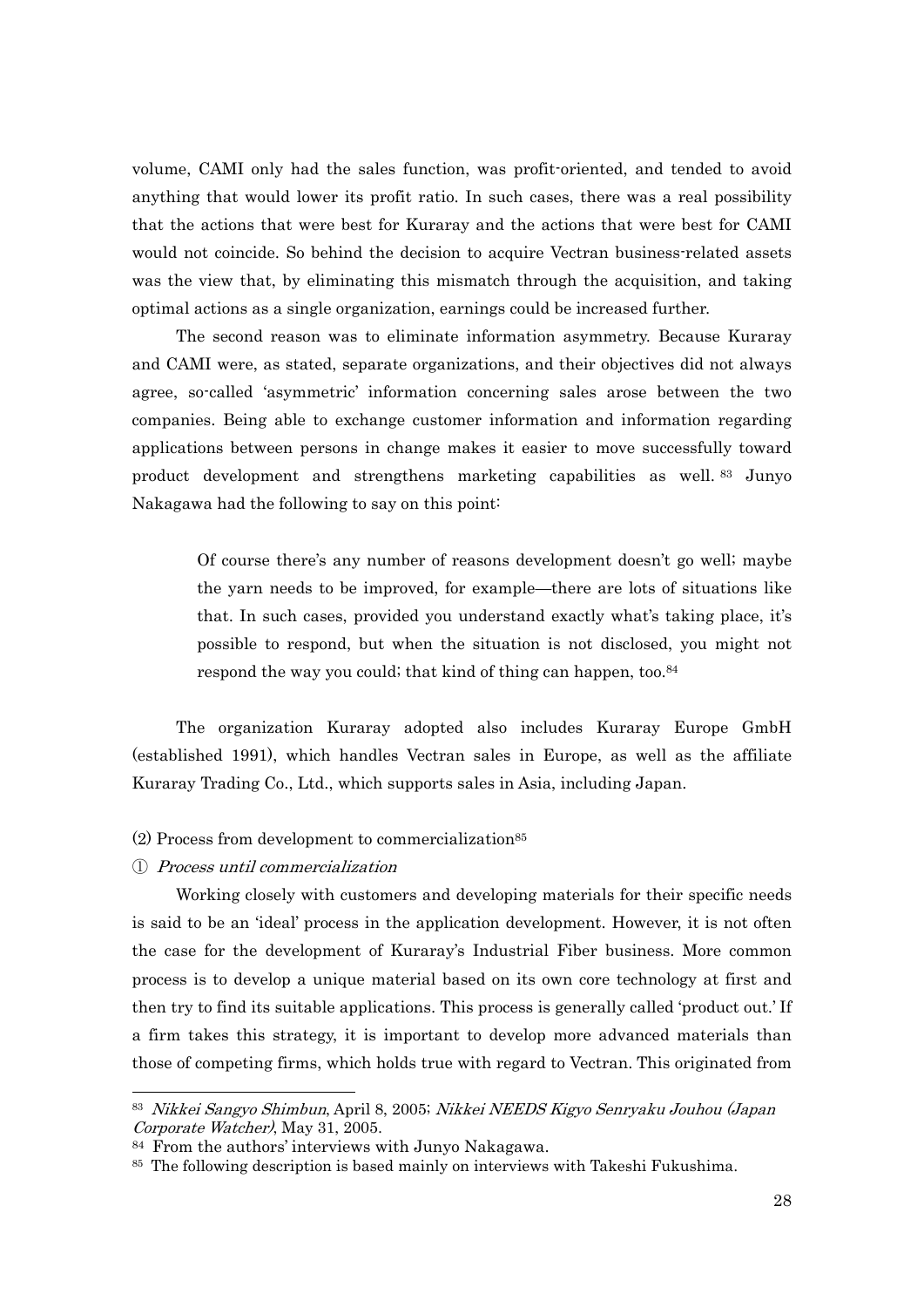the fact that Kuraray was a late starter in super fiber development, and because of that position it tried to differentiate its product by developing fiber with some unique characteristics. Junyo Nakagawa made the following comment regarding this point:

 Well, certainly we were a late starter. Because Kevlar was already ahead in terms of application development, we aimed at things Kevlar can't do, to use them as strong points against Kevlar.<sup>86</sup>

Even if the engineers developed materials based on their technology, they did not necessarily have a clear vision on its application. In Vectran's case, ropes for marine uses, cables, protective clothing, and fishing nets, for example, are sectors in which Vectran's use was envisaged from the initial development. Kuraray approached manufacturers of these applications from their side soon after the development was completed, which consequently resulted in commercialization. On the other hand, in case of applications which were not envisaged in the initial phase of R&D, it was users who found opportunities to utilize the materials for these applications. Therefore, a firm usually makes accessible its newly developed materials to the public by utilizing such methods as websites, trade fairs, and exhibitions, and waits for potential customers' approach. Together with the approaching companies, the firm proceeds to commercialization by customizing the product if necessary. There are some cases where Kuraray leaves nearly everything until commercialization to the customer once it provides product samples. Conversely, there are also cases where Kuraray has requests from customers and repeatedly submits samples and collected data before commercialization over a number of years. Therefore, it can be said that there is no 'typical' pattern in the process before commercialization. In many cases, there are discussions with customers, and through the process of those discussions, products are created. Because the problem of how to use the materials properly remains to be solved on the customer side, the role of the sales department is to provide support in solving that problem. As Takeshi Fukushima noted:

On the way to commercialization, there is a case that customers request some support to us, for example, "Can't you improve the abrasion properties of this a little more?" We are able to realize the business if we succeed to fulfill such request. It is like you play catch with the customer. But even though we have our own basic image or idea to fulfill their request, it's the customer side in the

<sup>86</sup> From the authors' interviews with Junyo Nakagawa.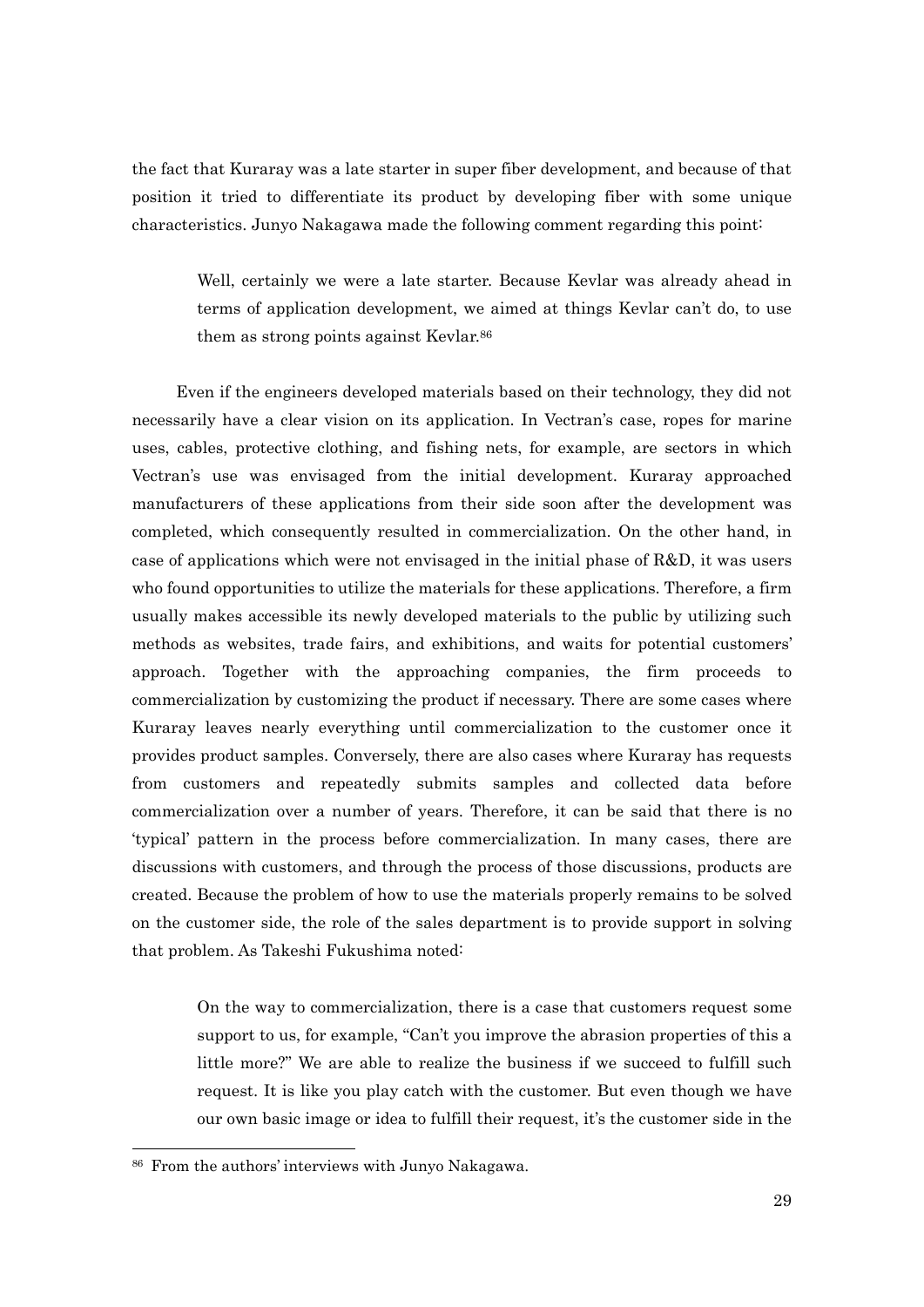end that has to figure out how best to use our yarn to realize the product they want to develop. To put it the other way around, I think from a certain perspective our development work involves supporting customer's request, that is: "We want to use your yarn in this way, but what would be the best way to use it?"; or "We want to use it, so can you change it a little more like this?" It is our job to follow such requests as much as possible for helping our customers to realize what they want to develop.87

Wherever a new application is discovered, the people responsible for sales must acquire a high level of knowledge concerning the application and materials because they have to make suggestions about products which match the applications and understand customers' requests. Moreover, because application development for Vectran will progress on a worldwide scale, they must acquire basic linguistic ability to conduct business in English, of course, but also basic knowledge concerning each application in English and the ability to interact with customers based on such knowledge.

#### ② Period until a product is commercialized

In the application development of Vectran, the time period until products are brought to market is not constant, yet there can be said to be a correlation between the length of time before a product is commercialized and the length of the product lifecycle. For example, one of Vectran's uses is in high-performance mooring lines for securing undersea oilfield platforms, as noted previously. In such case, it is indispensable to conduct repeatedly simulations and field tests over several years because safety and durability are heavily emphasized. Consequently, a period of at least three to five years will be required prior to commercialization. On the other hand, for sports applications, in particular, commercialization must move forward in less time than the case of rope for platforms because, in addition to functionality, strong fashion parameters come into play. A product such as rope in the former case, however, is a so-called heavy-duty application (i.e. the product must be able to withstand demanding use), so although an extremely lengthy period of time is required prior to commercialization, once the product has been commercialized, it can become a long lifecycle product and other companies are not easily granted entry into the market. In contrast to this situation, in the case of sports and fashion applications, competition can quickly intensify because competitors can enter the market as easily as the market pioneer, and in many instances product lifecycles are shortened by fashion tastes.

<sup>87</sup> From the interviews with Takeshi Fukushima.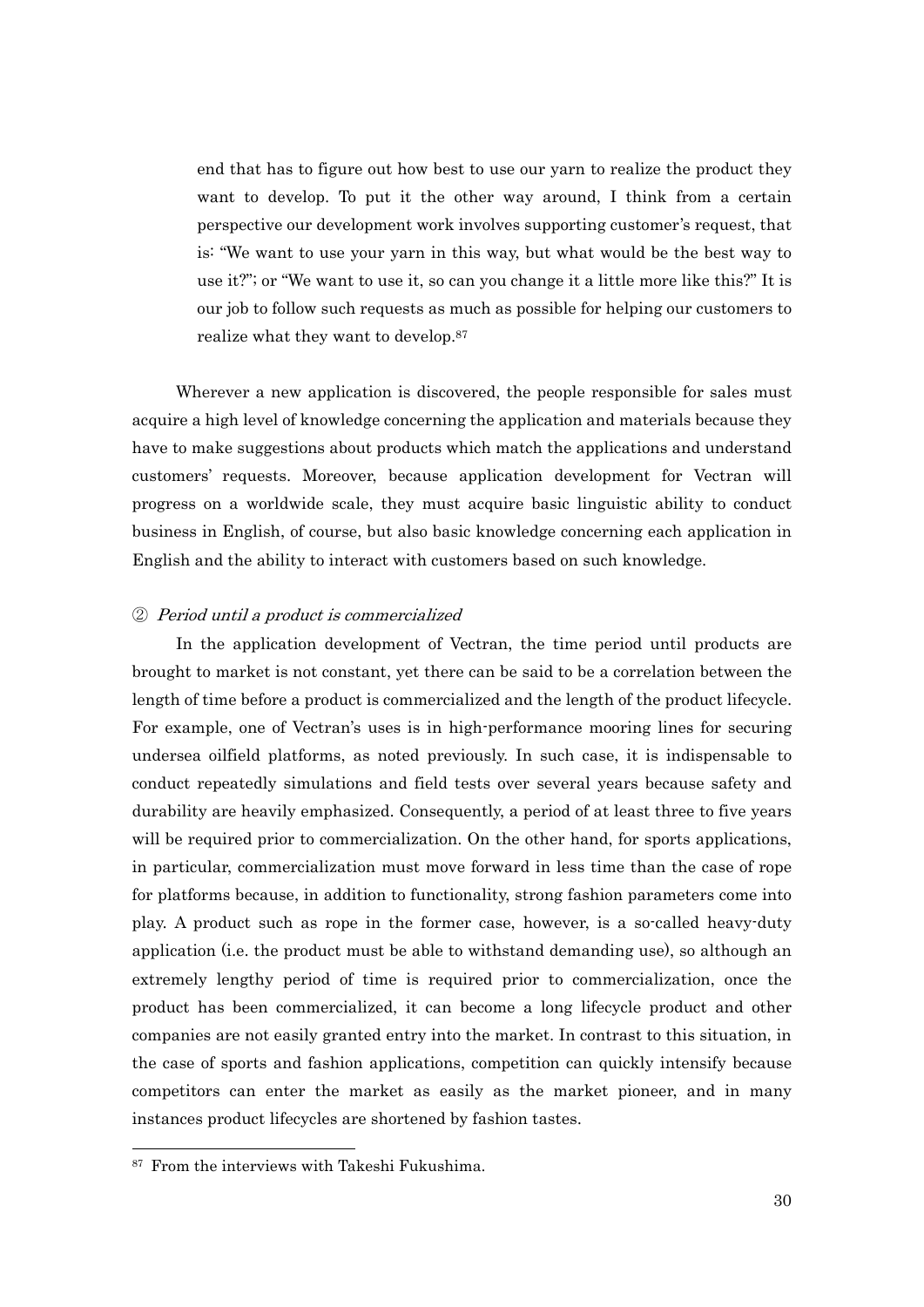#### ③ Product customization

In the case of Vectran, there is little variation in the product customizations made in response to customers' needs. Developing different oiling agents depending on the uses (agents used for yarns' surface treatment to improve the processability) is cited as a typical example. More specifically, an oiling agent compatible with rubber is used to bond the yarn with rubber, an oiling agent compatible with plastics is applied for plastic reinforcement uses, and an agent which provides good abrasion properties and slippage between fibers is used when applying Vectran for ropes. 88 Development in this manner—various surface treatment agents corresponding to applications—is a typical method of customization. Sales volume is one criterion whether or not to respond to such customization.

#### (3) Factors influencing the success or failure of application development

According to Takeshi Fukushima, the probability of an application development project becoming successful is 'very low'. In many cases, when Vectran is tested as a substitute for materials used in an existing application such as ropes, cost performance often becomes a problem. In other words, those who test Vectran judge that the performance is not what they initially expected, or the performance is as expected but they conclude Vectran to be unsuitable from a cost perspective because it is too expensive. Moreover, even if Vectran is used for a completely new application that is successfully developed, sales are still not secured by the problem of whether the material or the system that uses Vectran can be accepted in the market. While the LNG tanker anti-sloshing application (described in Section 5) was developed as an entirely new system, what will be watched closely in the future is whether many customers are attracted to the application in the market (i.e., in this case, whether shipping companies will adopt the above-mentioned system).

In addition, Takeshi Fukushima recognizes, from his experiences, that the probability of whether a certain material would be accepted in a specific market is not so much dependent on materials but more on number of inquiries—the more inquiries we receive, the more customers we gain as a result. Furthermore, he thinks that the number of inquiries is determined by three parameters: the extent to which a company has numerous products with characteristics not found in other companies' materials; how broad the scope of these characteristics is; and how the company can present its products and their characteristics to customers.

<sup>88</sup> Yorimitsu (2010).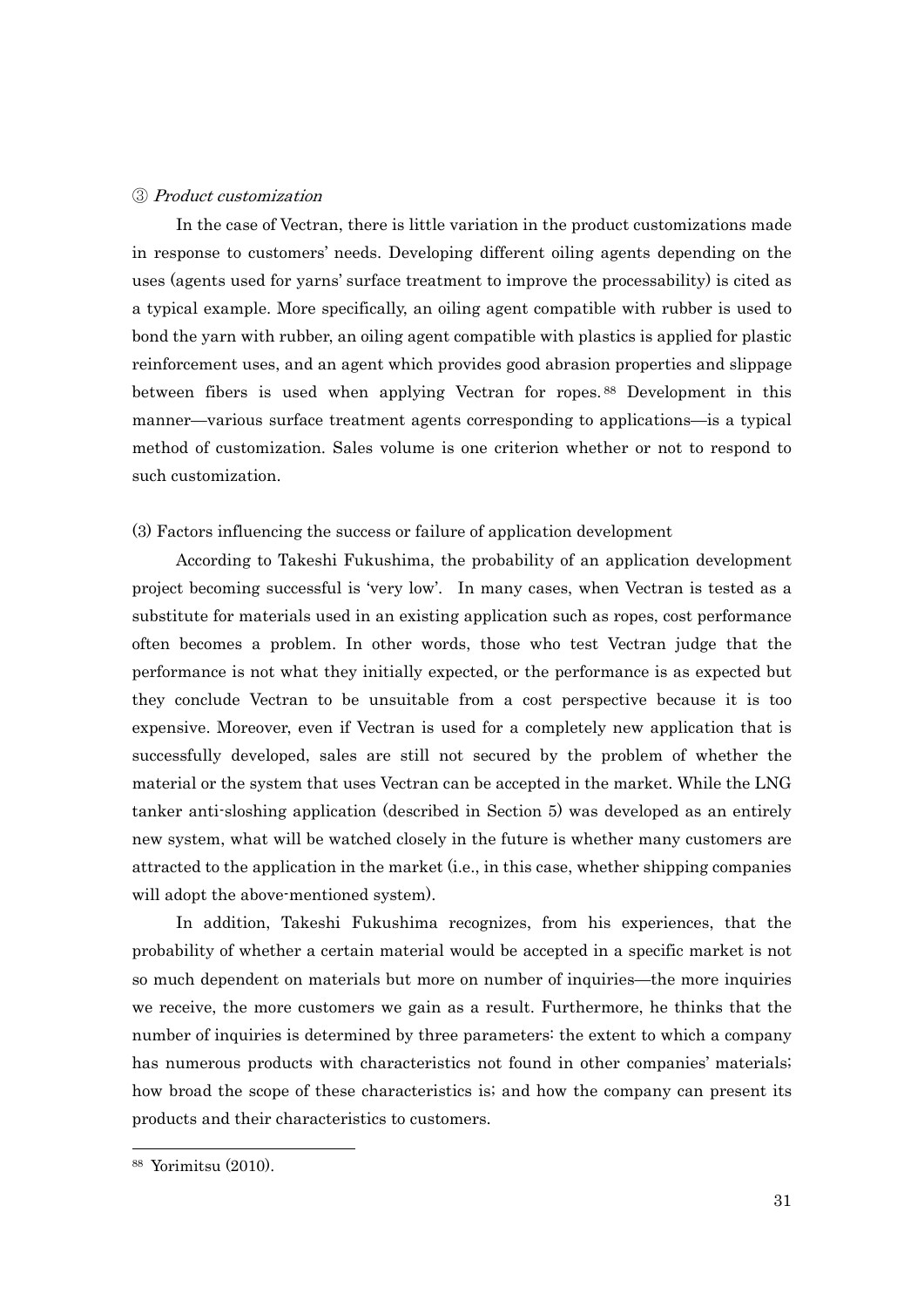Vectran sales are subjected to influence from the first and second parameters because these are problems stemming from the small size of the market for the material. As we have already seen, Kuraray was a late starter in super fiber development, and by the time of the development phase, Kevlar and other competitors' products had already acquired large markets. When it comes to demonstrating a material's unique properties without competing directly with other firms' products, the company tends to aim at a smaller market. In fact, when developing Vectran, Kuraray's aim was to develop the material by taking advantage of its unique characteristics.89 Despite the fact that Vectran itself is produced using highly advanced technology, even departments responsible for sales recognize that the product will always be shadowed by the problem of a relatively small market compared with the market for super fibers from other companies.90

With regard to the third parameter, namely, how to present products and their characteristics, building and maintaining an established network can be highlighted as the first key issue. More than 70% of the demand for Vectran comes from overseas markets, with the U.S. market accounting for an especially large proportion. Because the existing channels and network constructed so far—NASA as a typical example, which adopted Vectran for the airbags of its Mars explorer vehicles—are recognized as critical for pursuing application development for Vectran, the resources acquired from Celanese in the United States occupy an extremely important position. As Takeshi Fukushima noted:

It is difficult for the Japanese to sell to U.S. companies. Compared with the U.S. it is relatively easier for us to sell to European market. In North America, well, the hurdles to go into the society, including the language difficulty, are just really high. My impression is that, whatever the product, the U.S. is an area where it's best to let Americans handle it.91

In 2007, Kuraray expanded its Vectran production facility and boosted annual output from 600 to 1,000 tons; the company's decision to accelerate application

<sup>89</sup> Interview with Junyo Nakagawa.

<sup>90</sup> As in the case of poval film (used as the base film for polarized film required in the manufacture of liquid crystal displays) for optics. However, even a material with limited uses (within only a very narrow scope) can generate substantial earnings if there is significant demand. Moreover, in the case of golf club shafts, only a tiny amount of Vectran is used per shaft, but the impact from an advertising standpoint can be said to be significant, even though sales volume is low.

<sup>91</sup> From the authors' interviews with Takeshi Fukushima.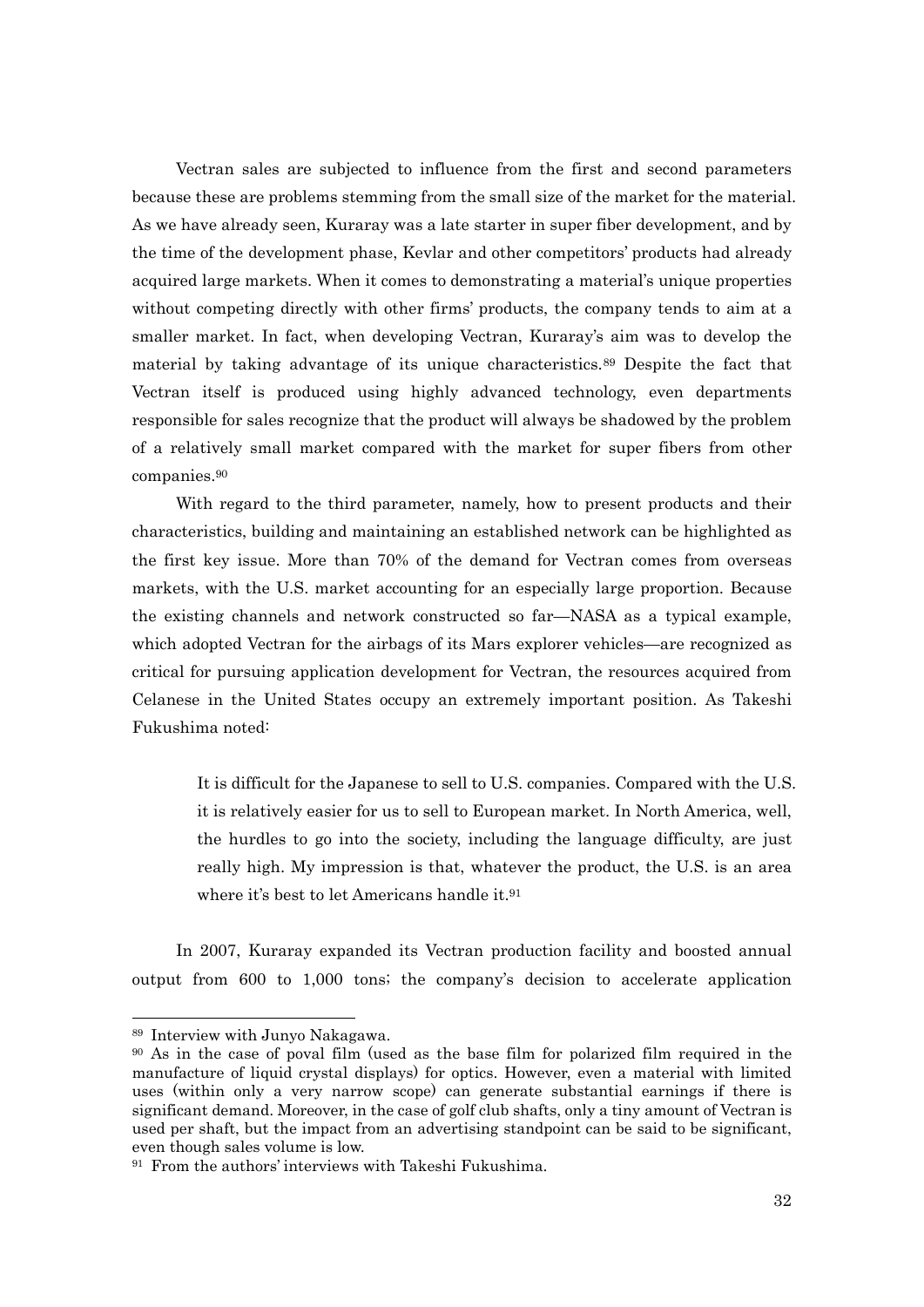development presumably was driven by effects such as much greater clarity of user information, for example, after Kuraray had acquired CAMI's Vectran business as described above.92 Former employees of CAMI, who had connections with the existing customer base as well as advanced expertise related to development, are thought to have played a key role in this turn of events.

The use of trade fairs and exhibitions can be listed as another means of sales promotion. Kuraray has been participating in Techtextil, the largest trade fair in Europe dedicated to fibers and nonwoven fabrics for industrial applications,93 and utilize such trade fairs as a venue not only for product PR, but also for meeting and exchanging information with its existing customers. Holding meetings at this trade fair venue makes it possible to achieve significant time and cost savings, another major reason to participate in the exhibition.94

In all, 1,322 companies from 48 countries and regions exhibited at Techtextil 2013 (a 10% increase over the event in 2011). Moreover, the number of visitors, including those to the international trade fair for sewing equipment and related technology, which was held during the same period, rose by 15% in comparison with the previous event to approximately 40,000 attendees (from 113 countries and regions).95 When Kuraray participated in 2009, it exhibited, in addition to Vectran as the main product, items such as Kuralon, FELIBENDYTM steam-jet nonwoven fabric, VECRUSTM wet-laid nonwoven cloth made from Vectran polymer, and TIRRENINATM the next-generation man-made leathers. Kuraray also set up a space for rooms within its booth that was as large as its display space, holding meetings with customers in the hall. When it participated in 2011, it also exhibited new materials in addition to setting up a business discussion space, and exhibited an electro-conductive fiber made of Vectran for the first time.<sup>96</sup>

An additional factor affecting the success or failure of application development is the compatibility with the inquired firm. When undertaking application development, there are some firms that 'click' and other firms that 'don't click' in terms of ways of thinking and orientation, which is similar to personal chemistry. Obviously, it is easier

 $92$  The Sen-i News, January 23, 2007.

 $93$  The Sen-i News, June 30, 2009.

<sup>94</sup> From the authors' interviews with Takeshi Fukushima. In contrast, Kuraray participates in JEC Europe, a trade show for FRP composites, mainly for the purpose of exhibiting its products.

<sup>&</sup>lt;sup>95</sup> The Sen-i News, June 13, 2013.

<sup>&</sup>lt;sup>96</sup> Japan Chemical Fibers Association press release "Techtextil 2011 no kaisai gaikyou ni tsuite," ("Overview of Techtextil 2011," in Japanese),

http://www.jcfa.gr.jp/news/press/sonota/110616 techtextil2011.pdf, accessed July 27, 2013; The Sen-i News June 9, 2011.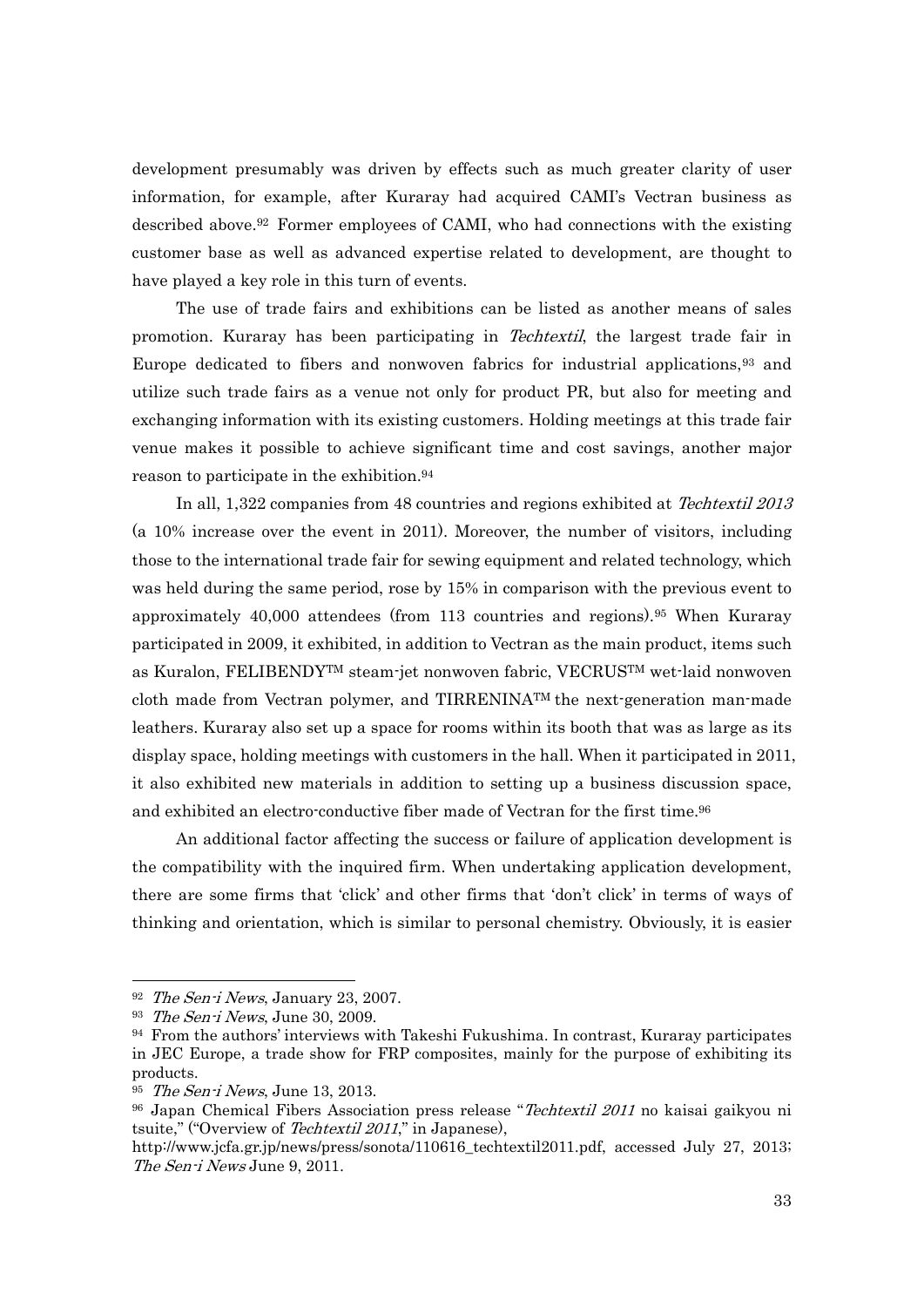to develop products in collaboration with firms that 'click.'97 Because Kuraray is a technology-oriented firm, the probability of making a successful development would be higher if the counterpart possesses a similar mentality. In particular, developing a product for industrial uses often requires a considerable time investment so that application development through collaboration becomes difficult when firms differ in their approach or thinking regarding time or other factors.

### 7. Conclusion

In this paper, we have discussed generally the processes and characteristics of R&D and application development for Vectran since its inception. The key element in the R&D and application development for Vectran was discovering applications that take maximum advantage of characteristics not found in products made by other companies, within a very narrow range of applications. This can be said to have been a development effort aimed in a direction completely opposite to commoditization. As Takeshi Fukushima noted:

 It is a question of how to find, in any way, points that common products can't respond to, and build our stronghold there. If we can't build such stronghold, the material is useless. If we can ensure a stronghold, in a certain respect, in an area with a size sufficient for us to build it up as a business, we are able to live within the field.98

This way of thinking also dovetails with top management's pronouncement:

Products that are highly general in nature are no match for larger competitors when it comes to volume. Aiming at survival is achieved by specializing in particular applications.99

This coincides with the remarks made by former development manager Junyo Nakagawa in Section 4. Despite the problems that accompany any small market, Vectran can be described as a fiber that was developed as a result of being faithful to Kuraray's tradition of "being a big fish in a small pond."

<sup>&</sup>lt;sup>97</sup> From the interviews with Takeshi Fukushima.

<sup>98</sup> Ibid.

<sup>99</sup> Nikkei Sangyo Shimbun March 12, 1996.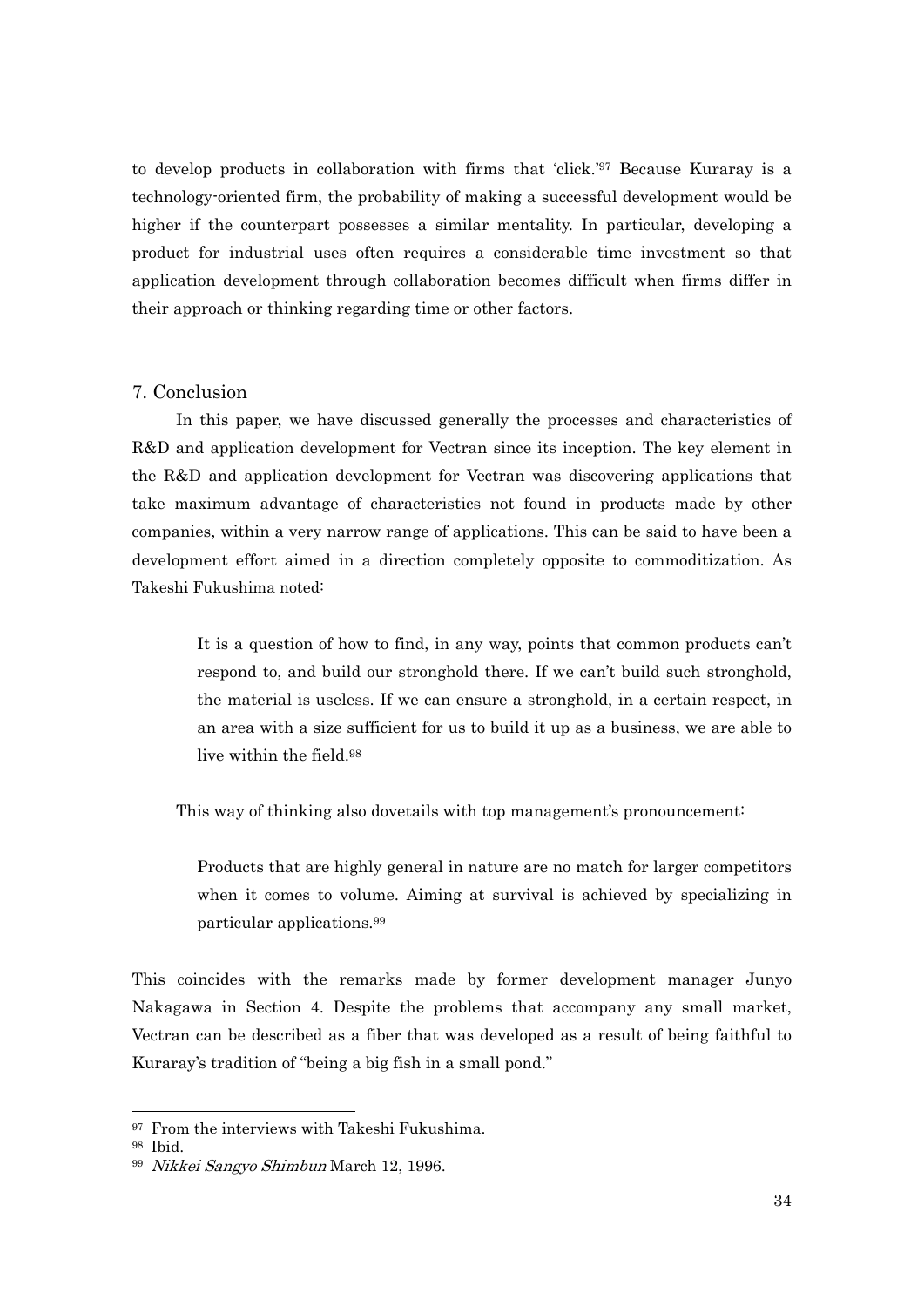One characteristic deserving special mention is Kuraray's orientation toward technologies and knowledge at a pure research or 'fundamental' level. Even though Kuraray has adopted a new in-house company system and Vectran is administered by the Fibers and Industrial Materials Division under Kuraray's Fibers and Textiles Company, internally, Vectran is understood as "one form of high polymer chemistry technology" rather than 'fiber' business. This was true in the case of Kuralon as well, a synthetic fiber that Kuraray was the first in the world to commercialize. Takeshi Fukushima commented on it as follows:

We have vinyl acetate (VA) as one base technology; Poval (PVA resin) is one of derivatives and one of its forms is fibers. So in that sense, there is a consensus within the company that we have this base technology, VA, and the resins out the technology are our key products. Then, we have films and fibers as their applications. It is the same story for Vectran. Using the same resin, we produce films, nonwovens, and fibers. From that viewpoint, fibers are one converting form of a particular resin.100

In Section 5, we considered the example of the monofilament VECRY, which was developed as a derivative of Vectran; in this case the base material was a polyarylate liquid crystal polymer. The molecular orientation technology related to this liquid crystal polymer was used not only for the development of fiber but also for that of films. In 2001 Kuraray began marketing VECSTARTM, a highly functional, high-performance film that was the first in the world to be applied successfully to liquid crystal polymer film processing,<sup>101</sup> and in 2004 VECRUS, a nonwoven fabric made from the same liquid crystal polymer, for printed circuit boards, was developed. 102 Kuraray's Japanese catchphrase *Mirabakesso* (new materials that transform into the future) can be said to express this company's unique and ideal way of searching for knowledge at a fundamental level.

<sup>100</sup> From the authors' interviews with Takeshi Fukushima.

<sup>101</sup> Nikkei Sangyo Shimbun, October 31, 2012.

<sup>102</sup> The Chemical Daily, June 2, 2004.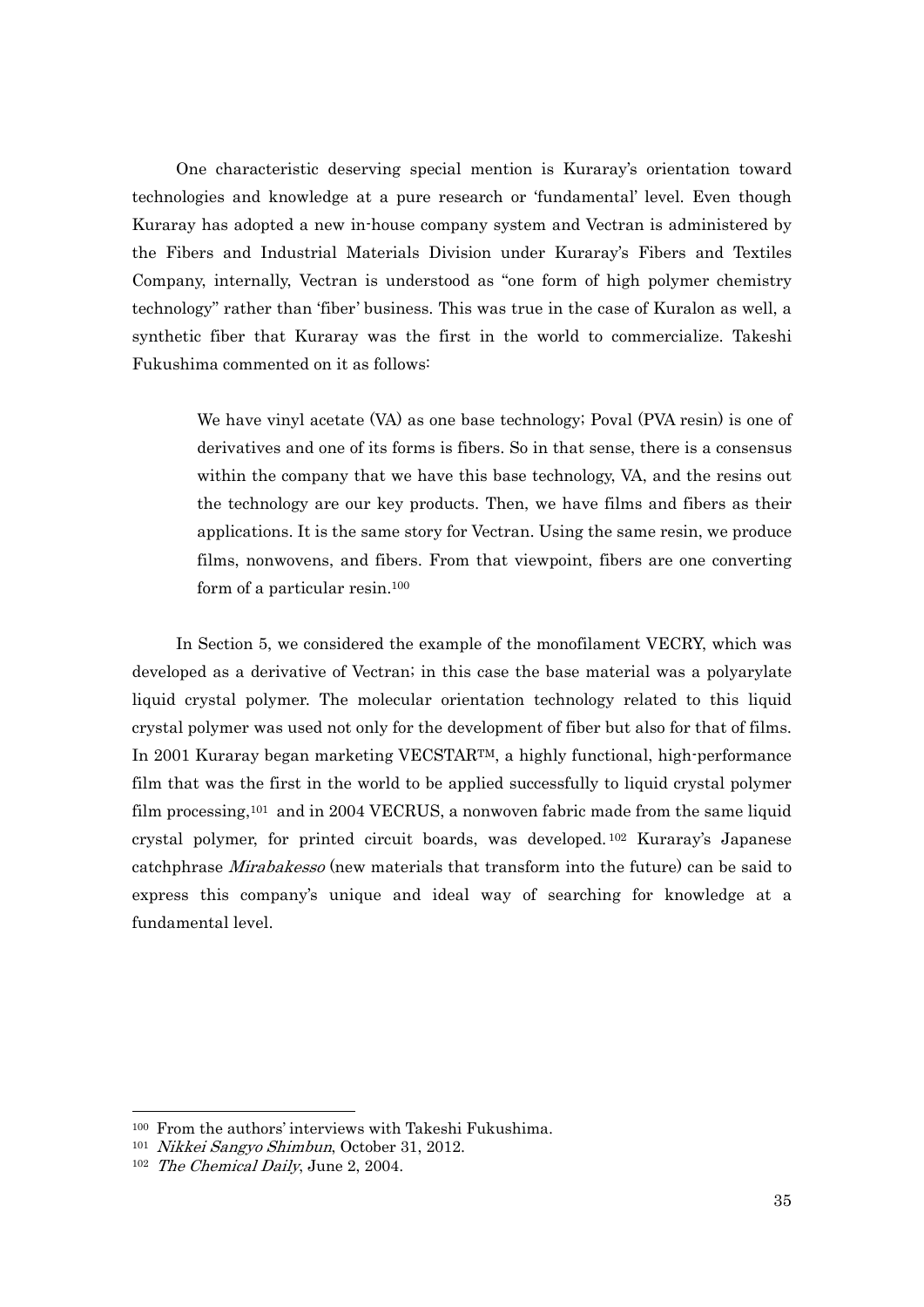### References

Fuji-Keizai Group, Osaka Marketing Headquarters Business Dept. No. 2

"2010 nenban koukinou seni kanren gijutsu・shijou no genjou to shourai no tenbou" (2010 Edition Highly Functional Fibers-related Technologies and Markets: Current Status and Outlook) (in Japanese) Fuji-Keizai Group 2010

Fuji-Keizai Management Co., Ltd.

koukinou seni shijou jittai souchousa 2008 (General Survey of Conditions in the High-Performance Fibers Market) (in Japanese) 2008

Hoshino Yusuke

 "Korabore–shon wo tsujita koukinou seni no kaihatsu to jigyouka" (Development and Industrialization through Collaboration: Case of Dyneema) (in Japanese) Hitotsubashi Business Review 60(2), 72-85, 2012

Ide Junya

"dai 8 kai shouhi kagaku kouza 'kore nara tsukaeru suupaa seni' poriarire–to seni <bekutoran> no seinou to youto" "seni seihin shouhi kagaku" (The 8th Lecture on the Science of Textile End-Uses, "Super Textile Fibers Can be Used in These Ways": Performance and End-use of Polyarylate Fiber, "Vectran" )(in Japanese) seni seihin shouhi kagaku (Journal of the Japan Research Association for Textile End-Use) 52(11), 691-695, 2011a

Ide Junya

"koukyouryoku seni <bekutoran> ni tsuite – uchuu materiaru toshite, kongo no kanousei to shite" (High-strength Fiber < Vectran > - Considering its Future Possibilities as a Space Material) (in Japanese) materiaru sute–ji (Material Stage) 10(11), 1-3, 2011b

Komasaka Toshiaki

"youyuu ekishou seni – bekutoran (youto kaihatsu ga susumu koubunshi koukyouryokuseni <tokushuu>) (Thermotropic Liquid Crystal Fiber – Vectran (Polymer High-Strength Fiber Sees Ongoing Application Development < Special Feature >) (in Japanese) Kogyo Zairyo (Engineering Materials) 40(2), 78-80, 1992 Kuraray Co., Ltd.

soushin: kurare 80 nen no kiseki: 1926-2006 (Innovation: Kuraray's Path over 80 Years: 1926-2006) (in Japanese) 2006

Nakagawa Junyo

"youyuu ekishou poriesuteru seni no seinou to gijutsu no shinpo" (Advances in Thermotropic Liquid Crystal Polyester Fiber Performance and Technology) (in Japanese) Hyoumen (Surfaces) 30(6), 444-450, 1992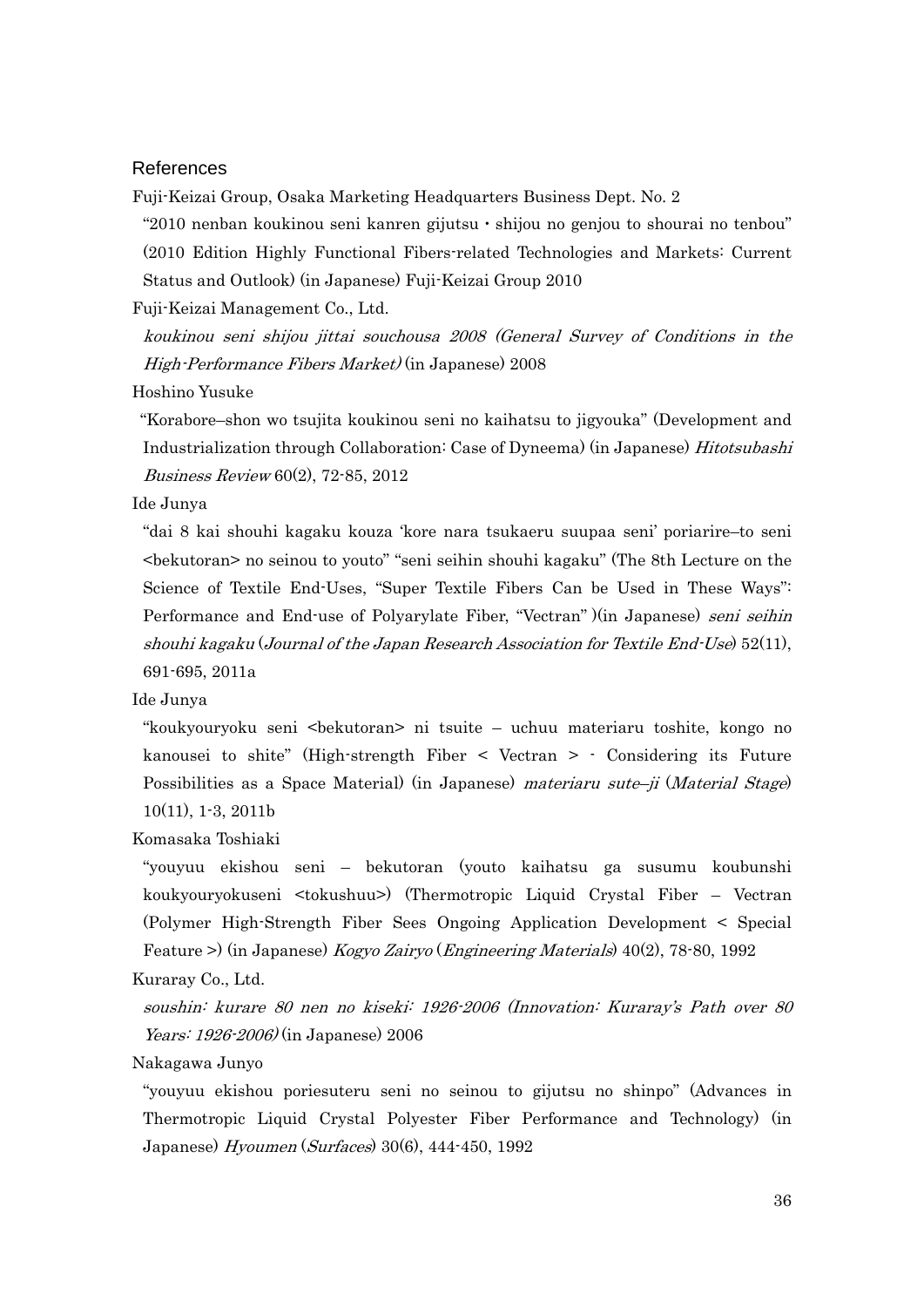Nakagawa Junyo

"kouseinou zairyou to shite no koubunshi ekishou seni youyuu ekishou boushi seni no tokuchou to youto" (Properties and Uses of Fiber from Thermotropic Liquid Crystal Polymers) (in Japanese) Kobunshi (POLIMERS) 43(10), 726-727, 1994

Nakagawa Junyo

"'bekutoran' no tokuchou to sono youto – youyuu ekishougata seni (supeshariti seni no sekai(5)) ("Vectran" Characteristics and Applications – Thermotropic Liquid Crystal-type Fibers (The World of Specialty Fibers (5)) (in Japanese) Kasen Geppo (Japan Chemical Fibers Monthly) 53(7), 36-40, 2000

Nakagawa Junyo

"ekishou boushi" (Liquid Crystal Spinning) (in Japanese) Nihon Ekisho Gakkaishi (Journal of the Japanese Liquid Crystal Society) 5(1), 34-41, 2001

Nakagawa Junyo

"poriarire–to seni to youyuu ekisho boushi" (Polyarylate Fibers and Thermotropic Liquid Crystal Spinning) (in Japanese) Seni Kikai Gakkaishi (Journal of the Textile Machinery Society of Japan) 56(5), 210-216, 2003

Nakagawa Junyo

"sukuri–nsha you koukyouryoku monofiramento 'VECRY'" (VECRY High-Strength Monofilament for Printing Screens) (in Japanese) seni seihin shouhi kagaku (Journal of the Japan Research Association for Textile End-Use) 46(6), 345-348, 2005

Nakagawa Junyo and Sanefuji Toru, "seni – firumu (shindankai mukaeta ekishou porima– <tokushuu>) (Fiber and Film (Liquid Crystal Polymers Facing a New Stage <Feature>) (in Japanese) purasuchikkusu (Plastics) 44(3), 41-45, 1993

Nakagawa Junyo, Hikasa Kazuyuki, Yokomizo Touru and Sano Hiroki

"koukyouryoku monofiramento 'VECRY' ・ seimitsu insatsuyou 'V-sukuri–n" no kaihatsu" (Development of High-Performance Hybrid Fiber "VECRY" and "V-Screen") (in Japanese) seni gakkaishi (Fiber) 60(10), 474 -477, 2004

Shiroyama Kazuyuki

"'Vectran' to FRP oyobi haiburiddoka ni tsuite (ACM (senshin fukugouzai) kyouka ni kiken suru saishin oriamu gijutsu to ACM kyouka sozai – koukyoudo kouseinou seni 1 – <tokushuu> (" 'Vectran", FRP and Hybridization (Strengthening of ACM (Advanced Compound Materials) Aided by Leading-Edge Weaving Technology and ACM Reinforcing Materials – High-Strength, High-Performance Fibers 1 – < Feature >)) (in Japanese) seni gakaku (Fiber Science) 33(7), pp. 58-61, 1991

Soma Isao

"fukugou zairyou monogatari (dai 7 kai) yuukikei suupaa seni (2) kasei ni tonda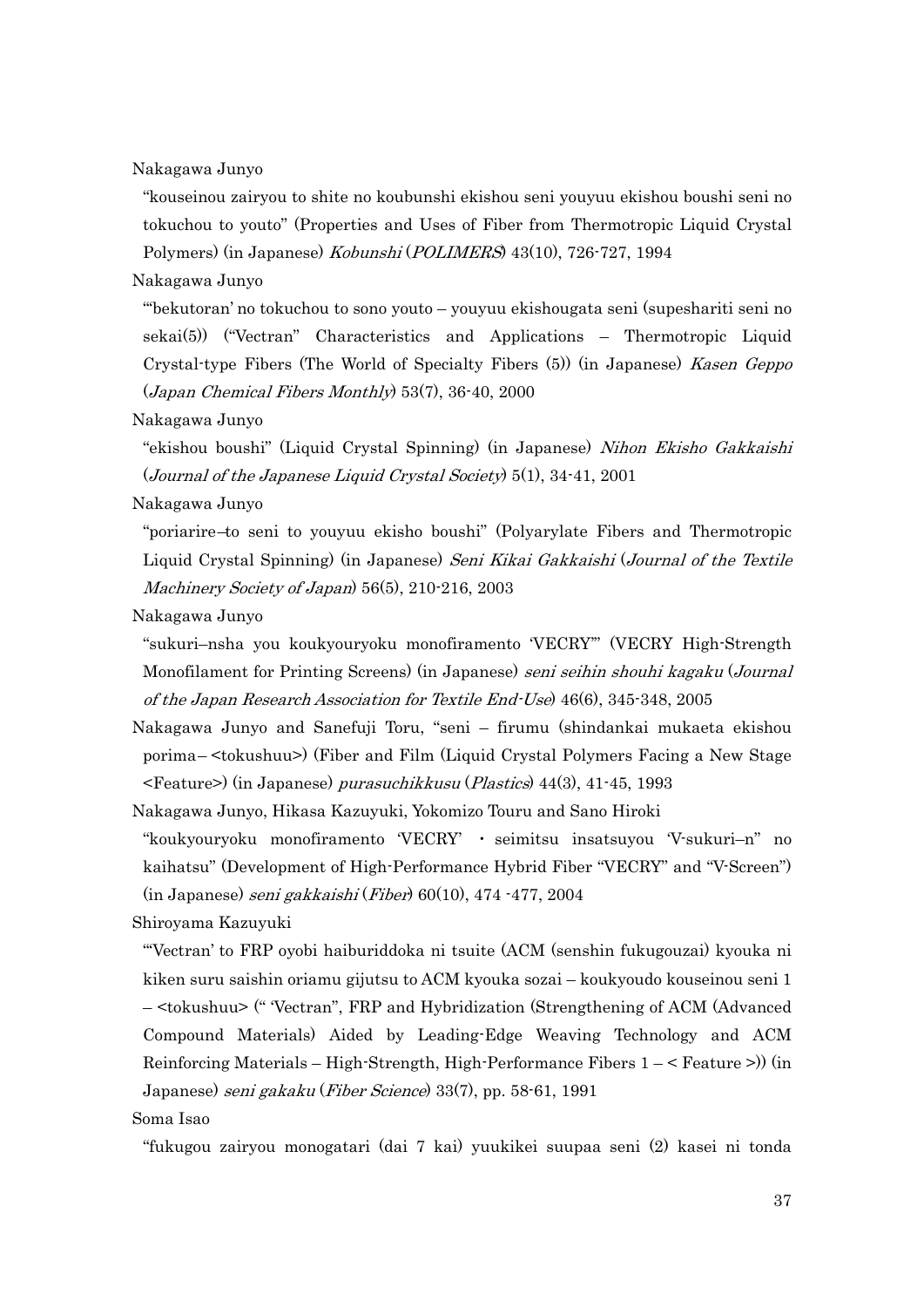'Vectran'" (The Story of Composite Materials (Part 7) Organic Super Fibers (2) 'Vectran' that Rocketed to Mars") (in Japanese) porifairu (Polyfile) 46(7), 62-64, 2009-07

Sugishima Hiroshi

"kyouka seni – X.ekishou seni" (Reinforced Fiber - X. Liquid Crystal Fiber) (in Japanese) nihon fukugou zairyou gakkaishi (Journal of the Japan Society for Composite Materials) 17(6), 223-228, 1991

Sugishima Hiroshi

"zenhoukouzoku poriesuteru seni 'bekutoran' no kinou to youto kaihatsu" (Properties and Uses of Fully Aromatic Polyester Fiber "Vectran") (in Japanese) seni gakkaishi (Fiber) 54(1), 12-15, 1998

Ueda Keizo

"zenhoukouzoku poriesuteru seni bekutoran (suupaa seni to sono ouyou <tokushuu>" (Vectran Wholly Aromatic Polyester Fiber (Super Fibers and Their Applications)<Feature>) (in Japanese) seni gakkaishi (Fiber) 43(4), 135-138, 1987

Ueda Keizo

"zenhoukouzoku poriesuteru seni 'bekutoran'" ("Vectran" Wholly Aromatic Polyester Fiber) (in Japanese) Seni Kikai Gakkaishi (Journal of the Textile Machinery Society of Japan) 41(5), 316-321, 1988

Ueda Keizo and Kanamaru Tasumi

"kouseinou seni 'bekutoran' ni tsuite" ("Vectran" High-Performance Fiber) (in Japanese) kinoushi kenkyuukaishi (Annals of the High Performance Paper Society), Japan (25), 12-15, 1986

Yamamoto Youichi

"koukyouryoku poriarire–to seni bekutoran no tokusei to youto" (Characteristics and Uses of Vectran High-Strength Polyarylate Fiber) (in Japanese) seni seihin shouhi kagaku (Journal of the Japan Research Association for Textile End-Use) 47(9), 520-523, 2006

Yano Research Institute Ltd.

koukinou faiba – shijou no genkyou to shourai tenbou (Current Conditions in the High-Performance Fibers Market and Future Prospects) (in Japanese) 2012

Yorimitsu Shuhei

"poriarire–to seni (sono tokusei to youto)" (The Specific Character and the Use of) Polyarylate (sic) Fiber (in Japanese) seni gakkaishi (Fiber) 66(3), 86, 2010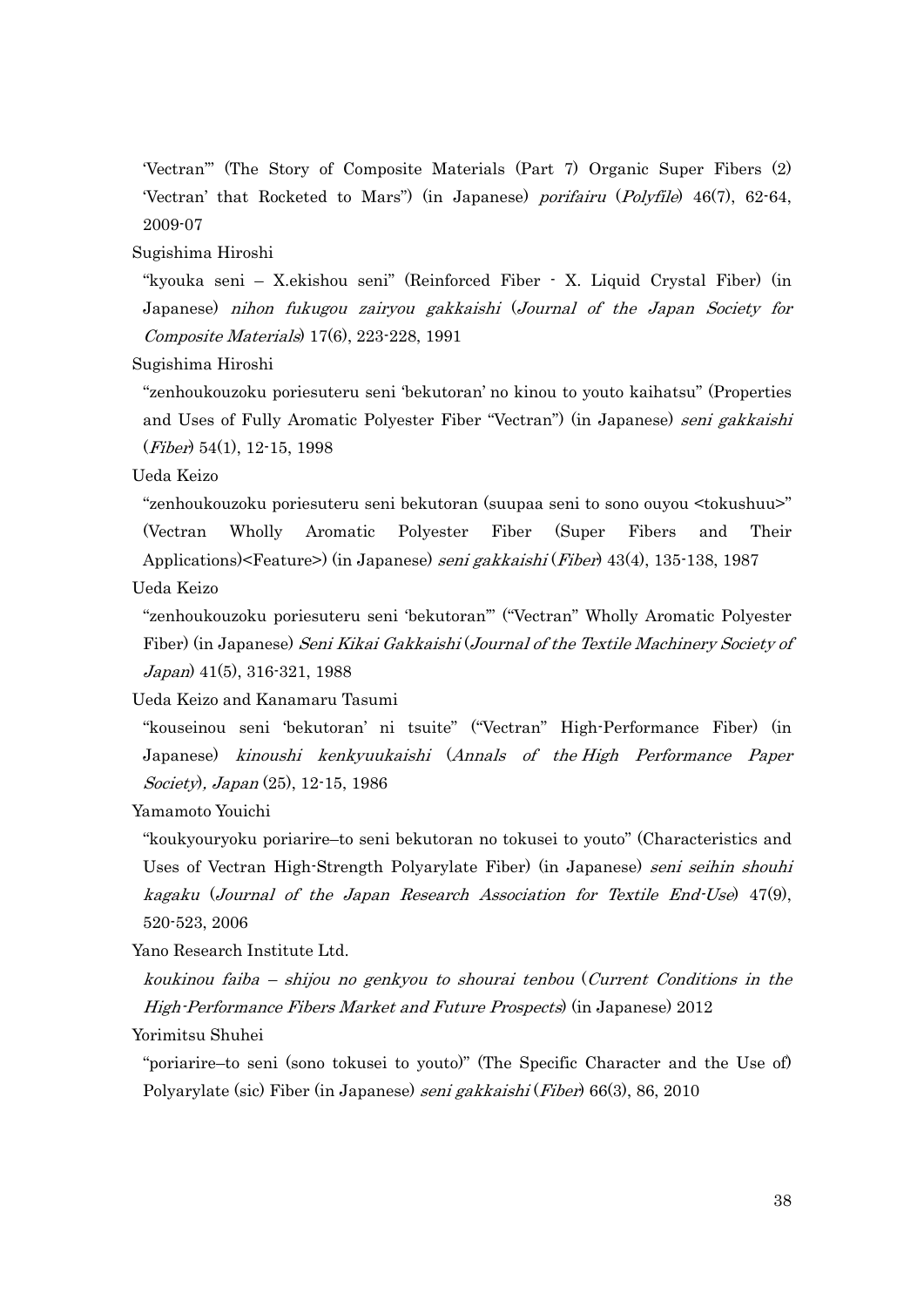#### Magazines

### Matsuo Hiroto

"kaihatsu ・ eigyou ittaika koso ga 'dokuji gijutsu' wo migaku" (Integrating Development and Sales Hones "Proprietary Technology") (in Japanese) Nikkei Business p.1, February 16, 2004 issue.

Yamane Kazuma, Sugiyama Hiroshi and Tadayoshi Koizumi

"metaru kara– no jidai (621) NASA no wakusei tansa wo sasaeta nihon no shinsozai tekunoroji– (1) 24 ko no eabaggu de kasei shinsaki wo suppori oui chakuriku wo seikou saseta kinzoku yori joubu na su–pa– seni 'bekutoran' no kaihatsu" (The Age of the Metal Collar (621) New Materials Technologies From Japan that Supported NASA's Planetary Exploration (1) Development of "Vectran," the Stronger-than-Metal Super Fiber that Completely Covered the Mars Explorer Satellite with 24 Air Bags and Brought it to a Successful Landing) (in Japanese) shuukan posuto (Weekly Post) 36(14), 196-199, 2004-03-26

Yamane Kazuma, Sugiyama Hiroshi and Tadayoshi Koizumi

"metaru kara – no jidai (622) NASA no wakusei tansa wo sasaeta nihon no shinsozai tekunoroji – (2) kasei tansaki 2 ki wo buji ni nanchakuriku saseta su-pa- seni "bekutoran" saidai no tokuchou wa 'mizu wo suwanai' bunshi hairetsu" (The Age of the Metal Collar (622) New Materials Technologies From Japan that Supported NASA's Planetary Exploration (2) The Greatest Characteristic of the "Vectran" Super Fiber that Brought the *Mars Explorer 2* to a Trouble-Free Soft Landing is its Non-Moisture-Absorbing Molecular Array) (in Japanese)『shuukan posuto (Weekly Post) 36(15), 196-199, 2004-04-02

Websites BASF Japan Ltd. http://www.japan.basf.com/apex/Japan/ja/ Kuraray Co., Ltd. http://www.kuraray.co.jp/ The Ministry of Economy, Trade, and Industry http://www.meti.go.jp/ MODEC, Inc. http://www.modec.com/jp/ Japan Chemical Fibers Association http://www.jcfa.gr.jp/fiber/index.html